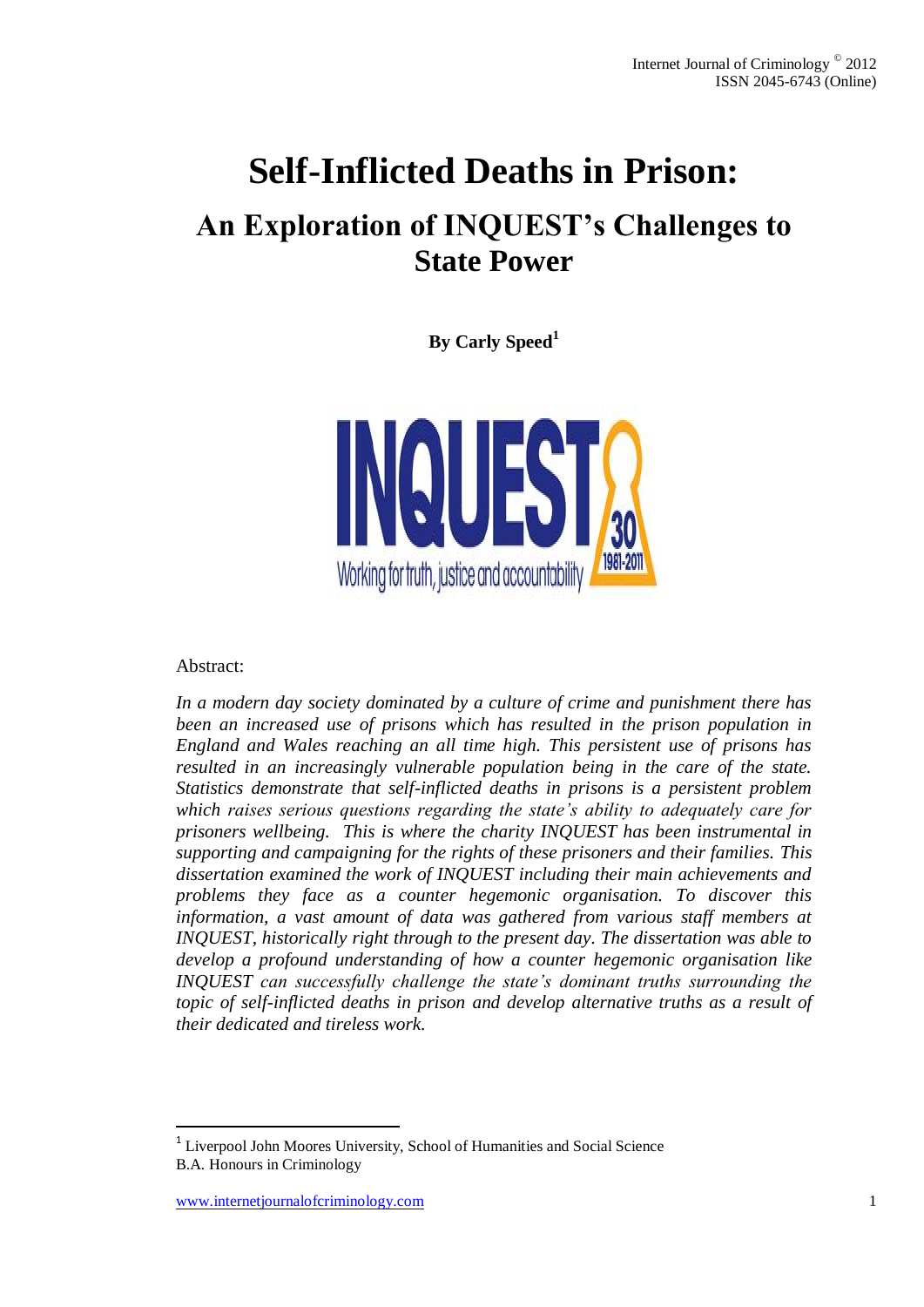## **Contents**

## **Introduction**

Page: 3

## **Chapter One: Self-Inflicted Deaths in Prison and State Responses: A Literature Review**

Page 4

## **Chapter Two: Challenging State Power: The Work of INQUEST**

Page 9

## **Chapter Three: Inquest and Challenges to State Power: Theoretical and Methodological Issues**

Page14

## **Chapter Four: Methods**

Page 17

## **Chapter Five: Findings**

Page 21

## **Chapter Six: Conclusions and Recommendations**

Pages 26

## **Bibliography**

Page 28

## **Appendices**

Page 37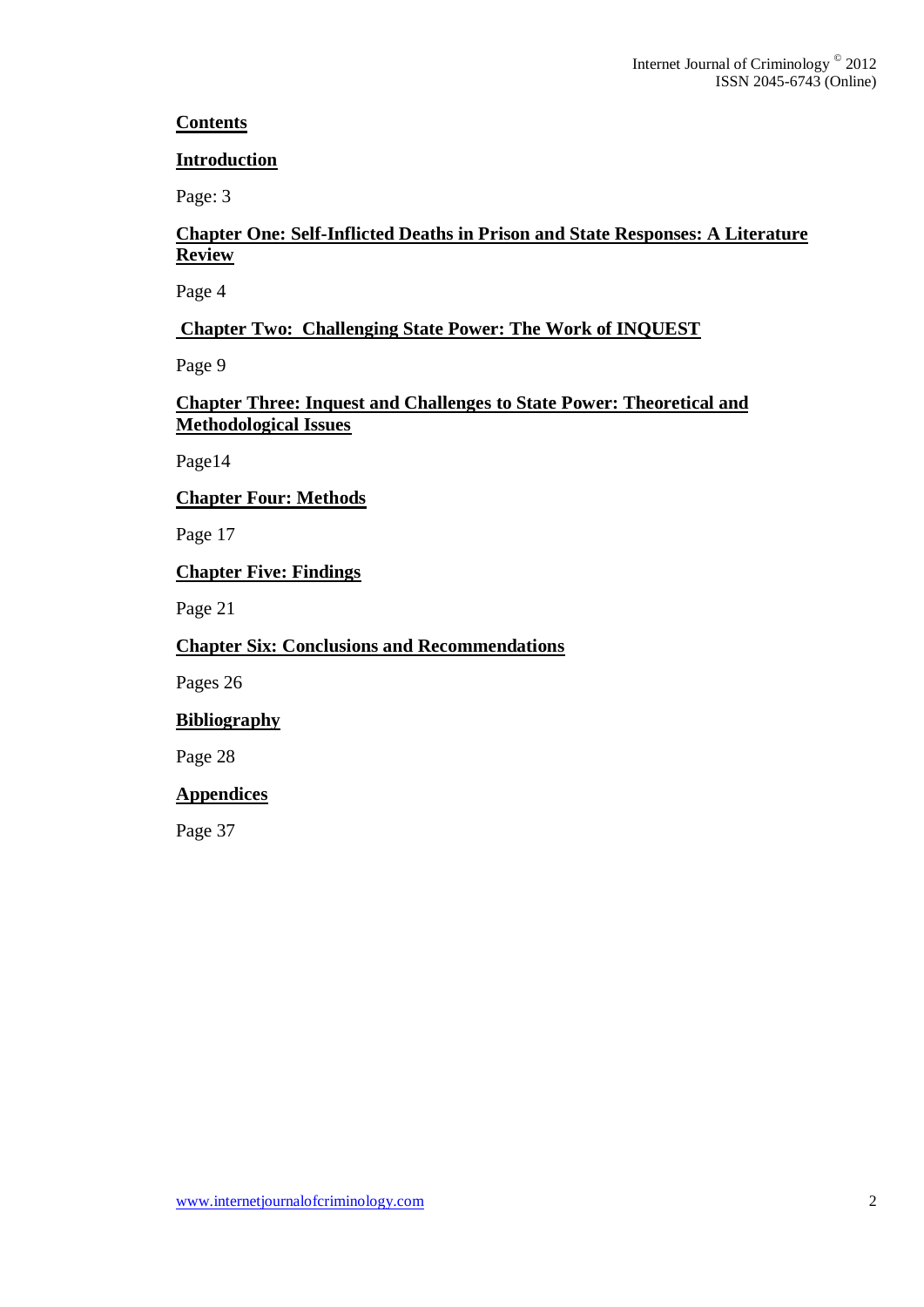#### **Introduction**

Self-inflicted deaths in prison are a 'persistent problem' (Peay, 2002:761). This is confirmed by the 61 suicides in 2009, 58 in 2010 and 57 in 2011 (Ministry of Justice, 2012). These deaths demonstrate that prison is not the legitimate and safe place the state and prison service lead us to believe and contributes to the view that prisons are a 'secret death penalty' (Wilson, 2005:1). The state has responded to self-inflicted deaths in prison through the introduction of policies and initiatives which aim to prevent these deaths occurring. These include the Suicide Awareness Support Unit, the Assessment, Care in Custody and Teamwork strategy and first night centres (Scott and Codd, 2010:102). The success of such strategies has been highly debated with many viewing them as unsuccessful (Lloyd, 1990:53). Despite this, some strategies have been highlighted as beneficial but in need of improvement (HM Chief Inspectorate of Prisons for England and Wales, 1999:37). State responses and much research and literature associated with self-inflicted deaths in prison has adopted a positivist and medical approach. This approach individualises the problem of suicide and often remains unchallenged due to the power the state holds in determining what voices and views are heard in society particularly when these voices condemn the actions of the state and the prison service.

The emergence of INQUEST in 1981 signified the materialization of a critical perspective in relation to deaths in custody which challenged the existing dominant positivist approach. INQUEST provides a free advice service to bereaved people who have experienced controversial deaths and their work focuses particularly on deaths in custody. Their casework also informs research, parliamentary, campaigning and policy work (INQUEST, 2011).

The aim of this dissertation is to provide a critical account of the work of INQUEST including their challenges to policies and dominant discourses surrounding selfinflicted deaths in prison. The research also aims to uncover the difficulties and opposition INQUEST have faced. It is also of interest how INQUEST's interventions have worked across age, gender and racial divisions and what issues have arisen as a result of the deaths of individuals from these groups. Also how INQUEST view the impact of their work and what they believe the future holds for them. In order to understand the main hegemonic interventions, achievements and successes of INQUEST, this research will gather the views of INQUEST's staff along with two academics who have worked with INQUEST. This will result in alternative truths being generated from the research. Once the research is complete, the dissertation aims to have provided a comprehensive insight into the work of INQUEST including its past, present and future along with highlighting the continuous struggle pressure groups like INQUEST face. The research will also aim to provide realistic and implementable recommendations relating to policy and practice based upon the findings which could be used by INQUEST to inform their future work.

Chapter One of this dissertation is a literature review relating to self-inflicted deaths in prison. This literature review will present the justification and background knowledge of this research by providing a historical overview up to the present day of state responses and policies along with the formation of INQUEST. Chapter Two will specifically focus on INQUEST by discussing their emergence, workload and hegemonic interventions. This is in addition to areas of particular interest to them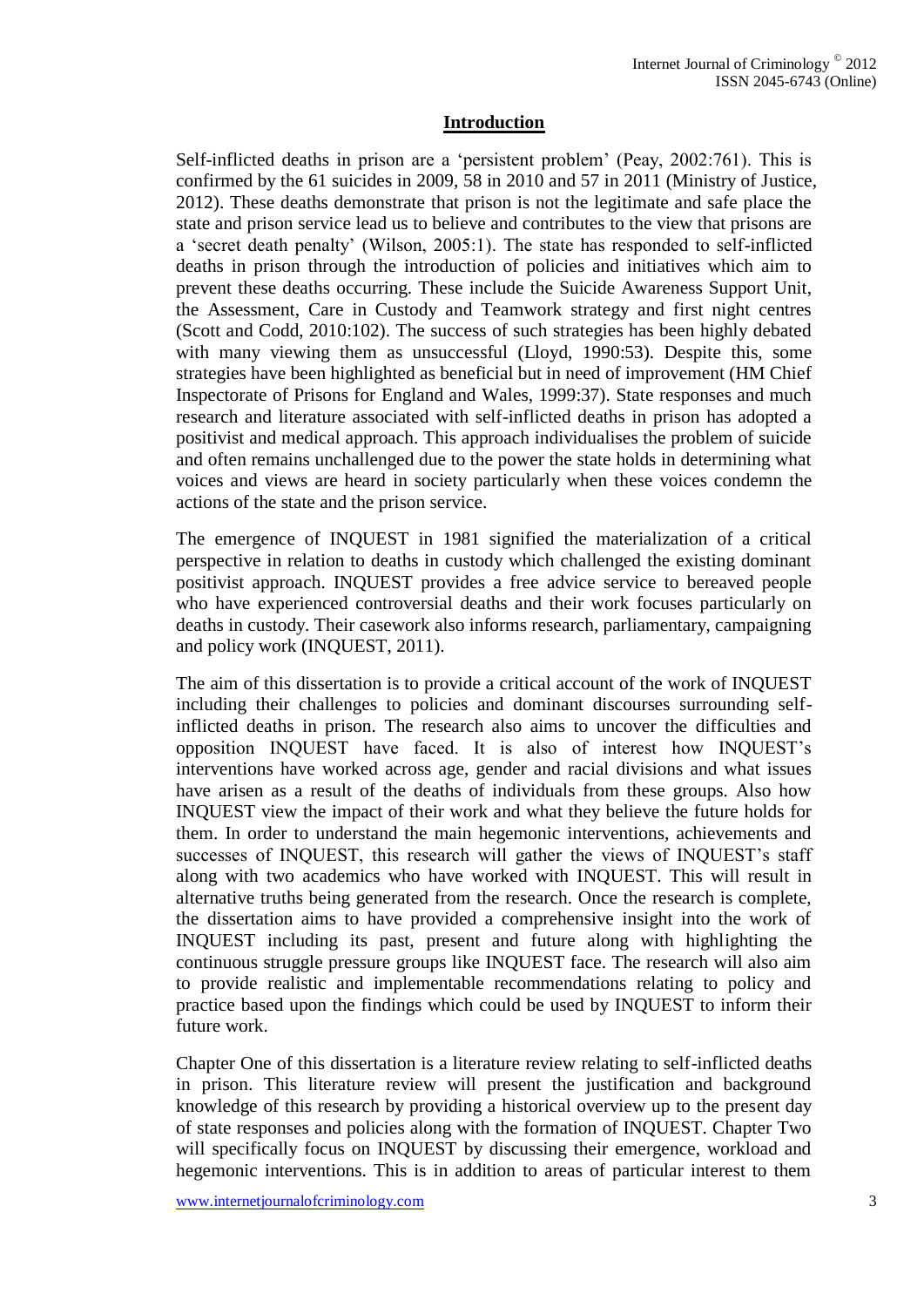including young people, women and minority ethnic groups. Chapter Three will outline the theoretical and methodological approach to the research. This will justify the chosen theory(s) which will allow appropriate methodology to be utilised for this research. Chapter Four will discuss the methods used for this research. Here both positive and negative aspects of the chosen methods will be discussed along with why these chosen methods were the most appropriate for this research. The chosen methods can then be examined in relation to Chapter Three to ensure appropriate methods have been utilised which fit the theoretical and methodological aspects of the research. Within this methods chapter data analysis will be discussed in relation to this research. Ethical considerations of the research will also be examined. Here all ethical issues involved in the research and ways in which they were overcome will be explored. Due to the sensitivity of the research it was particularly important that ethical considerations were rigorous and thorough. Chapter Five will analyse the results of the research. Here the main themes of the research will be discussed arising from the data collected. Chapter Six will discuss the conclusions and recommendations of the research. This will consist of the main points learnt from the findings of this research and recommendations specifically drawn from these findings.

This dissertation will now move on to its literature review on self-inflicted deaths in prison.

## **Chapter One: Self-inflicted Deaths in Prison and State Responses - A Literature Review.**

As the introduction to this dissertation indicated, this chapter will provide an indepth and systematic review of the existing literature regarding self-inflicted deaths in prison in addition to examining state responses to these deaths.

Deaths in prison custody make for alarming reading. In 2009, 169 people died in prison custody and in 2010 this figure had jumped to 196 (Independent Advisory Panel on Deaths in Custody, 2011). In 2011 there were 57 self-inflicted deaths in prison down only two from the 59 that occurred during 2010 (Ministry of Justice, 2012). It has been widely acknowledged by criminologists and policy makers alike that reducing the number of self-inflicted deaths in prison requires a complex and sensitive response from all those involved (Prison Reform Trust, 1997:5). Despite this, self-inflicted deaths in prison is a highly debated subject with many differing views aiming to understand *why* in order to attempt to prevent future occurrence. Views of possible causes include overcrowding and an increase in the vulnerability of the prison population (Liebling, 2008:284). Furthermore, it has been argued that suicidal tendencies of some prisoners are not helped by the processing of prisoners 'like a sausage machine', out of necessity (Topp, 1991:410).

## **Literature Review**

Research and policies related to self-inflicted deaths in prison have focused on a medical and psychiatric model (Medlicott, 2001:13). Relating to this positivist perspective, Roshier discusses the positivistic concepts of determinism, differentiation and pathology. Determinism sees actions as caused by biological, psychological or social factors and not concerned with rational choices.

www.internetjournalofcriminology.com 4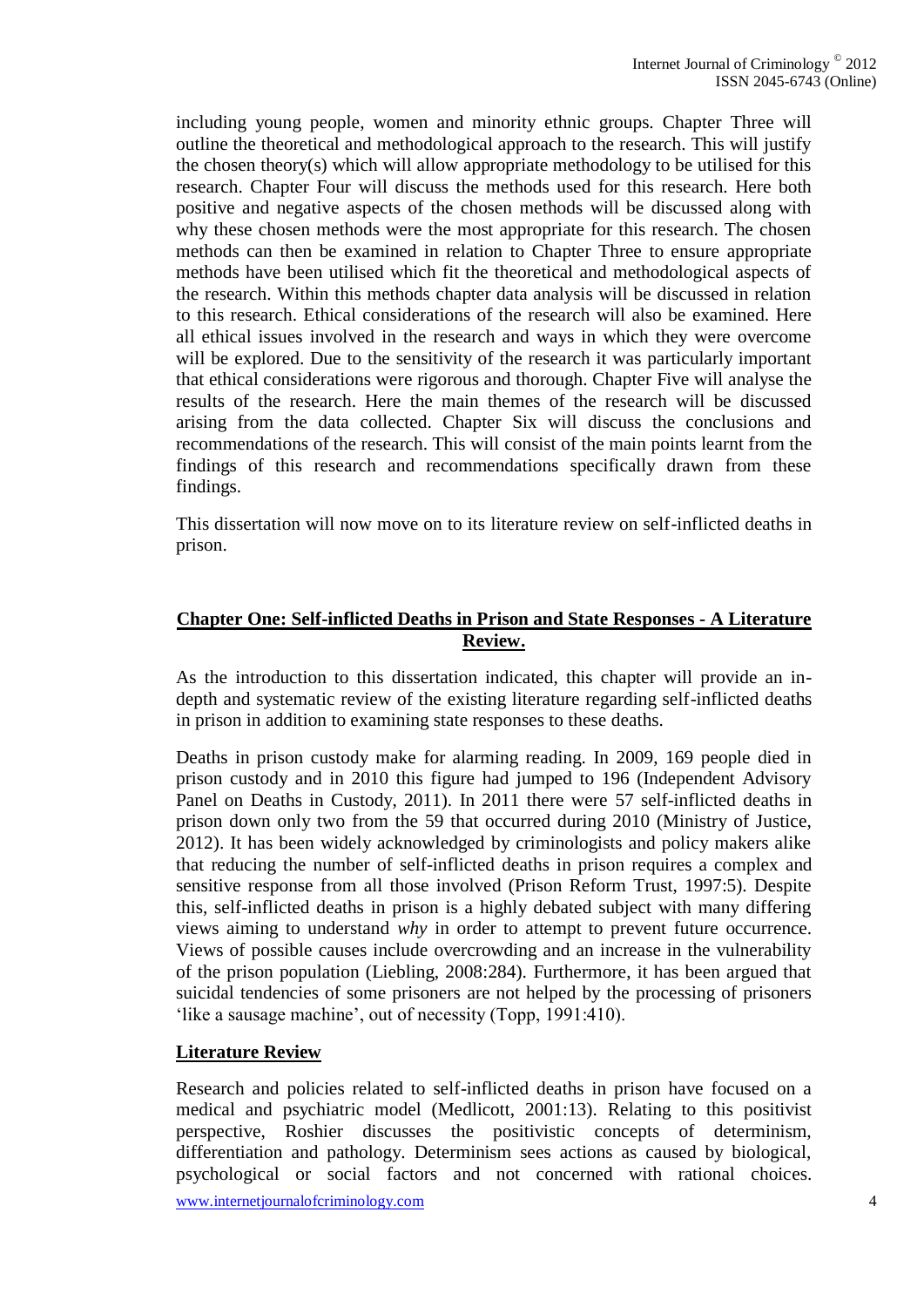Differentiation states that there is 'something different' in the biological or psychological make-up of those who kill themselves. Pathology states that there is something 'wrong' with them (Roshier, 1989:21). These three concepts reflect the views of the state on those who commit or attempt suicide in prison. This works to individualise the problem of suicide and blame those individuals who commit or attempt suicide. The state individualising this issue removes any focus on any apparent social problems which may be existent.

Topp's study in 1979 calculated trends in the rate of self-inflicted deaths in prisons. This included examining lengths of sentences and the demographic background of prisoners who had committed suicide. Topp found that a large percentage of the sample had a history of psychiatric treatment and depression (Topp, 1979:25). Topp then went on to describe self-inflicted deaths as 'a general display of attention seeking behaviour' (Topp, 1979:26). This research influenced prison service policy and practice from the 1970s through to the 1990s which focused on a predominantly medical approach (Crighton, 2000:30). Dooley's research in 1990 was influenced by Topp's study. Dooley found that factors related to the prison situation, outside pressures and guilt for the offence were all contributing factors (Dooley, 1990:40). Like Topp, Dooley also identified the significance of mental health highlighting that a third of the suicides analysed had a history of psychiatric illness including depression and personality disorders (Dooley, 1990:42).

Liebling's 1992 study highlighted the definitional problems that have hindered research into self-inflicted deaths (Mchugh and Towl, 1997, cited in Towl and Crighton, 1998:184). This study stated that the role of psychiatric illness had been over emphasised in research and that self-inflicted deaths were not primarily a psychiatric problem and actually required a multi-disciplinary approach. Liebling also identified the role of sociological, environmental and structural causes which should also be considered (Liebling, 2007:423). Over time the emphasis on the psychological and medical model was beginning to fade. The Tumin report further diminished this emphasis by stating that the majority of self-inflicted deaths in prison were not committed by those deemed as mentally disordered and that suicide was a social problem, not exclusively a medical one (Tumin, 1990:14).

## **Critical Perspectives**

A critical approach was adopted by Coggan and Walker's who drew attention to the growing issue of deaths in UK prisons in addition to posing additional questions themselves so that adequate and effective explanations and actions could be adopted in the UK (Coggan and Walker, 1982:11). The work of Chadwick and Scraton in 1987 also demonstrated a critical view of the coroner's courts following selfinflicted deaths in prison. They highlighted the low priority given to appropriate reforms which led to inadequate frameworks for dealing with self-inflicted deaths. The system worked against the interests of prisoners' families through official secrecy, unfair procedures at inquests and the 'discriminatory use of permissive powers by coroners' (Scraton and Chadwick, 1987:167).

Research by Gampell and Harber also adopted a critical approach with a particular focus on prisoners' families and found that depoliticisation takes place from official sources who work to individualize the problems surrounding prisoners' families rather than admit there are social problems. Therefore when prisoners and their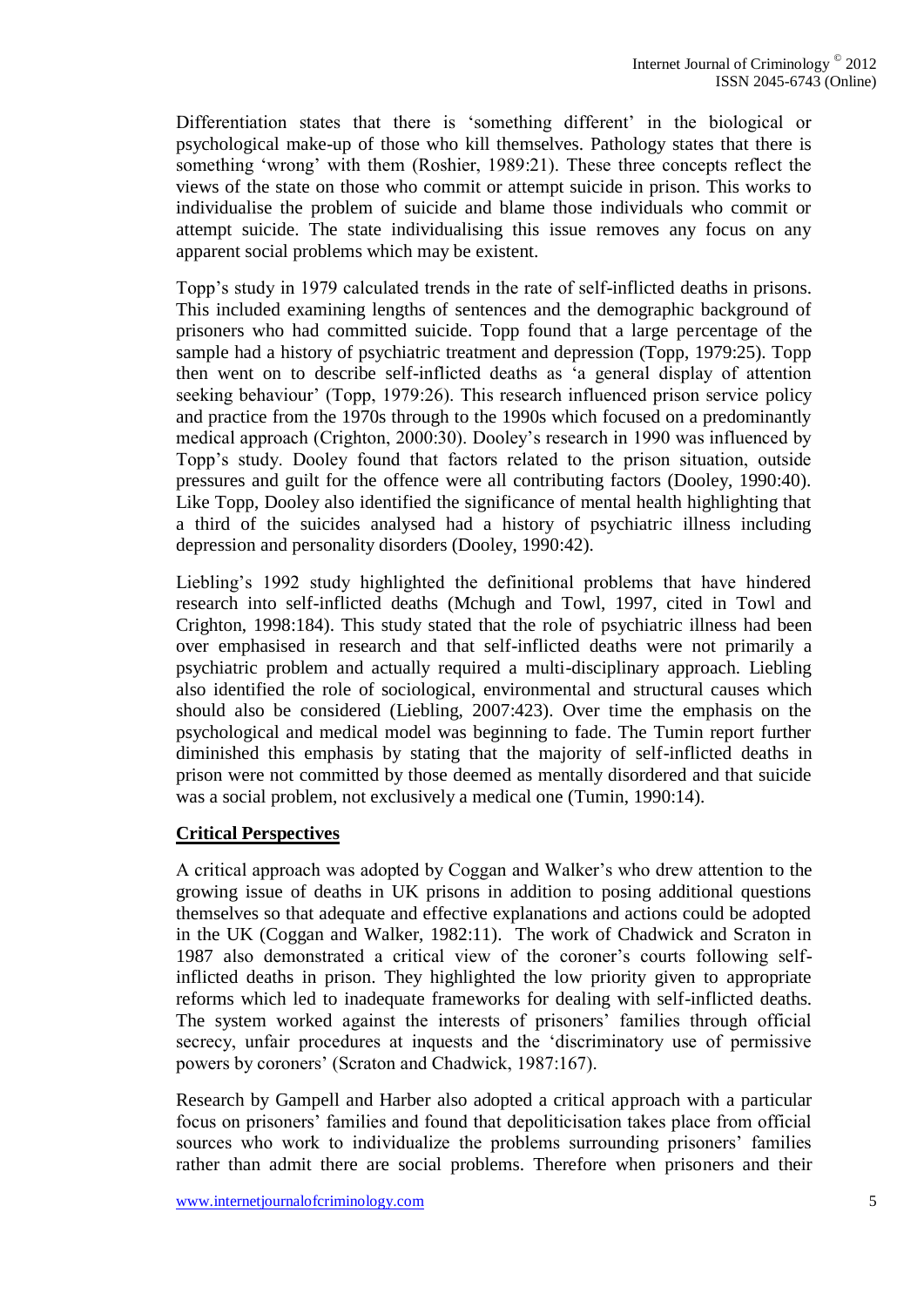families challenge this, they are viewed as a nuisance and a threat to security (Gampell and Harber, 1999:95). The distinct dissatisfaction with procedures for handling self-inflicted deaths in prison and the reluctance of the state to act appropriately led to the formation of INQUEST in 1981 (Scraton and Chadwick, 1987:167). INQUEST, whose emergence and work will be discussed in Chapter Two, were the topic of Ryan's 1995 book *Lobbying From Below*. Ryan continued with the critical approach adopted by Chadwick and Scraton and defended the need for such a radical group in addition to examining race and gender issues that have arisen from deaths in prison (Ryan, 1995:125). This critical approach has been influential, despite opposition, and was adopted by Medlicott in 2001 whose research discussed the inadequacies of positivist views of the prison health care system where self harming is often categorised as attention-seeking and manipulative (Medlicott, 2001:20). Firstly, Medlicott discussed mental illness and stated that there were significant definitional problems surrounding the psychological, psychiatric and medical disorders that were often associated with suicide. These definitional problems were compounded by the criteria for diagnosing depression which often failed to distinguish between any already existent depression and the depression which developed as a result of imprisonment (Medlicott, 2001:14). Medlicott then goes on to discuss the reception procedures for new prisoners, especially prevalent due to the high numbers of prisoners who commit suicide early into their sentence. She states that despite the importance that is placed upon risk assessment strategies in theory, in practice identifying prisoners' risk of suicide at reception is not successful and often rushed (Medlicott, 2001:17). It is important to establish as soon as possible whether a prisoner has a psychiatric history as it is crucial to risk assessment. However, what is deemed 'previous psychiatric history' is a problematic concept and often open to interpretation and definitional problems (Medlicott, 2001:15). Due to these issues and the emphasis on suicide being a predominantly individual problem, Medlicott stated that suicide should be considered a social problem where those who commit suicide respond to 'a set of fluctuating capacities which wax and wane in relation to time, place and social relations' (Medlicott, 2001:13).

However, regardless of prisoners past psychiatric history and their characteristics, prisoners upon arrival at a prison are extremely vulnerable due to undergoing a process of 'mortification of the self'. This means that inmates are subjected to degrading treatment which removes any trace of their identity including the removal of their personal clothing and possessions and being given an I.D number. These work to separate them from their former life (Goffman, 1961:16).

#### **State Responses and Policies**

www.internetiournalofcriminology.com 6 The 1970s and 1980s saw a growing political, public and media interest into the increasing problem of self-inflicted deaths in prisons (McHugh and Snow, 2000:7). A Home Office report from 1984 highlighted the importance of the role of medical officers in identifying suicidal prisoners as well as the importance of improving medical regimes including the identification and management of those prisoners who are at high risk of suicide. In addition, the report detailed the importance of staff training in relation to suicide prevention along with the improvements needed in the investigation of suicides (Home Office, 1984:64). This report influenced the introduction of the Working Group on Suicide Prevention which reported in 1986. This resulted in the issuing of a circular instruction detailing medical assessment,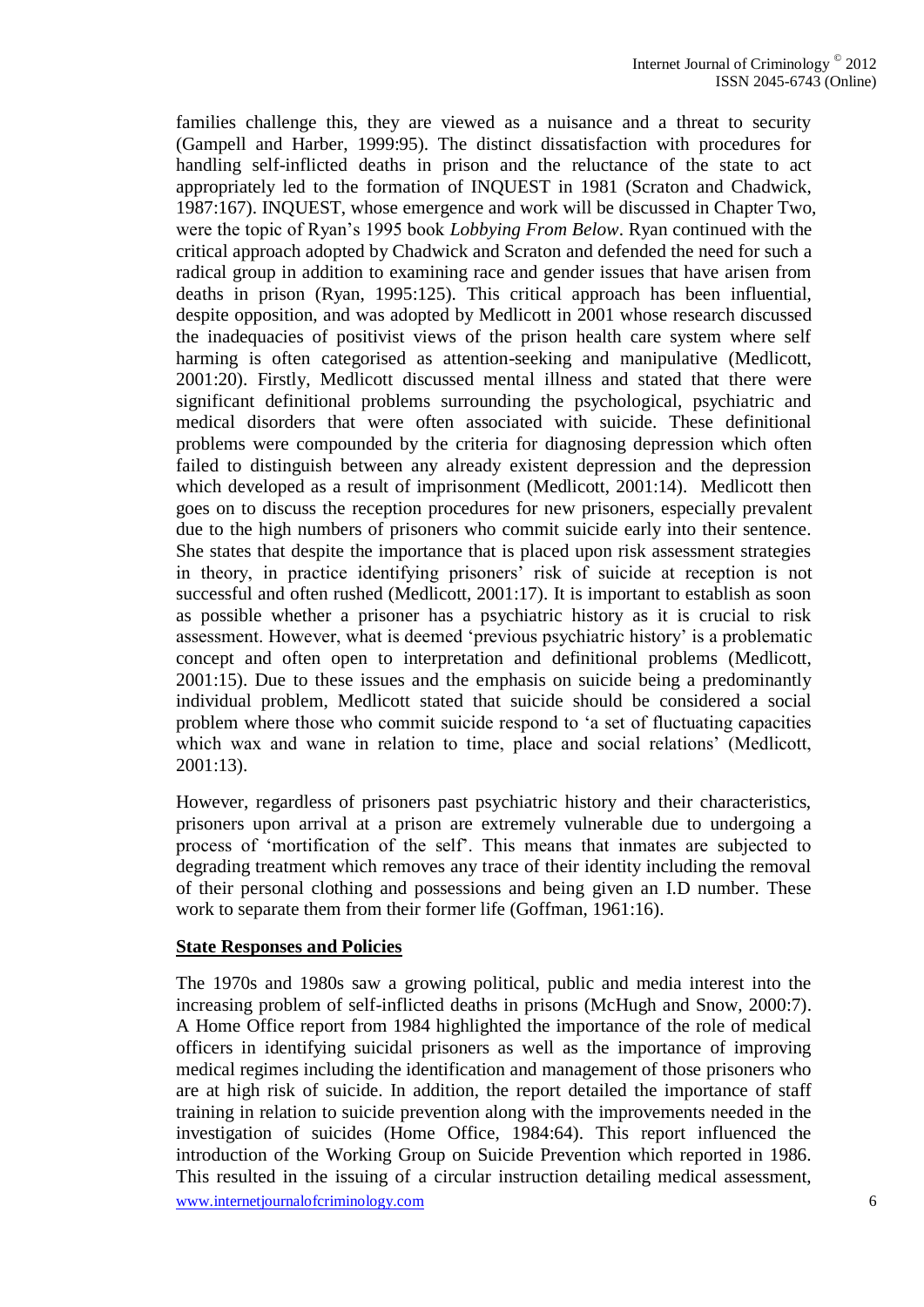support for prisoners, management of suicide prevention and the forming of suicide prevention management groups in all prisons. These recommendations highlighted the need to identify the 'onset and development' of suicide rather than identifying a 'type' of prisoner who may commit suicide (McHugh and Snow, 2000:9). This took responsibility away from medical officers and focused more on a multi-disciplinary approach.

Nineteen Ninety saw the first full thematic review by Her Majesty's Chief Inspectorate of Prisons (The Tumin Report) which made 123 recommendations. The report highlighted the importance of not focusing on self-inflicted deaths as a medical problem along with stating that current prison service policy did not understand the significance of the environment in which prisoners and staff function. The report also demonstrated a current lack of focus on ways in which prisoners could overcome anxiety and stress (HM Chief Inspectorate of Prisons, 1990:7).

The aftermath of the Tumin report resulted in a complete re-examination of existing strategies of suicide prevention. The Suicide Awareness Support Unit was established with the aim of supporting prisoners and ensuring good practice within the prison service. In 1994 the Caring for the Suicidal in Custody strategy was implemented. This strategy gave all staff the responsibility to identify and support suicidal prisoners through primary and special care and ensuring a safe and positive environment for all. Special care relates to those prisoners who are suicidal and works specifically to provide care and support for them. This strategy introduced the F2052SH form (self-harm at risk). This form could be 'activated' by any member of staff who had concerns regarding a prisoner. It also encouraged better communication between staff. This form was part of the modular guidance pack on Caring for the Suicidal in Custody. However implementation of these forms has been described as 'patchy' (Medlicott, 2001:19). Also included in this guidance pack was prison service policy on suicides, the role of Suicide Awareness Teams which will be discussed below and the role of the Samaritans and listener schemes. Listeners are prisoners trained and supported by the Samaritans and can work to prevent self harm and suicide (Hancock and Graham, 2008:155). Listener schemes have been recognised as hard to implement in local and remand prisons due to the high turnover of prisoners (Prison Reform Trust, 1997:7). This strategy focused on awareness rather than prevention and the prison 'Suicide Prevention Management Group' was renamed 'Suicide Awareness Teams' to reflect this (McHugh and Snow, 2000:16).

www.internetiournalofcriminology.com 7 The report *Suicide is Everyone's Concern,* published in 1999, involved a thorough review of prison suicide prevention procedures. This report made a number of recommendations including improving suicide strategy in local prisons and for women along with the need to improve Suicide Awareness Teams (HM Chief Inspectorate of Prisons for England and Wales, 1999:37). In 2001, the prison service's Safer Custody Group proposed a proactive approach encouraging staffprisoner relationships along with improved identification and care of suicidal prisoners (Safer Custody Group, 2001:3). This formed part of the Safer Custody Programme which worked to raise the standards of prison care. This was followed in 2002 by a new prison service order called Suicide and Self-harm Prevention which adopted a holistic approach in reducing self-inflicted deaths in prisons. In 2004, the Assessment, Care in Custody and Teamwork Strategy (ACCT) was introduced. The aim of this strategy was to work together to ensure a safe environment where those in need of assistance could gain access to it (HM Prison Service Safer Custody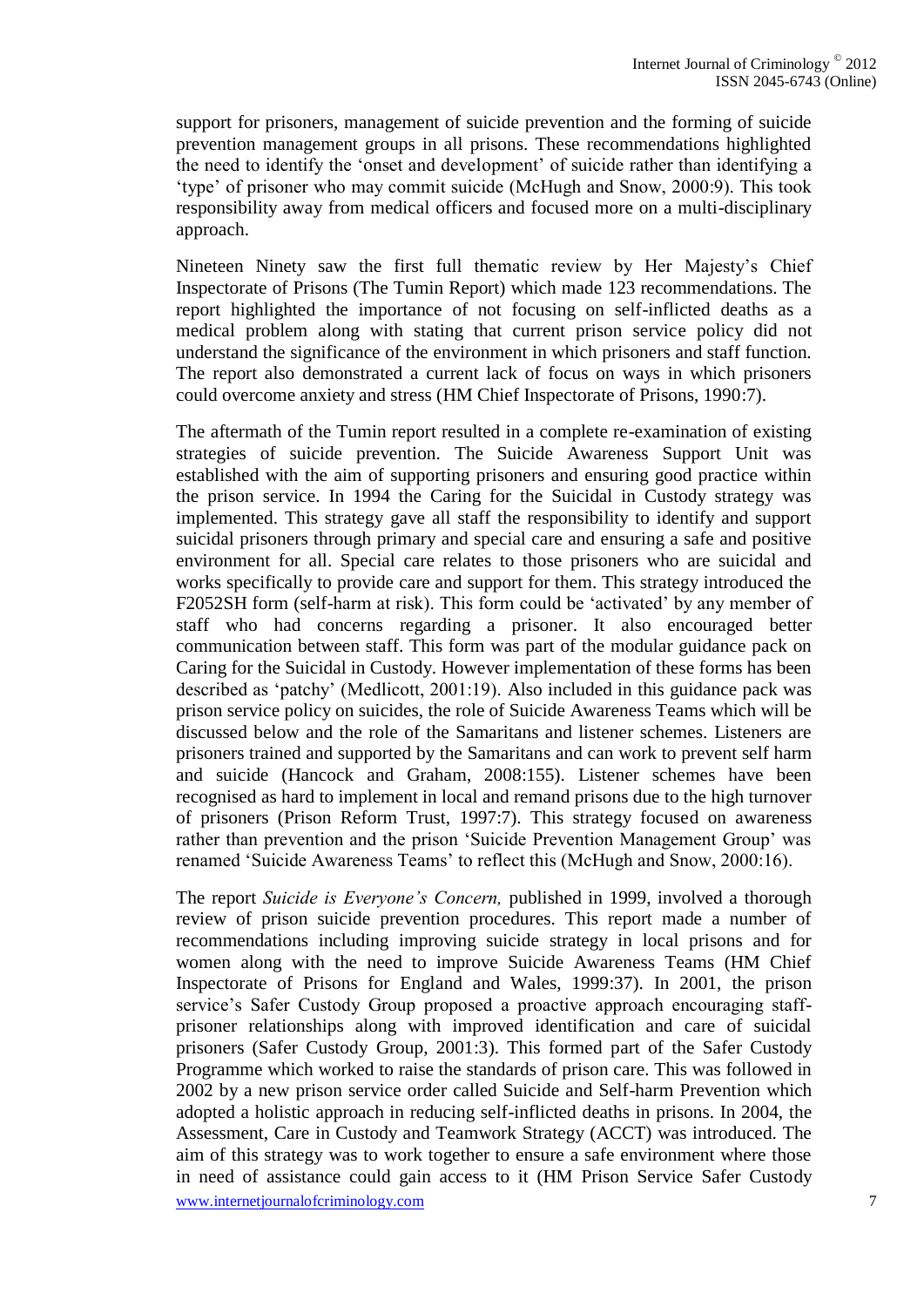Group, 2004:1). ACCT has three levels and allows any member of staff to activate an ACCT plan. This is part of the overall plan to identify the warning signs of suicide from the first instance. The ACCT introduced safer cells which in theory minimised the chances of prisoners committing suicide and ensured they were safe within their cells (HM Prison Service, 2007:13). However the idea of 'safe custody' was criticised by Goldson and Coles who stated that it was an 'oxymoron' as there is little evidence to demonstrate that policies and procedures in place designed to produce a safe environment have succeeded (Goldson and Coles, 2005:xviii). ACCT has also been criticised for its poor training and discrepancies between what it aimed to achieve and what it actually did (Rickford and Edgar, 2005:72). In addition, ACCT received further criticism for its focus on identifying 'risk' when in reality only around one quarter of those who do commit suicide were deemed 'at risk' (Liebling, 2007:426). Therefore all prisoners should be considered to be at risk. More recently a study published in 2011 suggested that on entering prison all prisoners should be deemed 'patients' and become the responsibility of the prison healthcare system (NCISH, 2011:91).

The extent to which these differing suicide prevention measures have been effective has been criticised by Wilson who found that these strategies *did* acknowledge the problem self-inflicted deaths in prison but were actually making little impact (Wilson, 2005:26). Others have identified problems with these preventative measures especially as suicide rates were still high (Colbourne, 1999:50). Morgan stated that a high proportion of prison suicides were not predictable therefore the solution was to enhance the quality of life for *all* prisoners (Morgan, 1997:1183). This theory is supported by Smith who argued that 'many of those who succeed in killing themselves have never been thought to be suicidal' (Smith, 1984:210). This point links to the research previously mentioned by Liebling explaining why ACCT can be criticised for its focus on 'risk'.

First night centres have been praised as they aim to reduce stress and anxiety (Hancock and Graham, 2008:93). These centres work to prevent suicide especially as prisoners are most likely to commit suicide soon into their sentence (Smith, 1984:208). However there are often insufficient places in these first night centres (Howard League, 2005:8).

Liebling's 1992 study *Suicides in Prison* highlighted several limitations of prison suicide preventative measures including a lack of communication prohibiting the effective implementation of prevention measures. Furthermore the emphasis placed on risk assessment resulted in prison staff feeling helpless and unqualified (Liebling, 1992:240). Liebling also conducted a 'ten years on' study on prison suicide and found that improvements had been made such as the expansion of Suicide Awareness Support Units and their reincarceration as the Safer Custody Group (Liebling, 2006, 236). However, there were still too many negative issues such as a lack of knowledge regarding psychological survival in prison. Research by Kelly and Kennedy also highlighted the importance of improving mental health services (Kelly and Kennedy, 2005:354).

This literature review has highlighted that self-inflicted deaths in prison is a highly debated subject. Preventative measures have been amended and replaced frequently which demonstrates that there is still a significant amount to be done until preventative measures are deemed to be effective on a wider scale. The conflicts of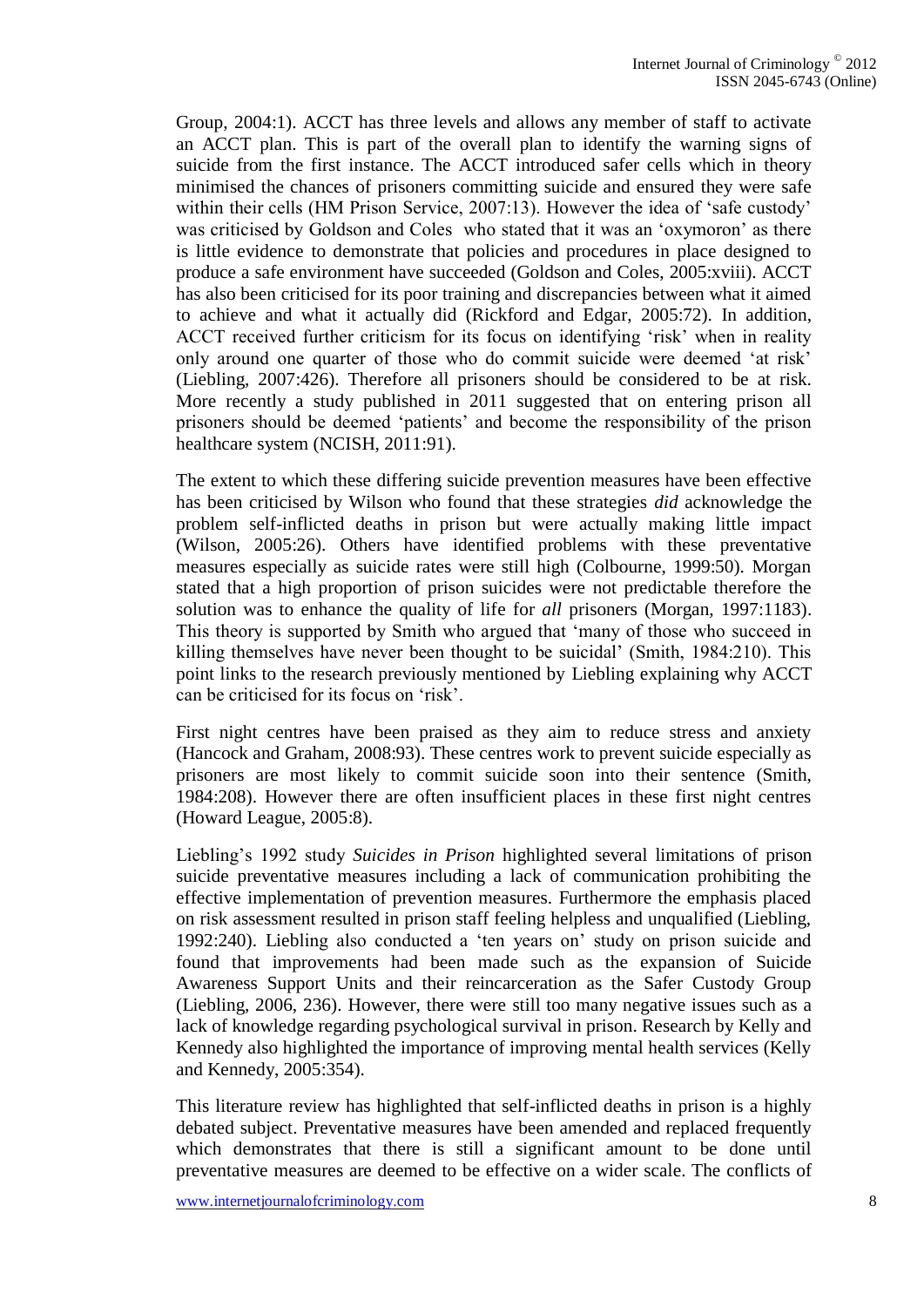opinion regarding self-inflicted deaths in prison means that there are still significant gaps in knowledge surrounding this topic.

This chapter has detailed the background and timeline of self-inflicted deaths in prison and their prevention in England and Wales. The next chapter will discuss the emergence and interventions of INQUEST and the role of the organisation in the debates surrounding self-inflicted deaths in prison.

### **Chapter 2: Challenging State Power: The Work of INQUEST**

Chapter One briefly introduced the charity INQUEST. This chapter will discuss in greater depth the emergence of INQUEST, its role and interventions along with the relationship between INQUEST and the state.

### **The Origins of INQUEST**

INQUEST was founded in 1981 during a period in time where there was a growing distrust towards official agencies including the police. Much of this distrust stemmed from events such as the death of Jimmy Kelly in 1979, the unlawful killing of Barry Prosser in Winson Green prison and the death of Blair Peach at the hands of police officers (Coggan and Walker, 1982:11). The dissatisfaction with procedures for dealing with deaths in custody and the failure of the state's response to these deaths led to the formation of INQUEST with Barry Prosser's wife a founding member (Scraton and Chadwick, 1986:169). When INQUEST was founded there were other groups interested in deaths in custody including the Preservation of the Rights of Prisoners and Radical Alternatives to Prison however INQUEST focused more on suicide- a reflection of the growing number of self-inflicted deaths in prison that were occurring (Ryan, 1996:63). INQUEST's emergence demonstrated the prominence of the broader critical criminological perspective which emerged at this time which challenged the 'negative ideological construction of those who have died in the custody of the state' (Sim, 2009:7) and adopted a 'politics of support' for prisoners and their families (Sim, Scraton and Gordon, 1987:6).

#### **The Work of INQUEST**

INQUEST offers specialist advice not only to bereaved people but to support agencies, the media and the general public. This is in addition to campaigning for the better treatment of prisoners (INQUEST, 2010). As INQUEST work so closely with families they are often the first to uncover trends, develop policy proposals and lobby for changes in the inquest and investigation process including the work of coroners. Initially, INQUEST were often 'vilified' for raising concerns regarding the treatment of families however many of these concerns are now regarded as legitimate (Shaw and Coles, 2007:6).

www.internetiournalofcriminology.com 9 INQUEST and other grass root organisations are 'driven from below' (Ryan, 1996:25) and therefore challenge state policies surrounding self-inflicted deaths. These groups enabled a 'criminology from below' to emerge (Sim, 2006:3) which demonstrates an 'insurrection of subjugated knowledge' (Foucault, 2003:7). This means that the subjugated knowledge of prisoners' families were granted a voice in a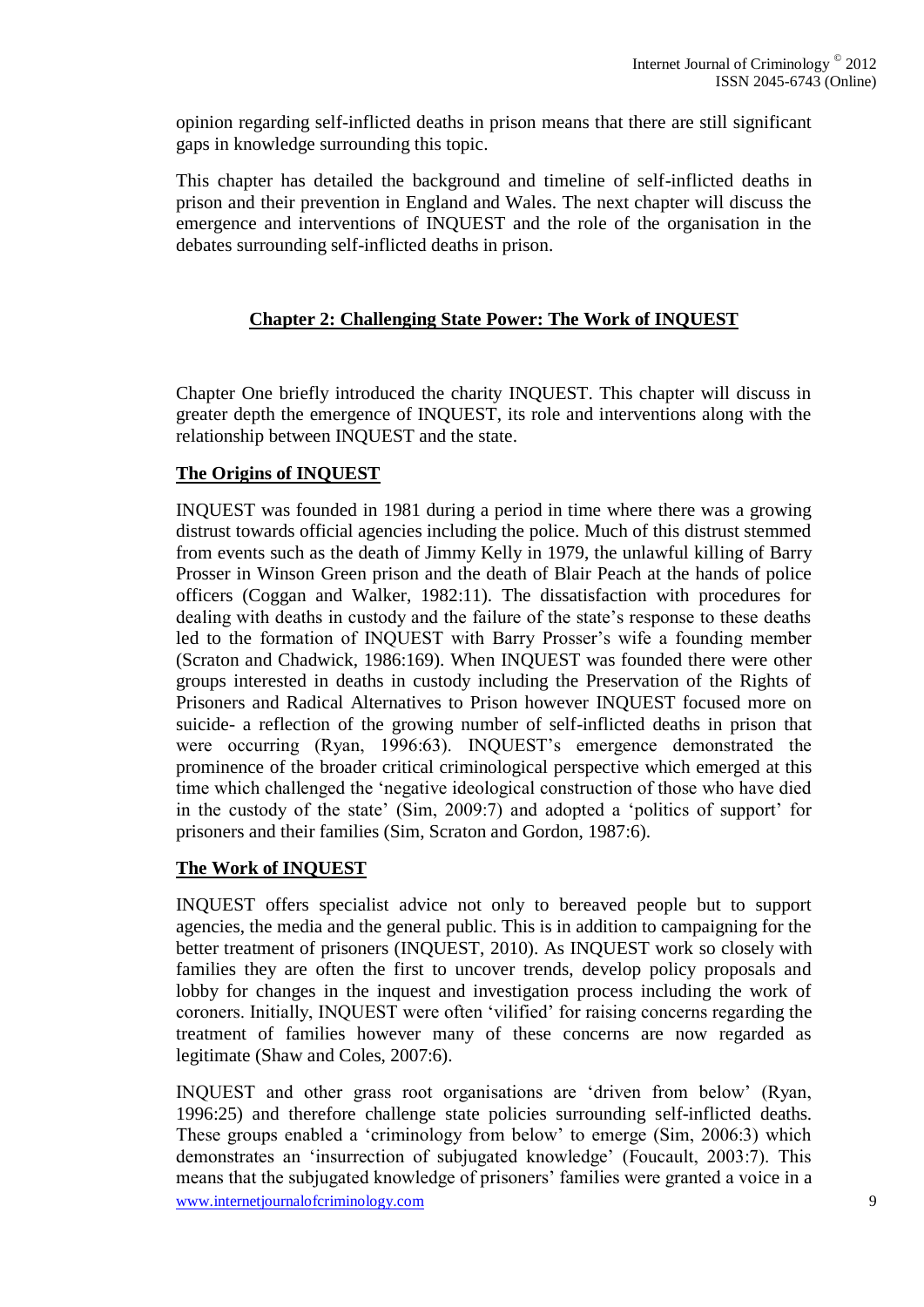society where their views often go unheard. INQUEST have adopted a critical standpoint and challenged dominant discourses surrounding prison suicides and attempted suicides. They have done this by opposing the positivistic approach surrounding self-inflicted deaths along with challenging policies and inquest procedures which were discussed in Chapter One. Furthermore, INQUEST work to influence changes which have transformative capabilities such as attempting to diminish the stigma associated with prisoners' families (Goffman, 1963:30)

INQUEST has a unique body of knowledge from which to comment on deaths in custody and the issues these deaths raise (Shaw and Coles, 2007:122). Therefore, those involved in the organisation were in an ideal position to provide this research with a unique and valuable insight into pressure groups related to prison suicide as Chapter Five will demonstrate.

One of INQUEST's main achievements was in 2007 when they showed their support for an amendment to the Corporate Manslaughter and Corporate Homicide Bill to ensure that deaths in custody were included within the bill (JUSTICE, Prison Reform Trust, Liberty, INQUEST, 2007:3). Furthermore, a major achievement by INQUEST involved the campaigning they did after the deaths of Adam Rickwood and Gareth Myatt which generated public and parliamentary concern over children's deaths in custody which will be discussed later in this chapter (INQUEST, 2011). Another significant achievement of INQUEST was the publication of *Unlocking the Truth* which for the first time granted a voice to the experiences of families affected by a death in custody by speaking directly to them regarding their experiences. This research aimed to inform government, policy makers and both official and voluntary organisations that have the capability to improve and develop practice for all those who work with bereaved families (Shaw and Coles, 2007:2). The key proposals from *Unlocking the Truth* included the improvement of processes following the conclusion of investigations and inquests along with establishing a standing commission on custodial deaths. Despite *Unlocking the Truth* contributing significantly to knowledge regarding prisoners' families there is still significant gaps in knowledge regarding self-inflicted deaths in prisons with specific focus on prisoners' families.

INQUEST have raised concerns regarding the deaths in custody of women, black people and youths which has significantly widened their agenda. Here we will examine each of these.

#### **Women**

The 1980s saw women's imprisonment emerge as a significant issue (Scraton and Chadwick, 1986: 131). The female prison population almost doubled between 1997 and 2006 and there has been a significant increase in the number of self-inflicted deaths in women's prisons (Berman, 2012:6). However, traditionally, little is known about the deaths of women in prison including the circumstances surrounding their deaths. Therefore it is apparent that even in death, women are invisible (INQUEST Annual Report 1982-3 cited in Ryan, 1996:132). INQUEST is closely involved with several groups, particularly Women in Prison, who work to protect the rights of women in custody. INQUEST has also taken an active interest in the deaths of women in prison by critically examining and questioning the issues raised by their deaths. The case of Sarah Brewer who died in Pucklechurch remand centre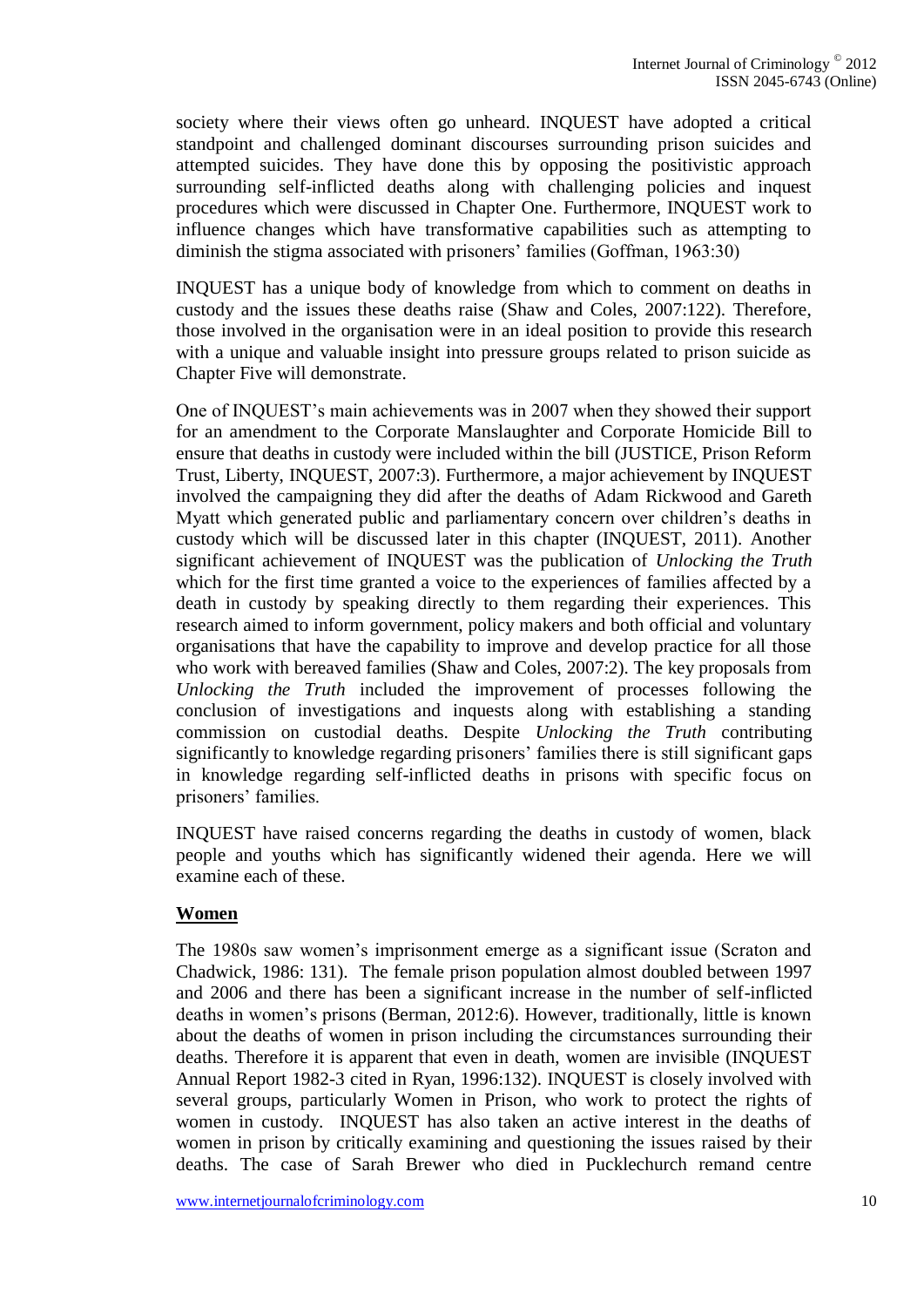highlights the problems surrounding women's deaths in custody. Sarah felt unwell but was twice refused access to a doctor and later died. At Sarah's inquest, key witnesses were not called and disparities in evidence were ignored by the coroner (Ryan, 1996:132). INQUEST complained regarding the inadequacies of this case and worked with Women in Prison to secure a judicial review. Another death was that of Christine Scott in 1982 in Holloway's C1 psychiatric wing. She was unable to cope in Holloway and caused herself such self-injury she died of a subdural haemorrhage. The quality of supervision and health care at Holloway's C1 ward was bought in to serious question. Women in Prison led a campaign supported by INQUEST which campaigned for the improvement or closure of the C1 ward.

Sandler and Cole identify a number of common characteristics of women who die in prison. These include being white, young, have a history of drug misuse, are on remand or at the early stages of custody and often have already been deemed at risk of suicide (Sandler and Coles, 2008:16). There is also significant staff shortages, a lack of appropriate training and knowledge of staff and poor implementation of policies and procedures in women's prisons (Sandler and Coles, 2008:79). In addition to the problem of racist bullying existent women's prisons (Sandler and Coles, 2008:69). Sandler and Cole state that continuing to imprison women when there is such levels of knowledge regarding the common characteristics of women who commit suicide and the problems women's prisons face is 'a failure to protect them from a life-threatening situation' (Sandler and Coles, 2008:25).

Overall women are treated differently within the criminal justice. Examples of this include inadequate inquests, poor support, supervision and poor medical care. INQUEST campaign against these inadequacies and their involvement has contributed to changes surrounding repressive regimes and neglect of women's health care.

## **Race**

The Prins report highlighted the institutionalised racism in the prison health care system. Black people are more likely to be diagnosed with schizophrenia, more likely to be detained in psychiatric hospitals and received higher doses of medication. This is in addition to being less likely to receive counselling (Ryan, 1996:127).

INQUEST is particularly concerned with the large amount of black deaths involved in controversial or suspicious circumstances. INQUEST along with MIND and the Preservation of the Rights of Prisoners highlighted several inquests that led to official investigations and reports. Firstly, the Jamie Stewart Campaign. This campaign wanted answers surrounding the arrest and subsequent death of this young black man. The police attempted to justify the stop, search and arrest of Jamie by stating that he had cocaine in his stomach. Another case which INQUEST had knowledge of was the death of Alton Manning at HMP Blakenhurst in 1995. Alton died after being thrown to the floor, held by his head and legs and carried down the corridor in a neck hold. An inquest jury found that Alton *had* been unlawfully killed yet no charges were ever brought against the officers (INQUEST, 1995 in Scott and Codd, 2010:71).

## **Young People**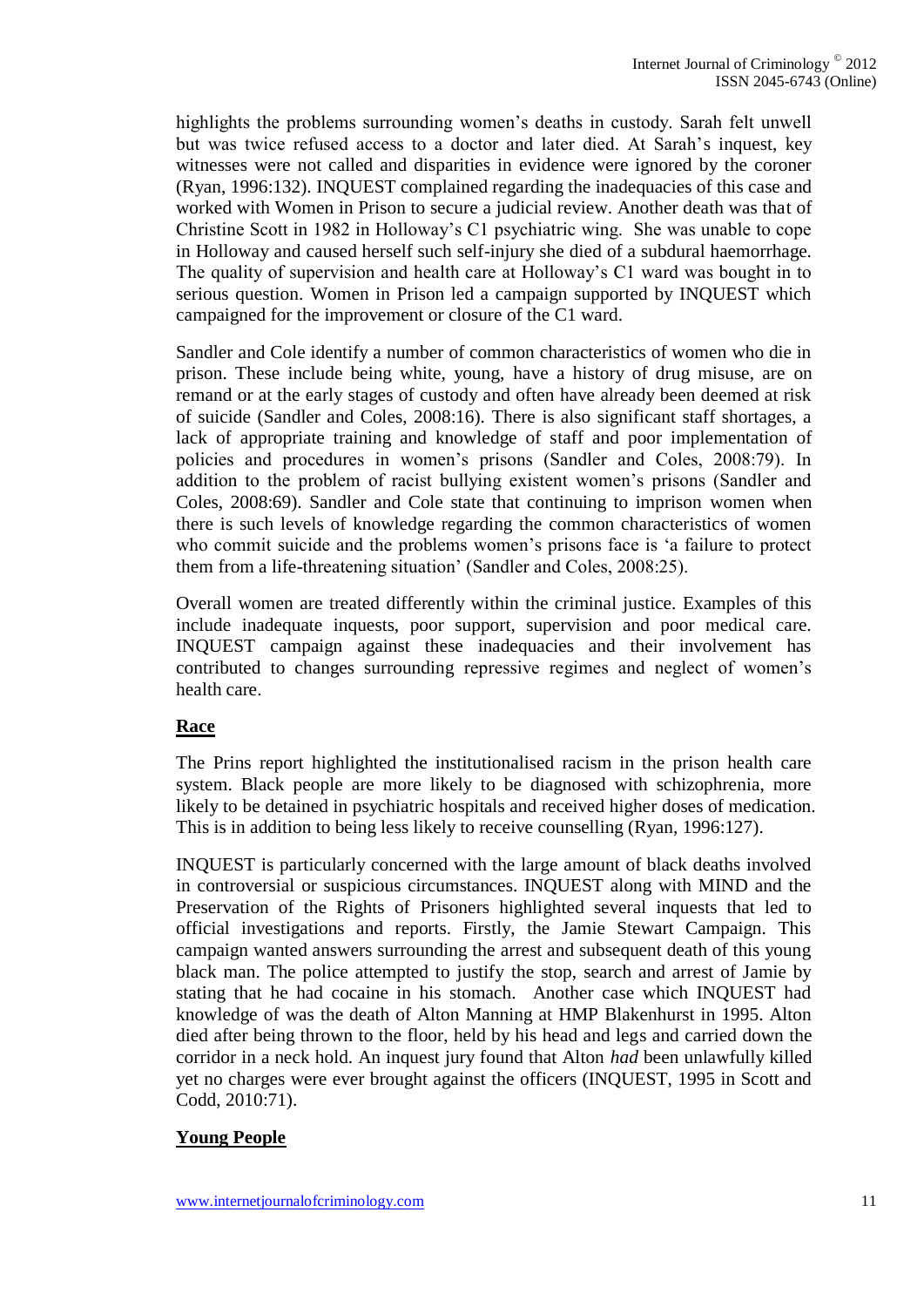There are over twelve thousand people under the age of 21 in prison in England and Wales (Prison Reform Trust, 2011:37). This reflects the extensive use of penal custody for young people in England and Wales (Goldson and Coles, 2005:xi). There is a high rate of self harm and suicide amongst young prisoners in the United Kingdom. Between 1988 and 1998, 99 young people under the age of 21 killed themselves in English and Welsh prisons (Russell, 1999:38). These high rates of suicide raise serious questions regarding the care of young people in custody (Goldson and Muncie, 2008:42). This is to the extent that Goldson and Coles state that the treatment of young people in custody often equates to 'institutional child abuse' (Goldson and Coles, 2005:52).

INQUEST's attention was initially drawn to the problems of young people's deaths in custody through Phil Scraton who highlighted the issues at Scotland's Glenochil prison. Between 1980-1985 there were seven deaths at Glenochil. Scraton and Chadwick challenged the working party established by the state which believed that these five deaths were unconnected (Ryan, 1996:79). The suicide of Philip Knight in 1990 at Swansea Prison led to INQUEST publicly stating that the prison authorities were responsible for Philip's death (Ryan, 1996:82). Furthermore, the death of 16 year-old Joseph Scholes who hanged himself nine days into a two year prison sentence in 2004. INQUEST supported Joseph's mother in securing support from child welfare and penal reform groups in demanding answers regarding her son's death in addition to campaigning for an independent public inquiry as his death had raised serious questions regarding the care of young people in custody (INQUEST, 2003:2).

Adam Rickwood who hanged himself in 2004 was being held 150 miles from his home and frequently expressed his upset at being so far away from his family. Hours before Adam's death he was restrained using the now outlawed 'nose distraction' technique. The force used to restrain Adam was later ruled as unlawful. INQUEST has worked with the family of Adam Rickwood since his death and campaigned for a public inquiry into the treatment of children within the juvenile justice system (INQUEST, 2007:4)

From examining these cases it is apparent that INQUEST have persistently raised concerns regarding the deaths of young people in custody and the experiences of their families during the investigation and inquest. But despite this young people's deaths in custody has been a neglected topic (Goldson and Coles, 2005:3).

## **The Impact of INQUEST**

INQUEST are unique in the fact that they have not been co-opted by the state unlike many other organisations who often end up doing so which results in them effectively becoming a state organisation and using their terminology within their work. INQUEST have steered away from this and remained an independent organisation. However this position has not rendered INQUEST powerless (Ryan, 1996:170). Over recent years INQUEST have become so prominent and respected that they have had the power to choose to work with politicians if they wish to do so. This was demonstrated in 2011 when INQUEST worked to challenge the government's plans to dismantle the Chief Coroner's Office (INQUEST, 2011:3). This decision to stand alone has seen the state attempt to 'define out' INQUEST. By

www.internetiournalofcriminology.com 12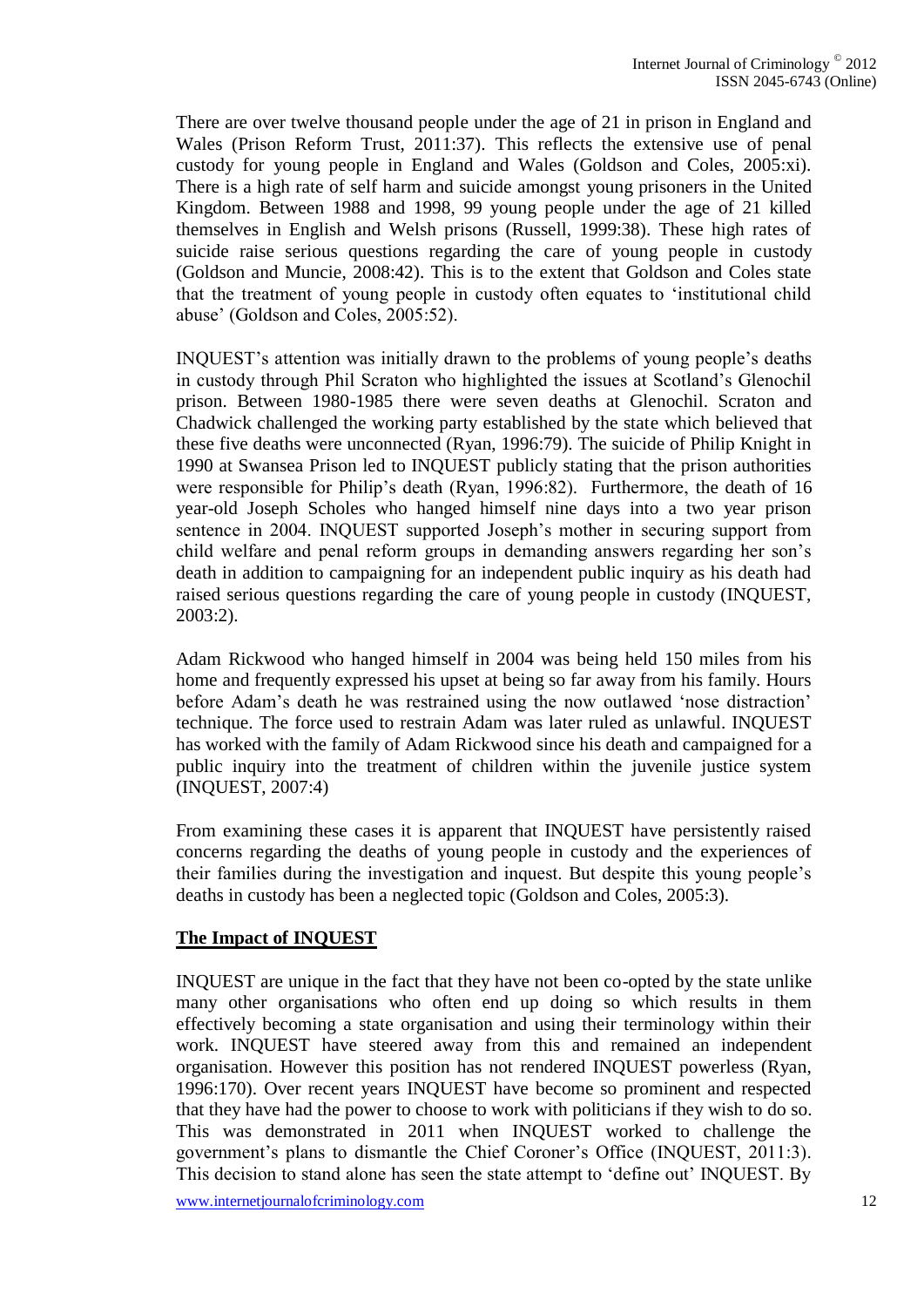failing to co-opt with the state INQUEST appear unwilling to conform and for that reason the state have attempted to isolate them from their potential audience with the aim of leading people to believe that the actions of INQUEST are not in the public interest and that INQUEST are 'beyond the pale' (Mathiesen,1980:289). However, as will be discussed in Chapter Three, the numerous positive contributions INQUEST have made to the understanding of deaths in custody has meant that they have not been entirely defined out due to the positive impact of their work.

It is undeniable that INQUEST has been vital in changing attitudes towards those who die in custody. This is demonstrated by Ryan who states that before the emergence of INQUEST there was little concern for the treatment of those held in state custody (Ryan, 1996:160). However, as positive as this may seem, only three years after their emergence INQUEST stated that the pressures on the prison system would need to be lessened before suicide prevention measures could work effectively (Ryan, 1996:64). However, thirty years on, it is debatable whether INQUEST's views on this point have been effectively acknowledged.

It is apparent that INQUEST's work has been invaluable to prisoners' families and they have been a great source of support to them. This is especially prevalent as prisoners' families are traditionally viewed as the 'forgotten victims' of imprisonment (Matthews, 1989, in Light and Campbell, 2006:298). There has been increased recognition of the need to support prisoners' families (Codd, 2007:255). Despite this they often experience a lack of basic information and support from official sources (Gampell and Harber, 1999:2). It is for that reason that the majority of support and assistance for prisoners' families has come from not-for-profit organisations such as INQUEST (Mills and Codd, 2007:687).

INQUEST, assisted by The Royal British Legion, Cruse, Disaster Action, Victim Support and The Samaritans, stopped the government from abolishing the office of the Chief Coroner. As noted earlier this can be seen as one of INQUEST's most recent achievements along with INQUEST'S work on the amendment to the Corporate Manslaughter and Corporate Homicide Bill to ensure that deaths in custody were included within the bill. Despite facing opposition, INQUEST has become a prominent and respected group which means they are in an ideal position for gathering an in-depth understanding of prisoners and the circumstances surrounding them.

This chapter has discussed the emergence and background of INQUEST. This is in addition to examining their caseload including their work with women, black people and youths. The overall impact of INQUEST concluded this chapter which allowed the examination of how INQUEST has grown as an organisation up to the present day. The next chapter will detail the theoretical and methodological approach to this research.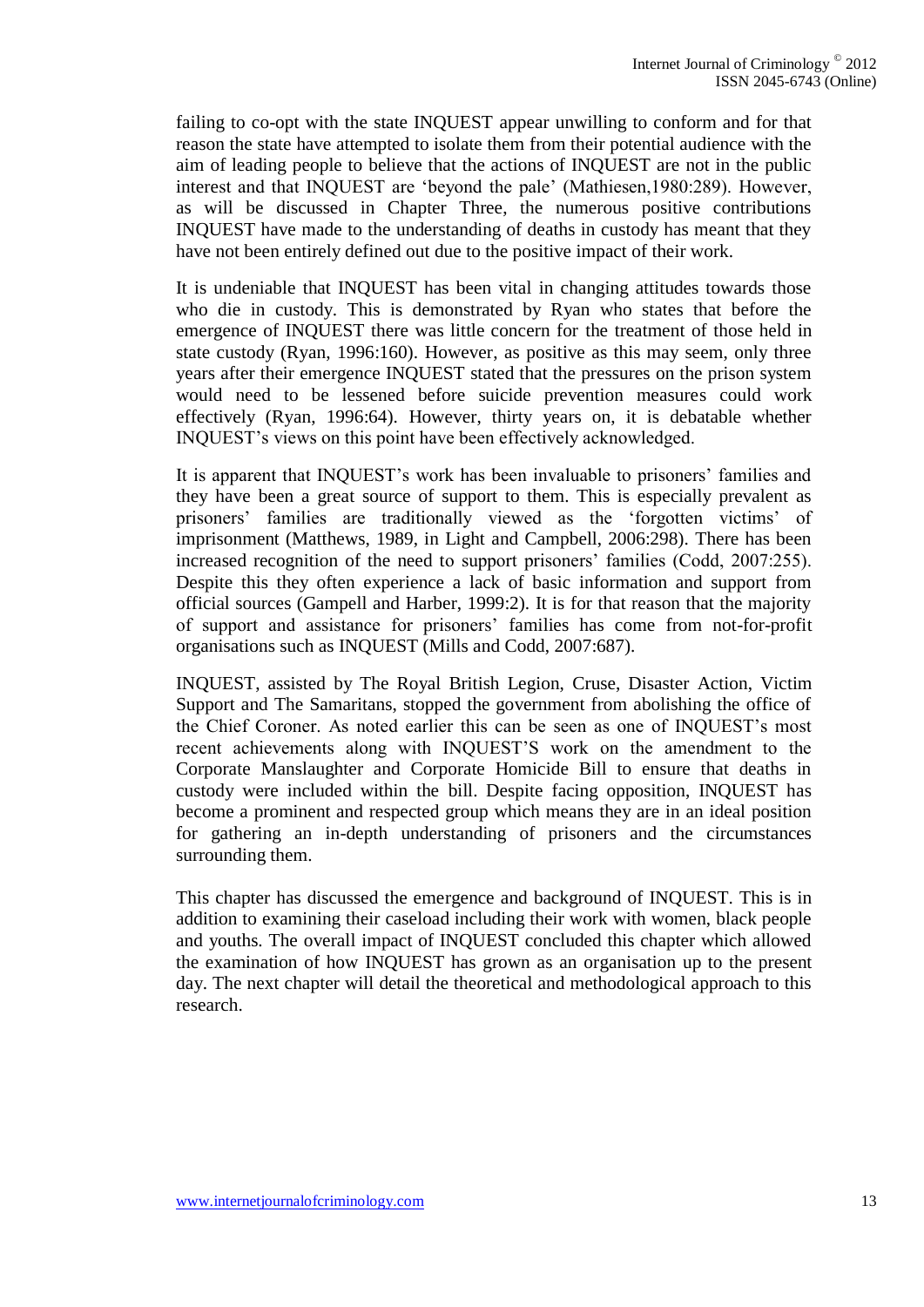## **Chapter Three: INQUEST and Challenges to State Power: Theoretical and Methodological Issues**

The previous chapters of this dissertation have discussed the background, significance and statistics of self-inflicted deaths in prison in addition to detailing the emergence and work of INQUEST. This chapter will move on to discuss the theoretical and methodological approach of this dissertation. This will include drawing specifically on a number of theoretical concepts to analyse INQUEST's relationship with the state. Furthermore, the chapter will also discuss how the methodological approach of this research compares and contrasts with other research concerning self-inflicted deaths in prison.

### **Neo-Marxism and INQUEST**

Marxist theory states that power is concentrated in the state and this power is under the control of the capitalist class (Simon, 1982:72). This leads to state institutions working towards the maintenance and reproduction of unequal social systems. Neo-Marxism emphasises the contradictory and contested nature of the state's power in addition to viewing the state as a site of struggle (Coleman, Sim, Tombs and Whyte, 2009:15). Neo-Marxist thought is greatly influenced by Gramsci who questioned the traditional Marxist view of the state and believed that the state could be challenged by turning 'common sense' into 'good sense' (Gramsci, 1988:142) through 'patient and obstinate perseverance' (*Gramsci,* 1980:336). This can be shown by the work of INQUEST who have contested the states 'common sense' regarding deaths in custody and tirelessly working to assist families whilst completing research, parliamentary, campaigning and policy work. This neo-Marxist perspective also helps to understand the role of INQUEST in challenging state injustice and it's undermining of official policy responses regarding self-inflicted deaths in prison. This contestation of state power by counter hegemonic organisations such as INQUEST has worked to secure changes in policy and laws surrounding selfinflicted deaths in prison. Despite the difficulties they face, INQUEST have made a significant impact including turning numerous individual cases regarding selfinflicted deaths in prison into broader issues which has influenced how suicide prevention is now practised in prisons (Ryan, 1996:170). Dominant state 'truths' work to silence the voices of radical groups such as INQUEST (Ryan and Sim, 2007:708). However, INQUEST's disputing of state power has also contested the state's claims to 'truth' regarding deaths in custody which in turn has allowed alternative truths to emerge (Coleman, Sim, Tombs and Whyte, 2009:15).

INQUEST's hegemonic interventions, mentioned in the literature review, are 'driven from below' (Ryan, 1996:25) and have questioned state responses and definitions and therefore forced the state to respond more effectively to self-inflicted deaths in prisons. This challenge to the state has derived from a 'criminology from below' (Sim, 2006:3) and has resulted in an 'insurrection of subjugated knowledge' (Foucault, 2003:7). Subjugated knowledge is knowledge which has been disqualified as 'hierarchically inferior' (Foucault, 2003:7). This means that through INQUEST, the subjugated knowledge of prisoners and their families, along with pressure groups, are granted a voice in society where the state does not hold absolute power (Sim, Scraton and Gordon, 1987:4).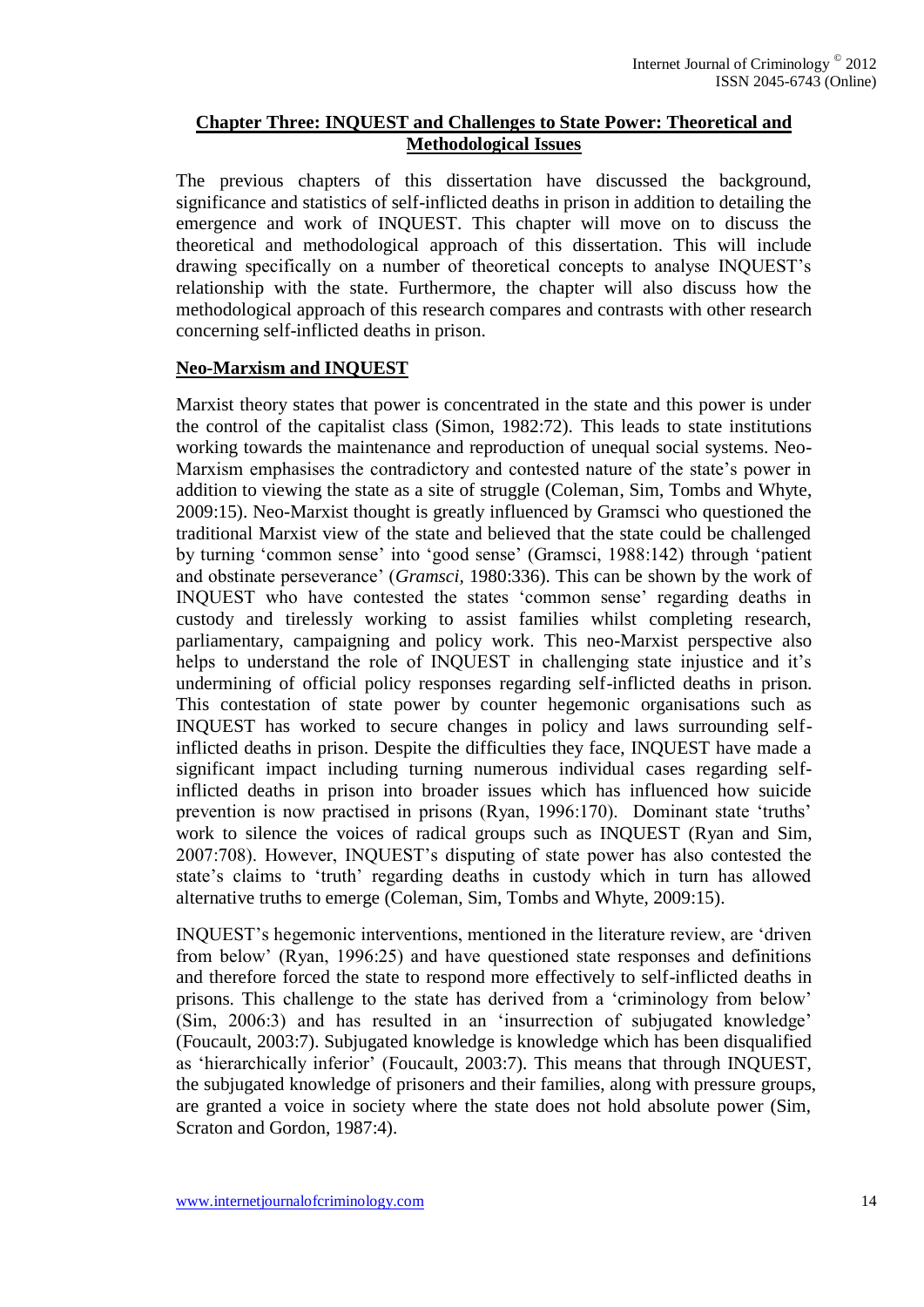This 'insurrection of subjugated knowledge' demonstrates how INQUEST have challenged state practices and provided support for the powerless through viewing the state as a site of struggle, contestation and conflict. This has allowed marginalised views to be heard (Alasuutari, 1998:15). Therefore, despite the constraints that the state have attempted to place on INQUEST they have successfully negotiated state power and made a substantial impact with their critical viewpoint.

Another significant way in which INQUEST has challenged state defined truths on deaths in custody is through their own publication *Unlocking the Truth*. As this book was written by the two co-directors of INQUEST it evidently assumed a critical approach to the work of inquests and investigation procedures following a death in custody. It also gathered the views of families directly affected by deaths in custody. This allowed the subjugated voices of prisoners' families to be heard (Shaw and Coles, 2007:2) which in turn created alternative truths surrounding the deaths of those in prison custody.

## **State Hegemony and INQUEST**

Gramsci identified the 'integral state' as consisting of the coercive power of the state and the hegemonic leadership of civil society (Bocock, 1986:28). The state maintaining hegemony involves a 'constant struggle against a multitude of resistances that are in constant need of reassertion as hegemonic 'victories' are never final due to subordinate groups resisting total domination by the state' (Fiske, 1987:41). The denial of this hegemony is often felt through confrontation by 'major and minor individual and collective acts of subversion, refusals and confrontations' (Sim, 2009:157). Therefore, with direct relation to this research, as much as the state seeks hegemonic domination, this domination is never completely achieved (Ryan and Sim, 2007:708). An example of INQUEST contesting the state's hegemony on the subject of self-inflicted deaths is the way in which they challenge the negative ideological construction of those who have died in state custody and helped to bring about policy changes in this area (Sim, 2009:7). Furthermore, INQUEST have formed alliances with other counter hegemonic organisations such as Women in Prison to challenge the state's hegemony. This alliance of social movements has worked to dismantle the system of 'fortresses and earthworks' which support the hegemony of the state (Simon, 1982:74). However, attempting to gain hegemony involves creating an 'entirely new universe of ideas and values' which means that for counter hegemonic groups such as INQUEST, gaining hegemony is a struggle in the face of state power (Boggs, 1976:43).

Despite the resistance they face, the state attempts to gain domination and hegemony through 'defining in' and 'defining out'. The state 'defines in' and co-opts organisations who agree with its policies and 'define out' those who contest or disagree with the state's actions, policies and practices. Those who disagree with the state are viewed as 'irresponsible, non-conformists' (Ryan and Sim, 2007:708). The more the state is able to 'define in' the more reasonable they appear if they 'define out' anybody unwilling to conform (Mathiesen, 1980:286). Ryan draws links with Grant's classification of insider and outsider groups and identifies INQUEST as being in the 'ideological outsider' group whose ideas are in contrast with the current political system (Ryan, 1996:170). INQUEST are unique in the fact that they have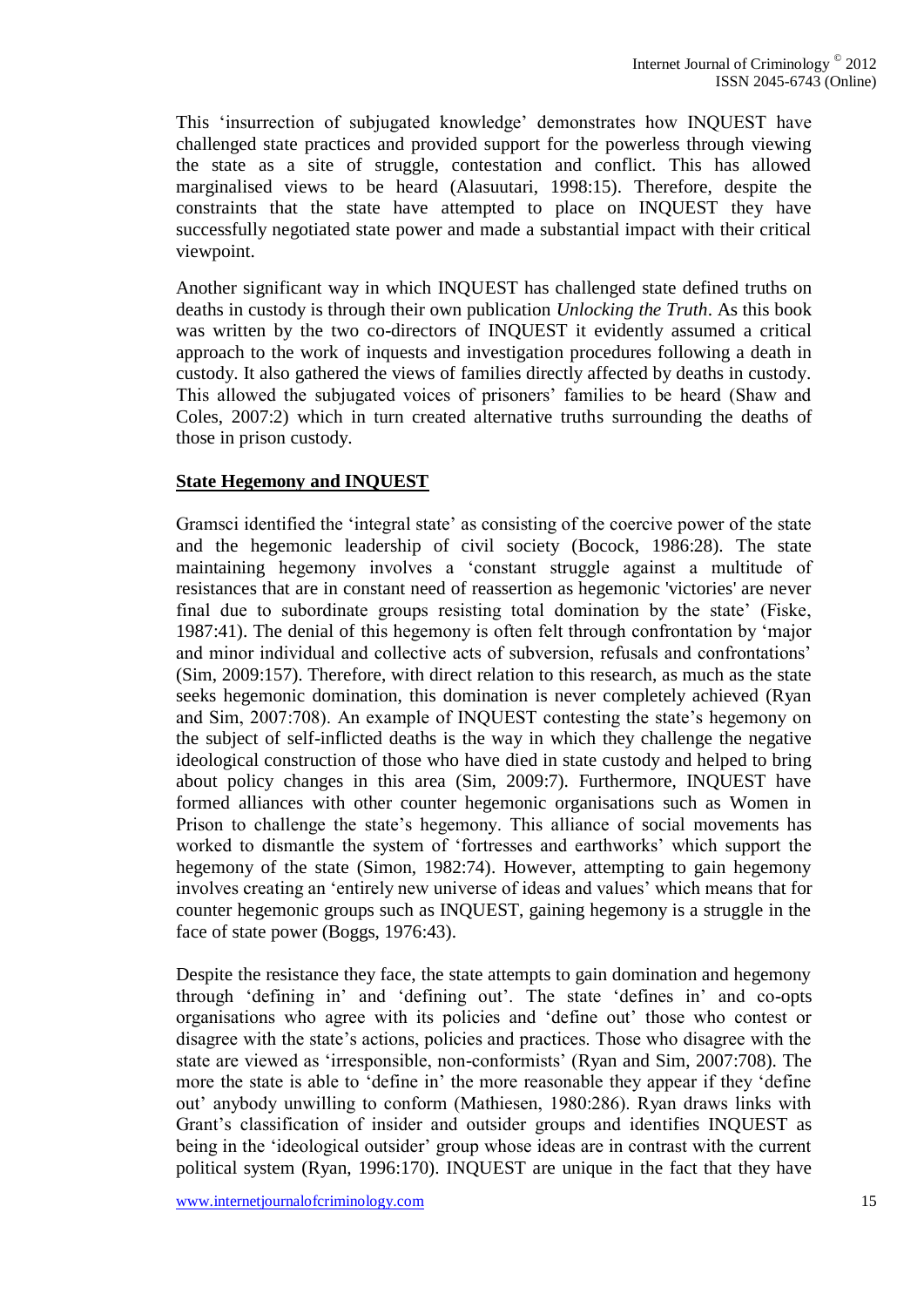successfully avoided state co-optation (Sim, 2004:48). This has led to INQUEST being partially defined out due to their unwillingness to conform to state ideologies and dominant truths surrounding self-inflicted deaths in prison (Mathiesen, 1980:288). However, INQUEST have not been completely 'defined out' by the state due to the prominent and positive impact and interventions they have made, much of which was detailed in Chapter Two and includes their work with bereaved families, extensive research and campaigning and their wide-ranging work across a number of lobbies including deaths in youth custody, psychiatric hospitals and at work (Ryan, 1996:51).

## **Abolitionism and INQUEST**

An abolitionist perspective can also be viewed as an attempt to replace 'common sense' with 'good sense' (Sim, 2009:12). Abolitionism views prisons as reinforcing the dominant ideological constructions of crime and reproducing social divisions whilst distracting attention away from the crimes of the powerful (Sim, 2009:2). With specific reference to the care of prisoners, abolitionists argue that the criminal justice system does little to protect individuals in its care (Sim, 2009:3). Therefore it is apparent that INQUEST have also adopted this viewpoint as they believe that the care of those who are imprisoned is often substandard as they are frequently viewed as 'less eligible subjects' (Sim, 2009:61).

Abolitionists build their work on 'negative reforms' and INQUEST can be seen as pursuing these negative reforms as they have the ability to challenge the state (Sim, 2009:3) and undermine the power and legitimacy of the prison system (Mathiesen, 2004:20). This is opposed to 'positive' reforms which further legitimate the power that the state possesses (Cavadino, Crow and Dignan, 2002:209). This further compounds the state's view that INQUEST is a threat to their dominant knowledge regarding self-inflicted deaths in prison.

INQUEST have illustrated how abolitionist perspectives can influence and inform radical practice (Ryan and Sim, 2007:709). Furthermore, INQUEST has provided an 'abolitionist alternative' for analysing and responding to deaths in custody (Davis, 2003:105). The impact of this abolitionist perspective has also impacted hegemonically on other penal reform groups and influenced their penal policy with regards to adopting a more critical approach (Sim, 2009:12).

## **Methodological Approach**

Methodologically, as this research has already established, a positivistic approach has dominated knowledge regarding self-inflicted deaths in prison (Medlicott, 2001:33). As Chapter One illustrated, this approach significantly influenced prison service policy and practice from the 1970s through to the 1990s (Crighton, 2000:30). The state's use of this positivistic discourse led to social injustice and inequality (Friedrichs, 2009:210). The state also utilised its power to define suicidal prisoners as 'mad' and personally culpable for their own death (Topp, 1979:26).

www.internetjournalofcriminology.com 16 A critical perspective which has emerged surrounding self-inflicted deaths in prison critiques these dominant medical and psychological perspectives. As discussed in Chapter One, this critical approach was adopted by Coggan and Walker in their 1982 work which provided an in-depth account of deaths in British prisons. Their work also questioned the dominant discourses surrounding deaths in custody in addition to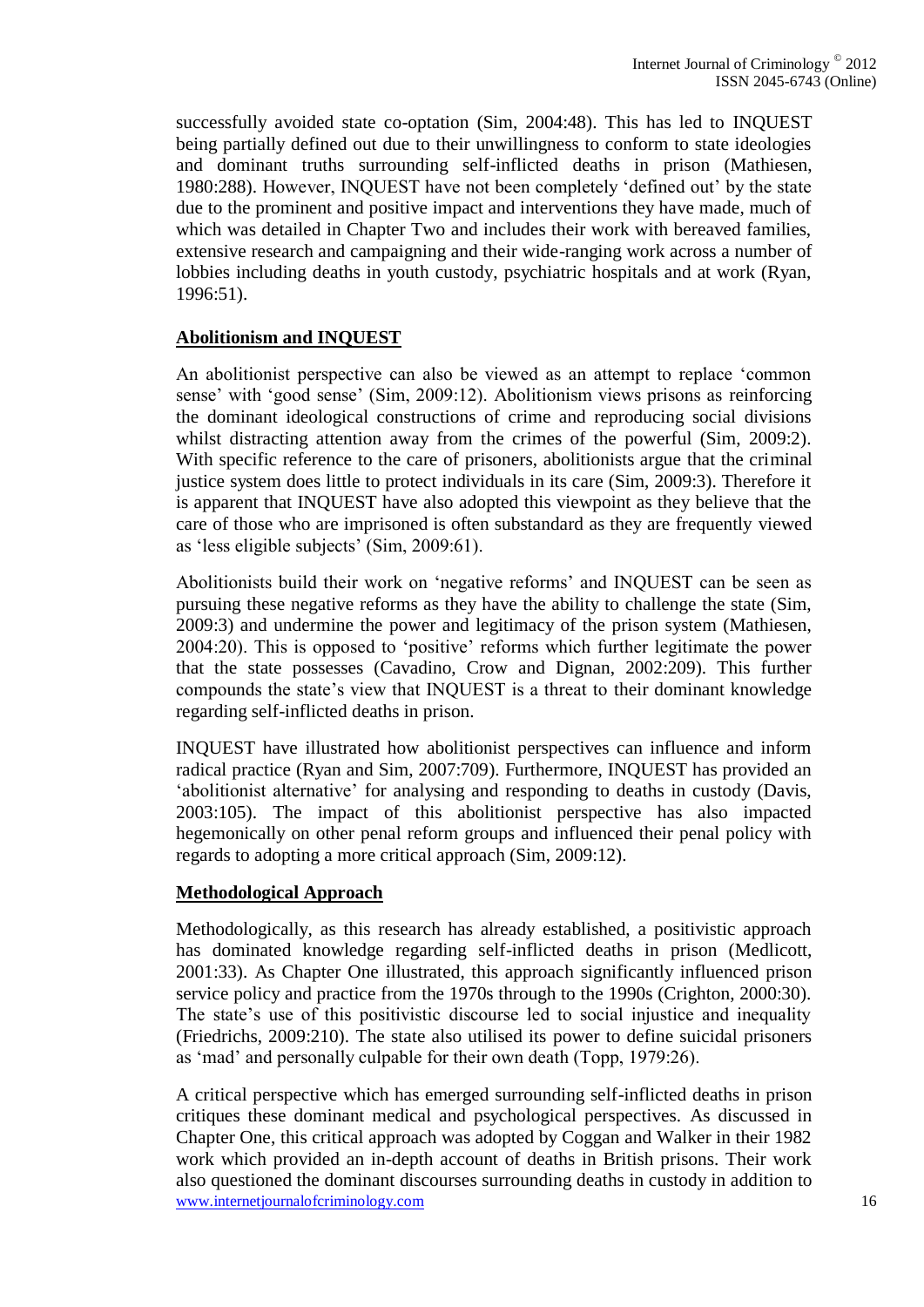providing answers to existing questions and posing additional questions themselves so that adequate and effective explanations and actions could be implemented (Coggan and Walker, 1982:11). Chadwick and Scraton also adopted this critical approach to express their concerns with inadequacies in the coroner's court for handling deaths in custody. Their work critically highlighted the reluctance of the state to 'make their regimes and practices properly accountable' (Chadwick and Scraton, 1987:179). Furthermore, a critical approach argues that the marginalization and criminalization of those who attempt and commit suicide works to protect and reinforce the political and social interests of the state and prison service (Chadwick and Scraton, 2009:99). This marginalization can be seen as linking with diminished civil rights of vulnerable prisoners (Chadwick and Scraton, 1987:233). A critical approach demonstrates an acknowledgement of social harm which would be unlikely to occur without a critical standpoint. The work of Medlicott in 2001 also assumed a critical approach to the individualized view of deaths in custody and further moves away from the dominant positivistic approach of research regarding self-inflicted deaths in prison.

This dissertation therefore is based on a similar critical theoretical and methodological approach. This allowed the research to consider determining contexts, harm and human rights as well as examining beyond the surface of existing oppressive structures which conceal the processes which oppress and control marginalised groups such as prisoners and their families (Harvey, 1990:4). This allowed the wider picture regarding self-inflicted deaths in prison to be examined rather than focusing on causation (Chadwick and Scraton, 2009:97). Critical theory opposes the idea that the world cannot be changed (May, 1999:36). Therefore, when applied to this research, this encourages the possibility of change regarding the often unchallenged subject of self-inflicted deaths in prison. A critical approach therefore allows the research to look conceptually and provide more than an overview of the comprehensive topic of self-inflicted deaths and pressure group interventions.

With regards to the chosen methods of this research, discussed in Chapter Four, a critical approach allowed the questionnaires to examine and grant a voice to the subjugated knowledge of INQUEST which challenged the state's socially constructed truths surrounding self-inflicted deaths in prisons. This resulted in alternative discourses and truths surrounding this topic to be generated (Berrington, Jemphrey and Scraton, 2003:131). The generation of these alternative discourses are what critical research is concerned with (Jupp and Norris, 1993:46) and generating alternative truths was an aim of this research in addition to adding to existing literature regarding self-inflicted deaths in prison.

This chapter has examined INQUEST's relationship with the state focusing particularly on the theoretical perspectives of Neo-Marxism and Abolitionism. Also detailed has been the emergence of a critical perspective on self-inflicted deaths in prisons. The next chapter will discuss the methods for this study and how they fit with the theoretical and methodological perspectives that were utilised.

## **Chapter Four: Methods**

www.internetjournalofcriminology.com 17 Chapter Two of this dissertation established the significant role of INQUEST following a self-inflicted death in prison and for that reason the organisation was in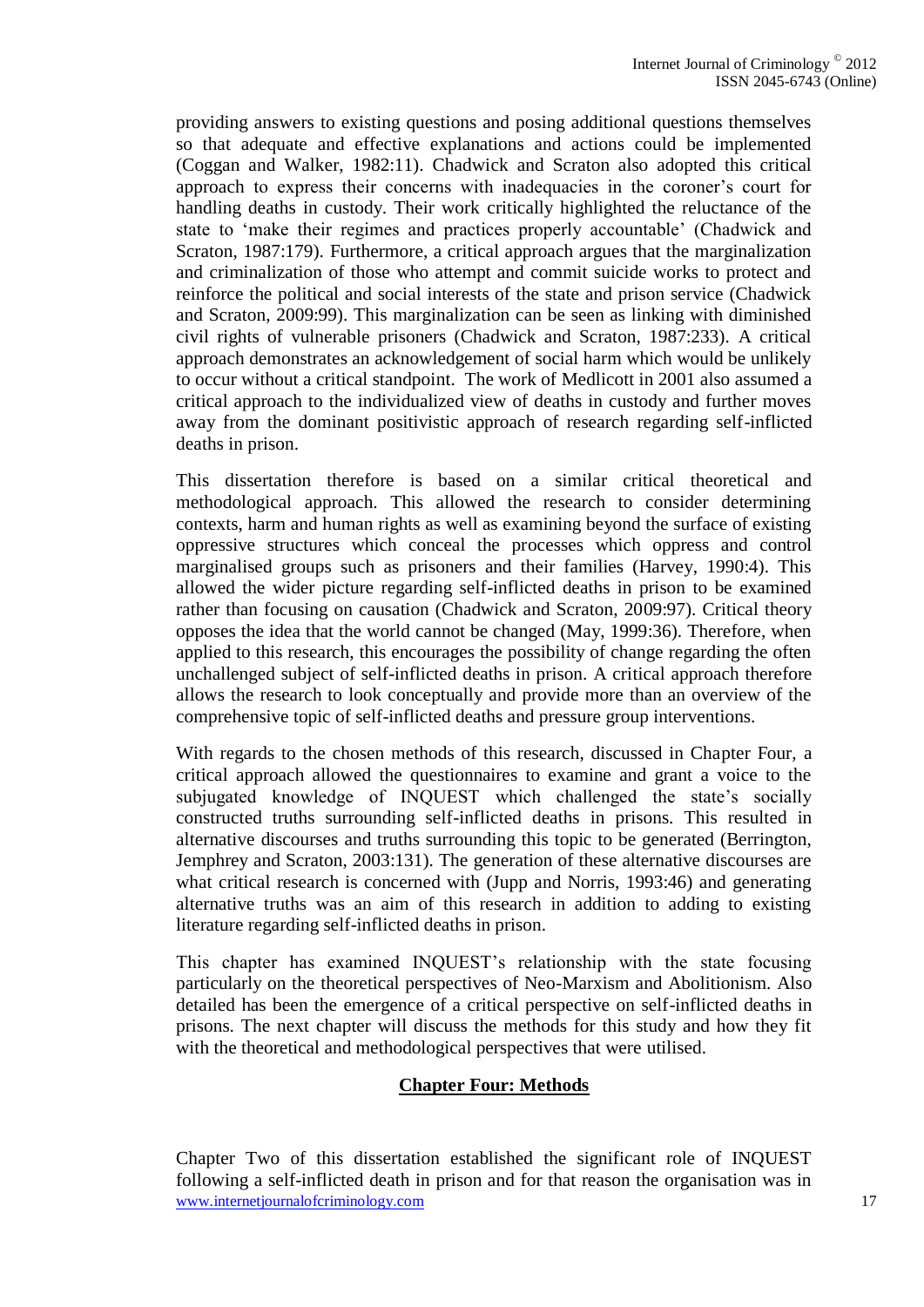an ideal position to fulfil the research's aim of providing an in-depth and valuable insight into self-inflicted deaths in prison in addition to highlighting the difficulties pressure groups face. This chapter will discuss the chosen methods of this research including its aims and objectives, sampling techniques, chosen methods of data collection and data analysis. Furthermore, the epistemological and ontological position of the research will be discussed, in addition to any ethical issues which may have arisen and the ways in which these ethical issues were overcome.

#### **The Aims of the Research**

The aims of this research, as discussed in the introduction, were important to outline from the outset as clear aims helped to provide the research with direction for the way in which it would progress and what it attempted to achieve (Blaikie, 2010:17). This research originally aimed to speak to prisoners' families affected by selfinflicted deaths in prison. However, I had difficulties in gaining access to prisoners' families. Therefore a non probability, purposive sample consisting of INQUEST staff was utilised as they work so closely with prisoners' families. This means that although the participants utilised differed from those originally planned I was still able to gather the views of families affected by self-inflicted deaths in prison through INQUEST. Questionnaires were originally sent to sixteen prospective participants. However, not all prospective participants returned these questionnaires. Therefore the final sample of the research included one INQUEST caseworker, three INQUEST trustees, one of INQUEST's co-directors and two academics who have previously worked with INQUEST. These participants were selected deliberately with the research purpose in mind (Jupp, 1989:37) and were each contacted via an email requesting their participation. This meant that some members of the population had a higher chance of being selected than others. As a result of the sample being purposive it could not be assumed that the results were representative and thus could not be generalised to populations other than INQUEST (Crow and Semmens, 2008:49). Despite this, there were advantages of utilising a purposive sample for this research. Firstly, participants who were believed to be the most appropriate for this research topic could be selected (Oliver, 2006:245). This meant that there was a high chance of gathering data that would be useful to the dissertation (Gray, Williamson, Karp and Dalphin, 2007:105). Utilising a wide spectrum of those associated with INQUEST enabled an extensive amount of data to be gathered which improved the validity and reliability of the research (Jupp, Davies and Francis, 2002:10). If the study was to be repeated an increased sample size would improve the reliability, validity and power of the research (Bickman, Rog and Hedrick, 1993:20). Furthermore, future participants could possibly consist of past INQUEST workers along with any new employees who have started work at INQUEST since the original research was completed. In addition, if this research were to be expanded a snowball sample could be utilised which would involve gathering additional participants from information provided by the original participants. Snowball sampling would be especially appropriate as contact with one prisoners' family could directly lead to contact with other families. In addition, longitudinal analysis could be utilised which could analyse what changes and improvements have occurred. Finally, if this research was to be expanded in the future it would be extremely interesting if the views of families who have suffered a bereavement as a result of a self-inflicted death in prison *could* be gathered. However from the experiences of this research, this may prove difficult.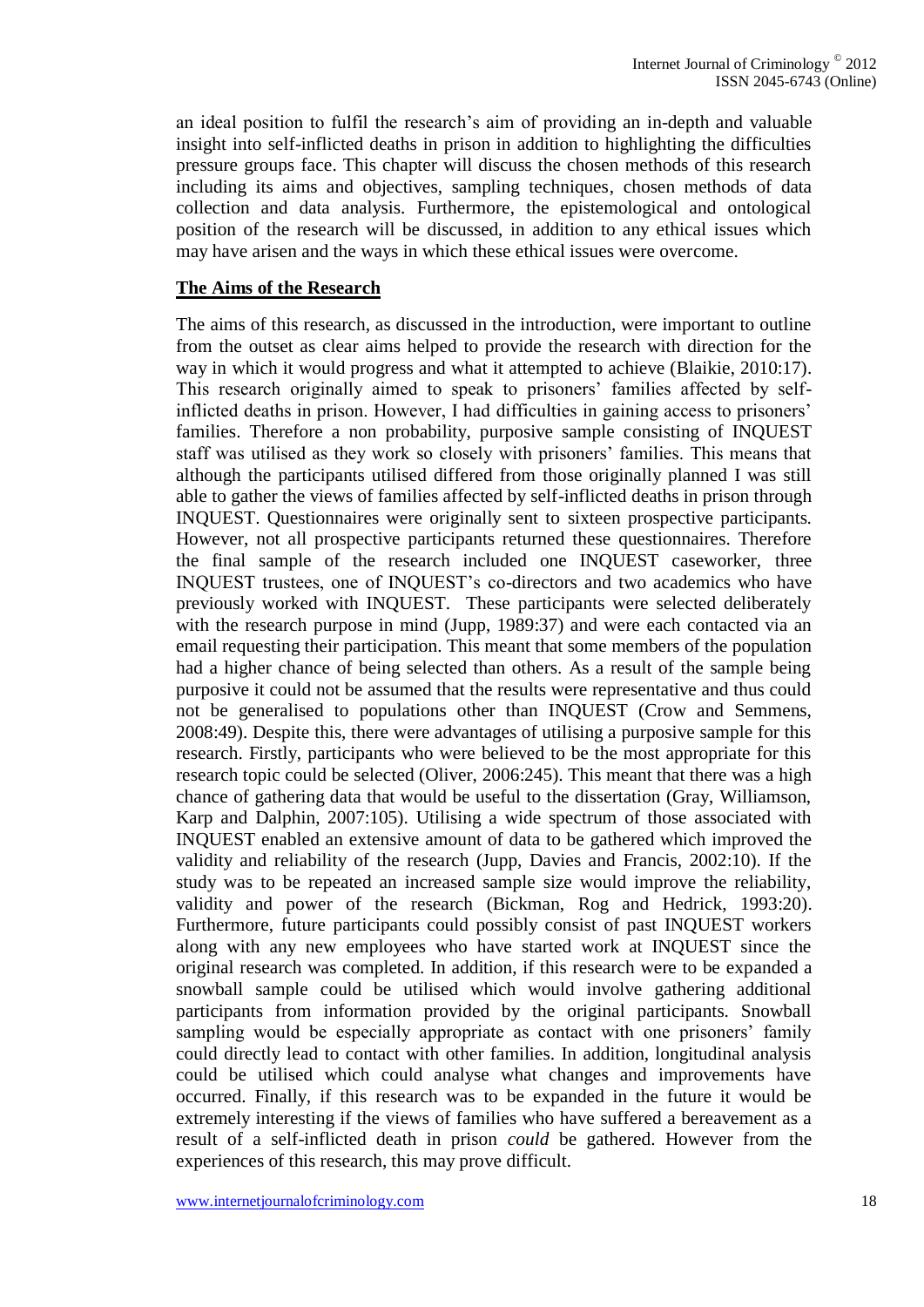## **Approaching the Research**

An inductive approach to this research was adopted as I did not have a 'set' existing theory to test (Babbie, 2010:58). This allowed theory to be generated from the research (Bachman and Schutt, 2011:38). Despite not having a set theory to test I *had* developed views on the problem of self-inflicted deaths in prison and the work of INQUEST, but this research did not aim to prove or disprove whether these views were correct. Power states that to critically analyze, a positivist epistemology and ontology should not be utilised (Power, 2003:147). Therefore, the ontological position of this research was constructivism- the research was not restricted to hard facts and 'one truth' surrounding self-inflicted deaths in prison and the hegemonic interventions of INQUEST (Thyer, 2010:580). This is especially appropriate as there could not be one truth in a topic as diverse as self-inflicted deaths in prison. The epistemological position of the research was interpretivism. This was highly appropriate for this topic as interpretivism emphasises that knowledge is subjective and that different individuals have different views (Blaikie, 2010:145) something that this research aimed to demonstrate. It also emphasises that research is value laden (Crotty, 2003:10). Interpretivism aims to reveal interpretations and meanings (Walliman, 2006:15). This was particularly important in this research in order to fully understand the interpretations and meanings that INQUEST attaches to their work regarding the topic of self-inflicted deaths in prisons.

## **Data Gathering and Analysis**

This research involved gathering qualitative primary data. Due to the controversial and sensitive nature of this research I wanted respondents to have free range when providing data and not feel restricted (Yates, 2004:33). Qualitative research allows this as it gathers soft data and is not restricted to hard data such as statistics (Aita and McIlvian, 1999:261). However, because of this, data analysis was time consuming (Mason, 2002:89) which will be discussed below.

Primary research was preferred rather than secondary research despite it being very time-consuming (Kumar, 2002:82). This was because I wanted up-to-date data to be gathered and to have control over what data was collected. Primary data was gathered through open-ended questionnaires and telephone interviews. Firstly, questionnaires allowed the respondents to answer the questions without restriction but were slightly different for each participant group. For example the trustee's questionnaires (see Appendix A) contained slightly different questions than the questionnaires that the academics received (see Appendix B) and to the questionnaires the caseworkers received (Appendix C). This was to ensure that each participant received a questionnaire that was tailored towards their experiences with INQUEST. Questionnaires were emailed to all participants along with participant information sheets (see Appendix D) who were asked to sign and return them at their leisure due to their busy schedules in order for their participation to be confirmed. Questionnaires were ideal for this research due to the low costs involved particularly as the research was funded by myself (O'Leary and Miller, 2003:253). Furthermore, by sending the questionnaires by email I avoided 'researcher effects' where my presence could have influenced the data provided by the participant. This avoidance improved the reliability of the results of the research (Barnsley, 1972:199). However there are some criticisms with utilising questionnaires. These include having a vast amount of data to examine and analyse due to the open ended questions (Denscombe,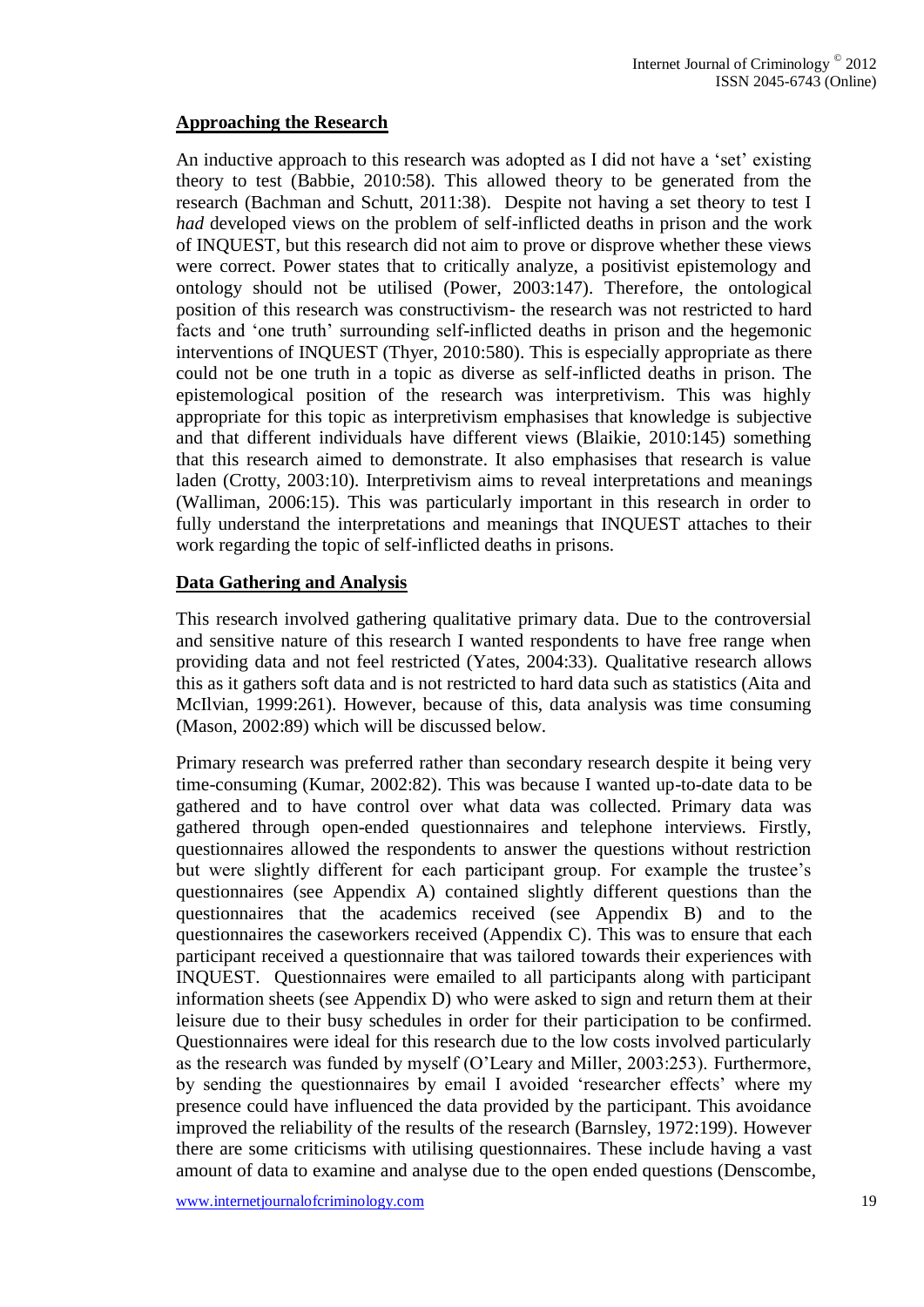2007:166) in addition to low return rates always being a possibility (Mitchell and Jolley, 2010:263).

Secondly, for one of the participants it was agreed, for their convenience, that telephone interviews would be conducted (see Appendix E) Telephone interviews allowed me to probe the answers given in response to questions asked which I was unable to do with questionnaires (Bailey, 1994:197).

A method of data collection which was considered was face-to-face semi-structured interviews. This method was decided against as INQUEST workers have such a high caseload in addition to INQUEST's trustees being based in different parts of the country which meant it would have been difficult to organise interviews with all participants. Despite this, on reflection, semi-structured interviews could have been utilised in addition to questionnaires and telephone interviews in order to provide a triangulation approach which would have gathered a wider range of data (Arksey and Knight, 1999:21). This would have also improved the credibility, validity and reliability of the research (Cohen, Manion and Morrison, 2007:141). This point could be taken on board and utilised for future research.

Data analysis involved reading the data repeatedly which enabled me to become alert to emerging themes (King and Wincup, 2008:35). I then manually coded the data using inductive and deductive coding. I then compared each piece of data to identify commonalities. Throughout my research, but especially during data analysis, I endeavoured to be reflexive. This enabled the research to be valid and robust. I continuously reflected upon how any possible biases and personal factors may have affected the data generated (Creswell, 2009:233).

## **Ethical Issues**

There were many ethical issues which could have arisen due to the sensitive topic of this research (Kalmbach and Lyons, 2003:1). The physical, social and psychological well-being of participants must not have been adversely affected by the research (British Society of Criminology, 2006:2). I followed the ethical guidance from Liverpool John Moores University and the British Society of Criminology.

Firstly, the ethical issue of informed consent. This research was overt therefore I was able to fully explain to participants what the research was regarding enabling them to make an informed decision on whether to participate (British Sociological Association, 2002:3). Despite it being incredibly hard to include *everything* (Homan, 1991:73) participant information sheets and informed consent forms explained in understandable terms the title and objectives of the research, why they had been chosen as participants and what was asked of them. Furthermore, that participation was voluntary, they were free to refuse to answer, withdraw their participation and their data at any point (Ruane, 2005:19). Also detailed was who was funding the research, data storage and the dissemination of the research in addition to explaining that they could be sent a copy of the completed dissertation if they wished. The provisions in place to protect confidentiality and anonymity were also explained (Sieber, 1998:139). Prospective participants had to sign the form to acknowledge they had read, understood and were willing to participate.

To ensure confidentiality and anonymity, identities were removed from the data and replaced with pseudonyms such as 'Participant A' and 'Participant B'. All data was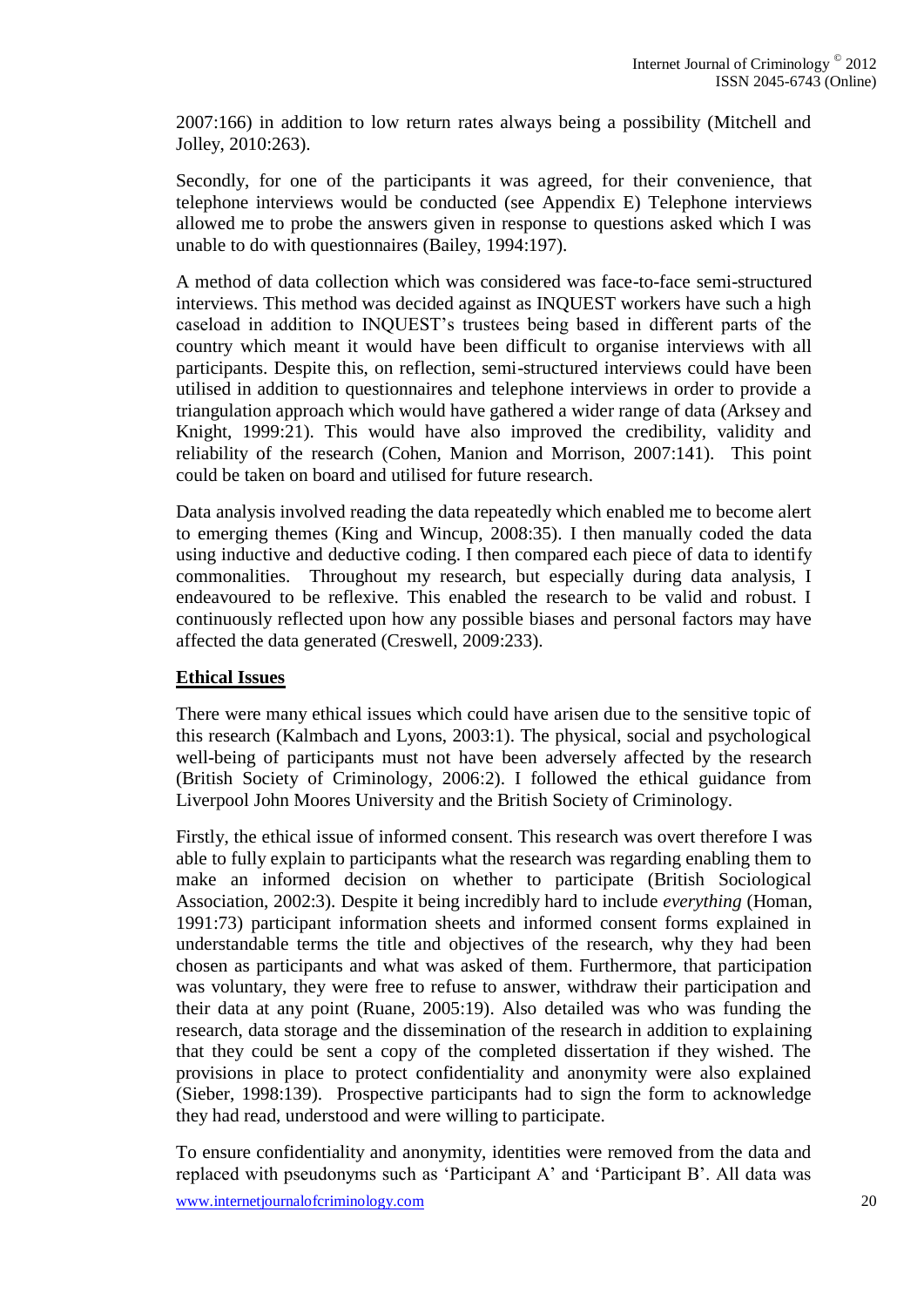encrypted, password protected and stored in line with the Data Protection Act (Hughes, 1998:103). Participant's contact details and gathered data were stored separately, only available to my supervisor and I, along with an external examiner and used for this research purpose solely (Johnson and Bullock, 2009:216). It was my stance that I would break confidentiality if I believed somebody to be at serious risk of harm to themselves or others. I made this clear within the informed consent form.

This research did not aim to invade participant's privacy or cause harm. However to ensure this did not happen, deception was not used which could have undeniably caused harm to participants and invaded their privacy (Ellis, Hartley and Walsh, 2010:362). Participants were fully informed and their confidentiality and anonymity was guaranteed to avoid invasion of privacy and harm (Bryman, 2008:124). Participants could refuse to take part at any point to protect their privacy. If at any point I believed a participant or myself to have been at risk of harm I would have ceased the research immediately.

Israel and Hay discuss the importance of debriefing participants after data collection in order to ensure they have fully understood the research thus preventing any harm occurring (Israel and Hay, 2006:97). In-depth debriefing would have been necessary if this research had consisted of vulnerable participants such as prisoners' families or utilised interviews. However in this case this level of debriefing was not needed. Instead participants were given contacts details for myself so that they could contact me at a later date if they wished to do so.

The methods utilised for this research allowed the voices and experiences of those involved with INQUEST to be heard along with the meanings they attach to their work which highlights that the methods fit well with the methodological framework of this research which Chapter Three discussed. This dissertation will now move on to discuss its findings.

## **Chapter Five: Findings**

Chapters Three and Four of this dissertation have examined the theoretical and methodological approach of this research along with the methods that were utilised. These previous chapters, together with the data gathered from the questionnaires and telephone interviews, have allowed a number of themes regarding self-inflicted deaths in prison to emerge. This chapter will now discuss the themes that became apparent during data collection whilst linking them directly to the previous chapters of this dissertation.

## **State Discourses and Self-Inflicted Deaths in Prison**

Chapter One of this dissertation identified many possible causes of self-inflicted deaths in prison including an increasing prison population along with an acceleration in vulnerable people within this prison population. This is in addition to problems with prison management and the issue of overcrowding (Liebling, 2008:284). Several participants also identified these points as contributing factors in prisoners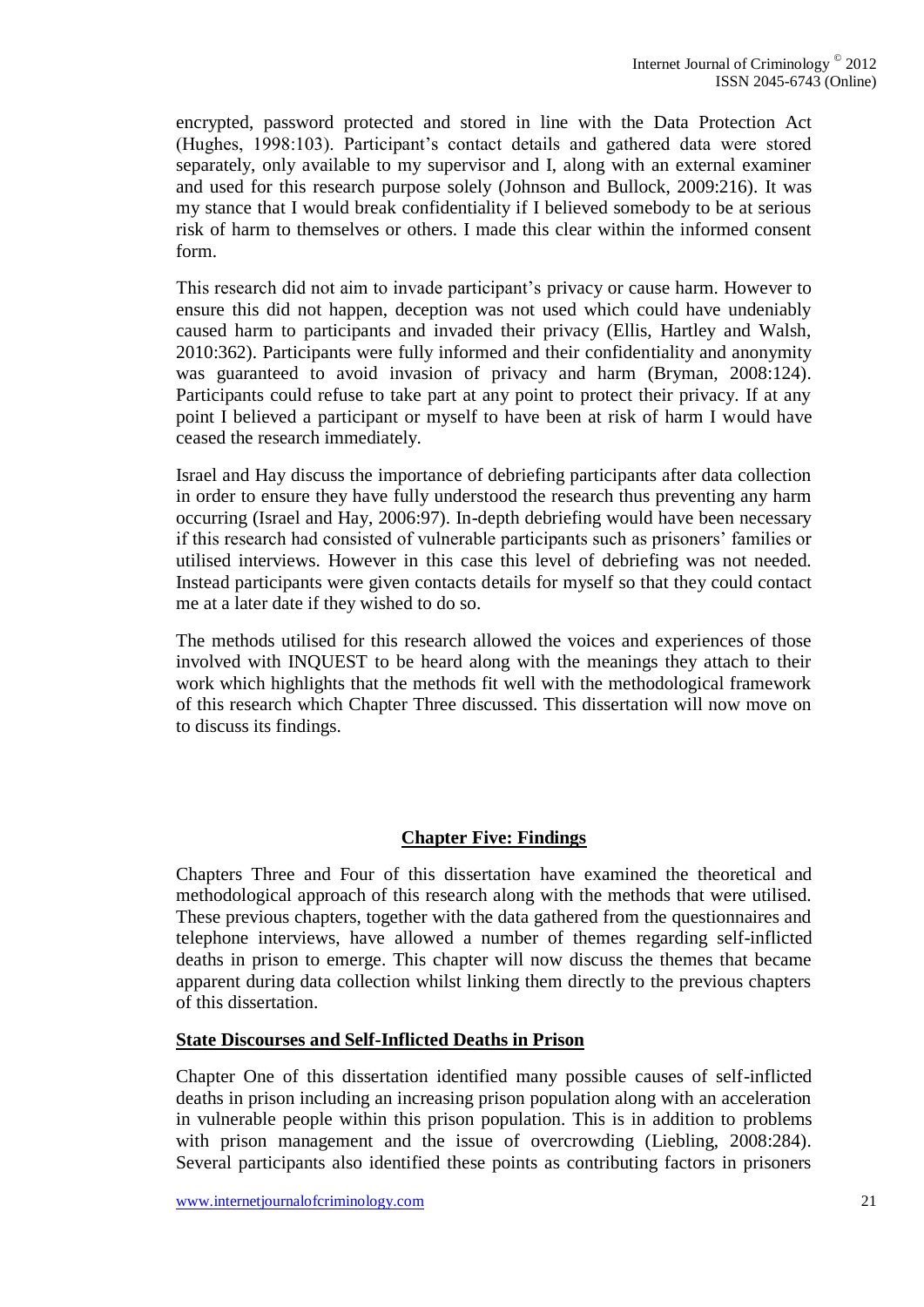taking their own lives. Other factors that participants identified included hopelessness, seemingly endless sentences, depression and mental health issues. However, there were differing views from participants regarding whether the factors in prisoners taking their own lives were similar for specific groups including young people, females and minority ethnic groups. One participant identified the differing problems that individual groups have such as the prevalence of restraint amongst deaths of young black men and self-harming in women (Participant C). This reflects the points made in Chapter Two regarding how women are treated differently within the criminal justice system and their invisibility within it (INQUEST Annual Report 1982-3 cited in Ryan, 1996:132). This is in addition to the institutionalised racism which affects black people in custody (Ryan, 1996:127) and the institutional child abuse which concerns imprisoned young people (Goldson and Coles, 2005:52). Furthermore, Participant G discussed their belief that the state does not recognise individual differences in reforms and policies. They explained that they thought there was a 'generic application' of policies relating to suicide prevention which fails to take into account the needs of different groups such as women who are being held in prisons which have predominantly been designed for men.

INQUEST has had a significant impact on how self-inflicted deaths have been understood. Participants generally believed there had been an increased awareness and debate surrounding self-inflicted deaths in prison. As one participant stated:

#### *'***The issue gets more sympathetic attention than it used to' (Participant D)**

However, in contrast to this, another participant believed that the system still considers those who commit suicide in prison as:

## **'A public embarrassment, society and press disregard them' (Participant B)**

This shows that despite INQUEST making a considerable impact in increasing awareness and understanding surrounding self inflicted deaths in prison, there is still some way to go in order for the press, and society in general, to understand and not disregard those who kill themselves. However, as this dissertation has already established, the state attempts to construct dominant discourses surrounding selfinflicted deaths. For that reason, it is likely that the state will continue their negative portrayal of those who commit suicide. This works to further reinforce the negative ideological construction surrounding those who die as a result of self inflicted deaths in prison which in turn individualises the problem and draws attention away from structural and institutional inadequacies.

## **Hegemonic Impact of INQUEST: Prisoners' Families**

One of INQUEST's main interventions, which was repeatedly referred to during data collection, was the significance of INQUEST's work with bereaved families. This is especially prevalent due to the disadvantaged and marginalised status of prisoners' families discussed in Chapter Two. Other comments concerning INQUEST's achievements regarding families include how they have 'focused on supporting families and giving these families a voice' (Participant B) in addition to 'empowering and helping' them (Participant C). Furthermore, INQUEST has created 'a forum for families and relatives to speak out, supporting those who have no idea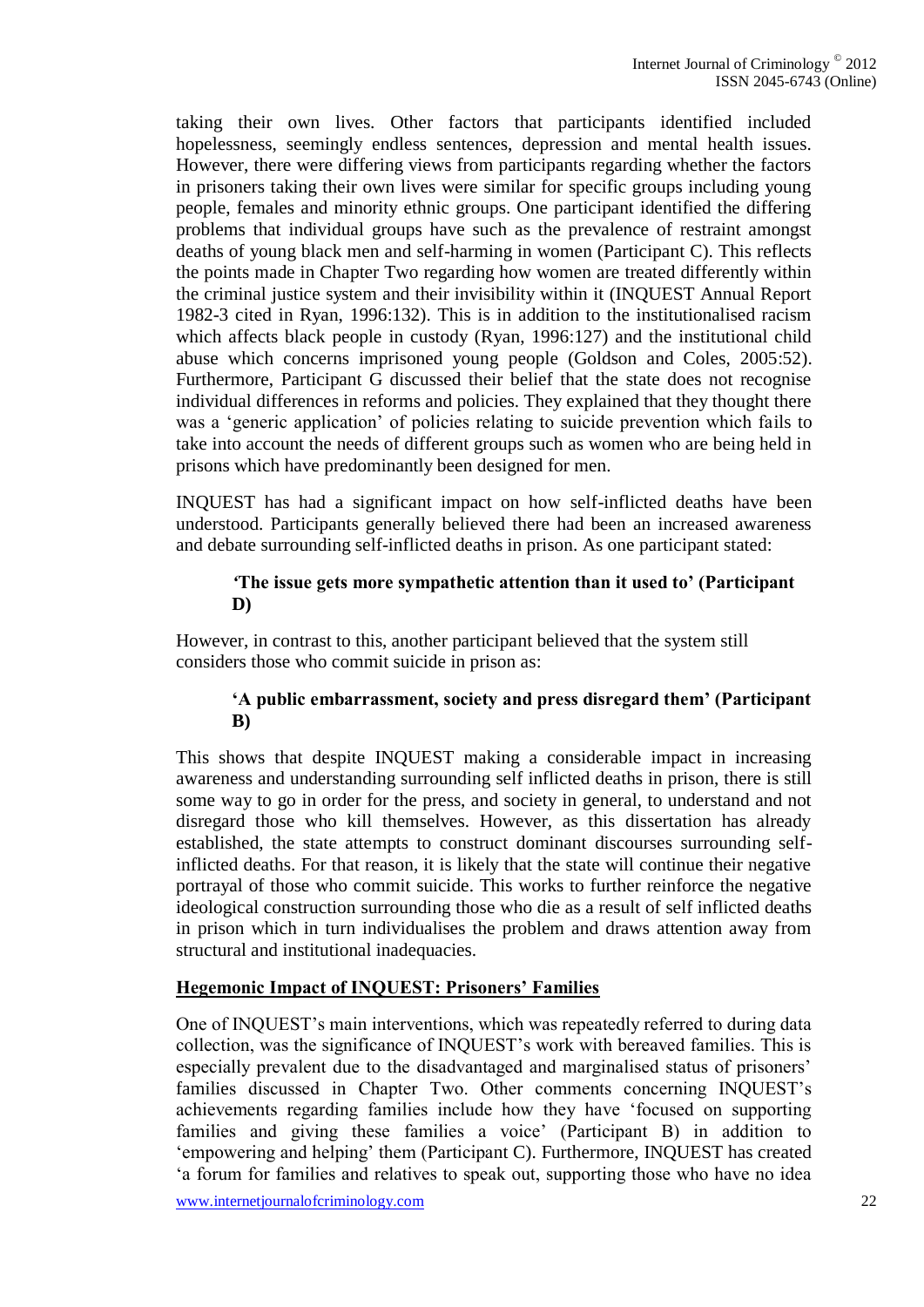where to turn' (Participant A). Again, these comments reflect the huge impact INQUEST has had in creating alternative truths surrounding self-inflicted deaths in prison and empowering those whose views are regularly suppressed.

Participant B highlighted that INQUEST has provided an 'opportunity and support to seek a positive change'. This is another example of INQUEST attempting to generate alternative truths surrounding self-inflicted deaths in prison, influencing policy changes and endeavouring to change common sense into good sense surrounding self-inflicted deaths in prisons. Participant E also described the huge 'intellectual, legal, moral and personal support for families' that INQUEST provides in addition to helping them campaign for justice. This again demonstrates the ways in which INQUEST work to empower and support bereaved families.

Chapter Two also discussed the multitude of services INQUEST provides and this was acknowledged in many of the answers provided regarding the nature of INQUEST's work. This empowerment of prisoners' families via INQUEST has resulted in turning common sense into good sense regarding self-inflicted deaths in custody. This has been achieved through INQUEST's tireless campaigning and dedication to challenging dominant truths regarding self-inflicted deaths in prison whilst created new truths. This has allowed the subjugated knowledge of prisoners' families, discussed in Chapter Two, to be heard.

### **The Hegemonic Impact of INQUEST: Policy and Practice**

Participant G stated that current policy and practice regarding self-inflicted deaths in prison ignores the psychological and physical harm that prisons cause. This dissatisfaction with suicide prevention policies was reflected by other participants. All participants identified several policy and practice developments that INQUEST has had influence on through their persistent campaigning which has worked to 'humanise and improve family experiences' (Participant B). Comments praising the policy and practice interventions influenced by INQUEST included increased accountability and better practice in coroners' courts, changes to inquest procedures and ensuring all deaths in custody are the subject of an inquest. However, one participant stated that during previous work with INQUEST they felt that they were involved with a number of well-meaning initiatives that were not implemented effectively (Participant D). These extensive policy and practice campaigns and interventions by INQUEST has illustrated a neo-Marxist perspective, discussed in Chapter Three, which highlights the contradictory nature of the state's power. Therefore, INQUEST's interventions recognise this contradictory nature of the state's power and demonstrate a challenge to state hegemony.

As discussed in Chapter Two, the reinstating of the Chief Coroner and getting the coroners' bill through parliament has been some of INQUEST's most recent and significant achievements and demonstrates how INQUEST has successfully challenged the state. This was referred to by several participants. As one participant said:

**The reform of the coroners' system is a major achievement- a lot of what we were calling for thirty years ago is now law' (Participant D)**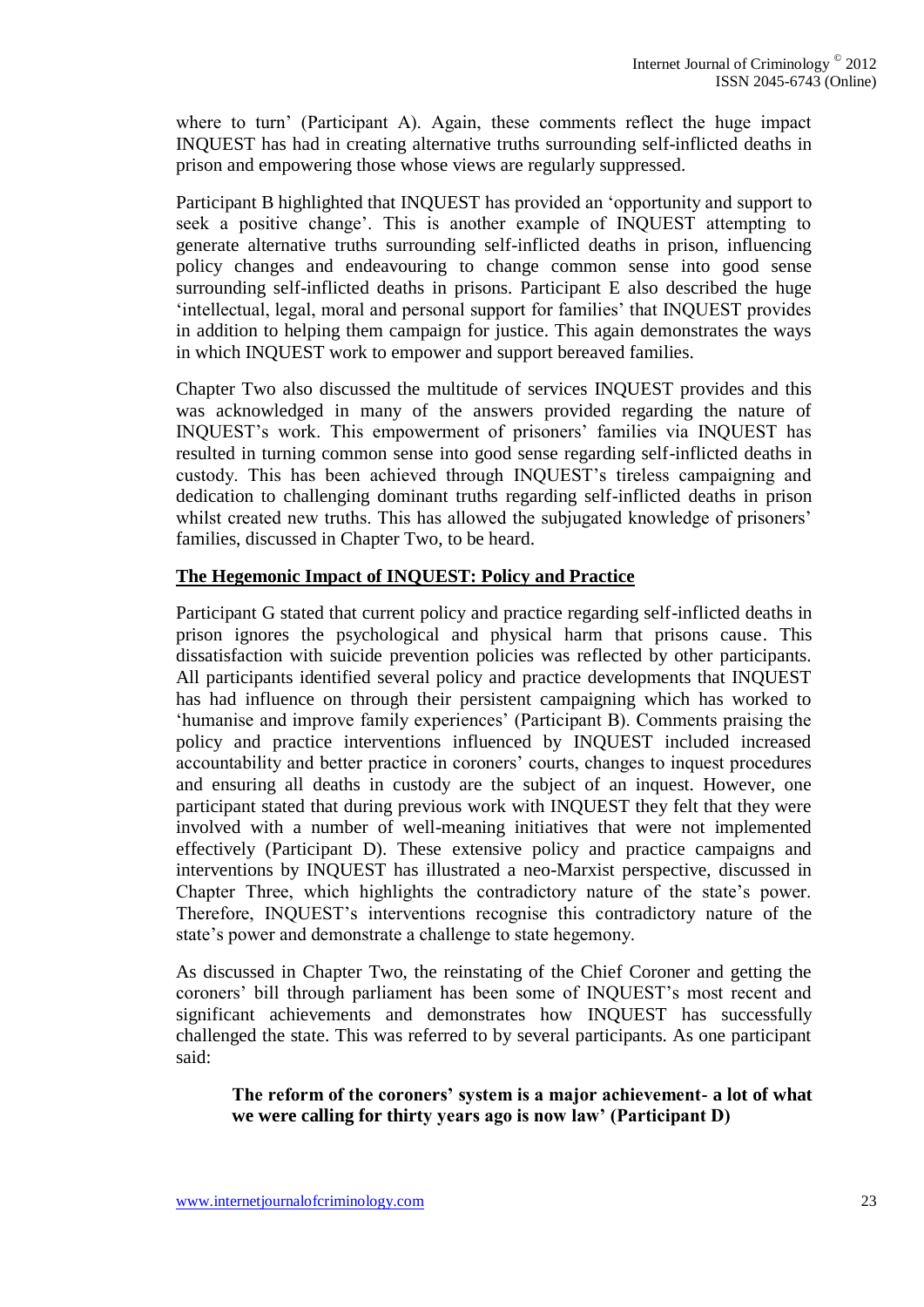As examined in Chapter One, the work of Chadwick and Scraton in 1987 held a critical view of the coroner's courts, a view which was also adopted by INQUEST. This comment by Participant D demonstrates how INQUEST has worked tirelessly over the space of decades to achieve changes in the coroner's system.

Participants suggested the following policy and practice interventions would improve the experiences of families. Firstly, there needed to be better communication of facts to families as 'families need to know facts, not to be patronised' (Participant C). Also, there needed to be automatic non-contributory Legal Aid for families to be represented at an inquest 'without the need for every conceivable family member to have to go through the hoops of dreadful financial forms' (Participant A). Furthermore, another participant stated that there should be better regulation of coroners through the Chief Coroner as 'some coroners could not be more sensitive towards family issues but others appear to find families a complete nuisance with their verdicts a foregone conclusion' (Participant A).

### **INQUEST, Reform and the State**

**'INQUEST is not just about prison reform, it is also about police, psychiatric hospitals and the inquest system in general. INQUEST has allied with Radical Alternatives to Prison, Women in Prison, the Black Female Prisoners Scheme and Women in Special Hospitals rather than the larger groups. They also had good relations with the Prison Reform Trust but relations with the Howard League were sometimes prickly' (Participant D).**

From this statement, it is clear to see how INQUEST differs from more liberal prison reform groups. They steer away from the 'muted state critique' (Participant E) of organisations such as NACRO and the Prison Reform Trust. The prominence INQUEST hold is evident as they have been able to gain and sustain positive relationships with a vast array of organisations. In terms of the state Participant D noted that:

**'INQUEST had different relationships with different bits of the state. For example we got on much better with the Inspectorate of Prisons than the Police Complaints Authority. A lot of us had a negative attitude towards the state but if police or Prisons inspectorate were ready to consider changes then we were willing to talk to them' (Participant D)**

Responses from participants here demonstrated the often strained relationship INQUEST has with the state. However, with specific regards to the state's response to self-inflicted deaths in prison, Participant D stated that there had been a positive change between the first and second reports that the Inspectorate had produced on self-inflicted deaths in prisons. This resulted in a change from viewing self-inflicted deaths as a 'technical issue about precautions to one that raises wider issues about how prisoners are treated' (Participant D). Despite this, it is apparent that the state has been reluctant to learn from previous self-inflicted deaths in prison. As one participant stated when asked whether they believed the state had learnt from previous self-inflicted deaths: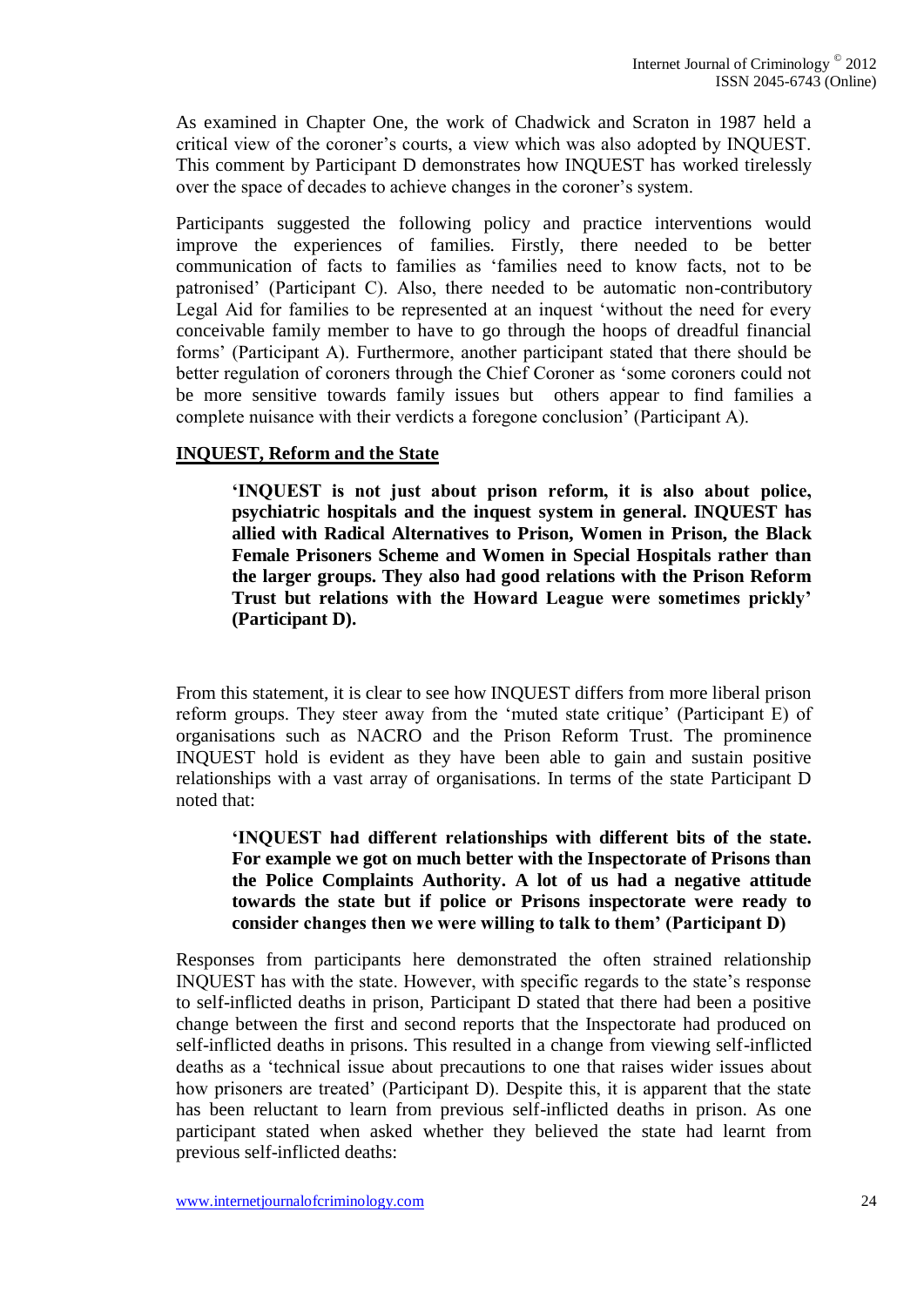### **'Lessons seem to be learnt at the time but the same mistakes are then made again such as leaving vulnerable prisoners alone in shared cells without additional supervision when a cellmate is absent' (Participant A)**

This view was echoed by Participant C who also believed that lessons were not learnt by the state and 'although public awareness is greater, political parties are 'tough' and fill up prisons US style' (Participant C). This reluctance of the state to learn from previous self-inflicted deaths in prison was explained by one participant who stated that the 'Status quo is the easiest position to maintain. Minor changes take place but sustained, systematic change is much more difficult' (Participant B). This point was reiterated by Participant G who believed that small changes were possible but more radical changes were often not. This was described as 'frustrating' and 'demoralising' by Participant G. Participant G went on to discuss their 'sadness' and 'anger' that despite INQUEST's tireless work, prison is still utilised too frequently and often these self-inflicted deaths could and should have been prevented due to the extensive knowledge that has been developed regarding the care of prisoners.

Participant E also drew attention to the problem of self-inflicted deaths being individualised, it is actually imprisonment that 'promotes suicide and despair among normally quite stable people and prison authorities have a duty of care to manage this problem' (Participant E). Therefore, Participant E pointed out:

### **'All ranks now know that they will be held accountable for suicides, there is no brushing this issue under the carpet, thanks to INQUEST (Participant E)**

#### **Issues and Future Prospects**

**'INQUEST gave huge intellectual, legal, moral and personal support to many families, helping these often very ordinary people articulate their grievances and to campaign with them for what they properly called 'justice' (Participant E)**

Due to the nature of their work, it was to be expected that INQUEST would face problems which may hinder their work from progressing. Many of the problems detailed can be linked to the fact that INQUEST is a counter hegemonic organisation who have refused to be co-opted by the state, as discussed in Chapter Two. Therefore their work can often be viewed as challenging and working against the state. Participant G discussed that there is hostility towards INQUEST as an organisation stemming from a 'misunderstanding of the role of INQUEST'.

www.internetiournalofcriminology.com 25 One of the most persistently referenced problems that INQUEST experienced was that of funding difficulties. When asked what problems INQUEST faces, Participant B stated 'financial stability to continue their work, especially in the current climate' (Participant B). Participant F discussed how INQUEST does not receive any funding from the state or from the Legal Services Commission but has received a Big Lottery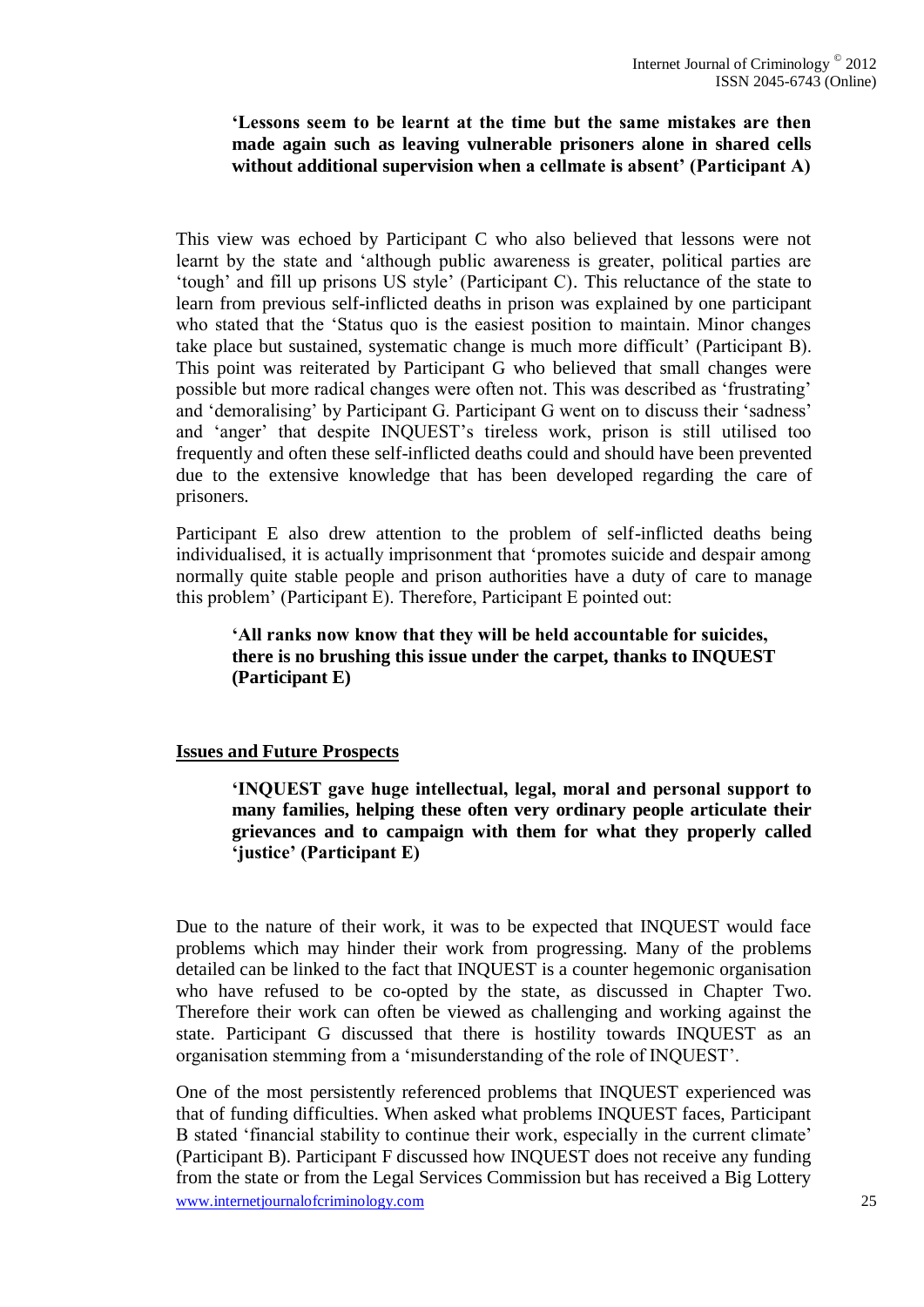Fund grant so in the short-term future INQUEST has adequate funding. However, as Participant A detailed- 'Long-term stable funding would involve increased staff with a secure structure' (Participant A).

Another problem which was identified was 'the need to respond to urgent and immediate situations without warning that they are about to occur' (Participant A). This problem cannot be avoided due to the nature of INQUEST's work- it is impossible to predict INQUEST's caseload even for a short time ahead. However if INQUEST had access to extra funding and resources, as highlighted by a number of participants, then they would be better equipped to deal with the urgent and immediate situations that they face.

### **'INQUEST is and will continue to be of major importance to those who value human rights' (Participant E)**

All of the participants discussed the importance of INQUEST continuing and expanding their work due to the significant number of those who are still dying in prison as a result of suicide and the increasing caseload of INQUEST. Participant G stated that in an ideal world 'INQUEST would not exist'. However, due to the recession, extensive cuts and the increasing prison population, it is likely that INQUEST's work will be as prominent as ever in the future. Participant B pointed out that INQUEST will need to continue 'until the new coroners' system is working well, with reduced or zero deaths in custody' (Participant B). Furthermore, Participant C remarked that they see the future for INQUEST as continuing to attract 'dedicated individuals' to work for them and to 'continue their work in the face of the current government and economic climate' (Participant C).

Finally, Participant G discussed the fact that due to INQUEST's unique knowledge and understanding of prisoners' families, INQUEST was looking to examine international perspectives regarding self-inflicted deaths in prison in order to be of assistance on an international level regarding self-inflicted deaths in prison. This is an example of how INQUEST's work is expanding and attempting to influence positive change on an international level.

This chapter has examined the findings of this dissertation, identifying the themes which have emerged whilst linking these themes with previous chapters. The next chapter will conclude the dissertation. This chapter will also include the recommendations from the dissertation, based upon the findings of the research.

## **Chapter Six: Conclusions and Recommendations**

www.internetiournalofcriminology.com 26 The aim of this dissertation was to provide a critical account of the work of INQUEST including their challenges to dominant discourses surrounding selfinflicted deaths in prison in addition to their work with prisoners' families. The research also aimed to uncover the opposition INQUEST has experienced in addition to developing an understanding of how INQUEST's interventions have worked across age, gender and race divides. Also of interest was developing an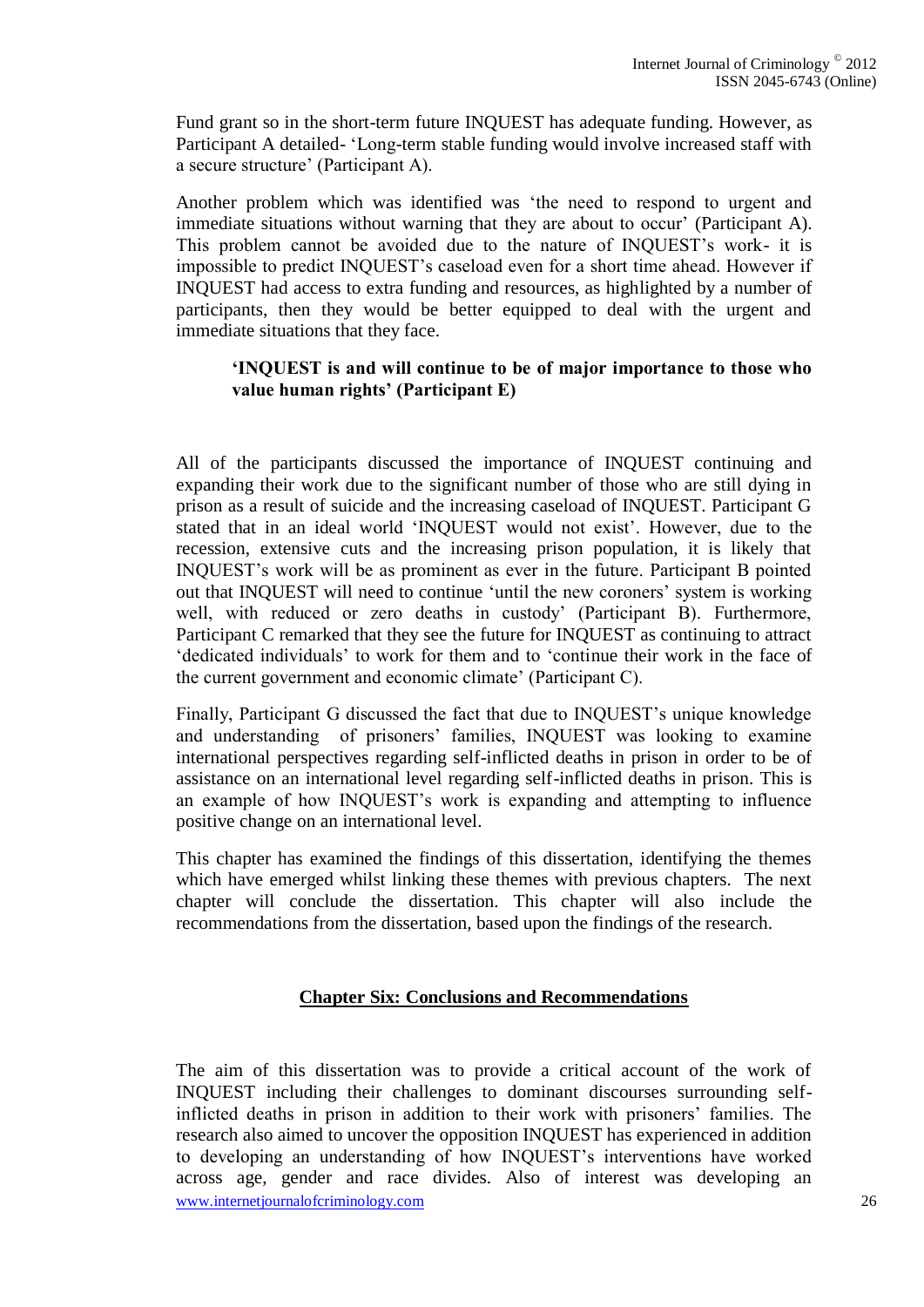understanding of how INQUEST view the impact of their work and what they believe the future holds for them.

The seven participants utilised in this dissertation were able to provide data which helped to fulfil the dissertation's aims. As discussed in Chapter Five, several main themes were established from the research. Firstly, the significant impact of INQUEST's work with bereaved families. INQUEST have worked to empower and assist families. INQUEST's workload is often taken up by assisting bereaved families however they have also actively pursued policy and practice changes, most significantly the challenging and reinstatement of the Chief Coroner and increased accountability and better practice in coroner's courts.

Another theme which became apparent was the significant impact INQUEST has had in challenging the state regarding self-inflicted deaths in prison. This has not only involved challenging the care and treatment of both prisoners and their families but also the dominant discourses and language which is used to socially construct those who commit suicide. An example of this was INQUEST's use of the term 'self-inflicted death' to describe those who commit suicide in prison. By INQUEST using this term they challenged the view of 'suicide' and that all those who committed suicide actually intended to do so. It is INQUEST's belief that often those who commit suicide were actually crying out for help and did not actually intend to take their own lives (Participant G).

Self-inflicted deaths in prison is an issue which is unlikely to cease in the future. The Howard League states that the government need to reduce the numbers entering prison in the first place if deaths are to decrease (Howard League, 2005:9). Participant G also highlighted how prison was being utilised too frequently. Suggestions for future studies include researching the effects of prison regimes (Mchugh, Towl and Snow, 2000:161). In addition, a focus on individual experiences of prisoners as most theories of prison suicide are vague and fail to take into account the 'differential nature' of the prisoners experience (Liebling, Durie, Stiles and Tait, 2005:209). Again, this point was demonstrated by Participant G who discussed how prison service policy does not take into account the individual circumstances of prisoners. Furthermore, this dissertation has established INQUEST's views on the importance of acknowledging the individual factors which affect different groups within prison- primarily minority ethnic groups, young offenders and women. This view has been reinforced by the work of Coles, who stated that the rates of self-harm amongst women in prison rose by almost 50% between 2003 and 2007 (Coles, 2012:2). Therefore it is important that future research and policy takes into account the individual problems which different imprisoned groups face such as this prevalence of self-harm amongst women.

With regards to recommendations, it became apparent during data collection that there are no particular areas of INQUEST's work which could be highlighted as ineffective or in need of dramatic improvement. Therefore, the recommendations of this dissertation are primarily related to the continuation and expansion of INQUEST's current work. Firstly, INQUEST's work with bereaved families. As has been repeatedly referenced throughout this dissertation, INQUEST's work has proved invaluable to families through their continuous support and assistance. Selfinflicted deaths and self-harm figures show little sign of decline (Coles, 2012:2) therefore it is imperative that INQUEST continue this work whilst continuously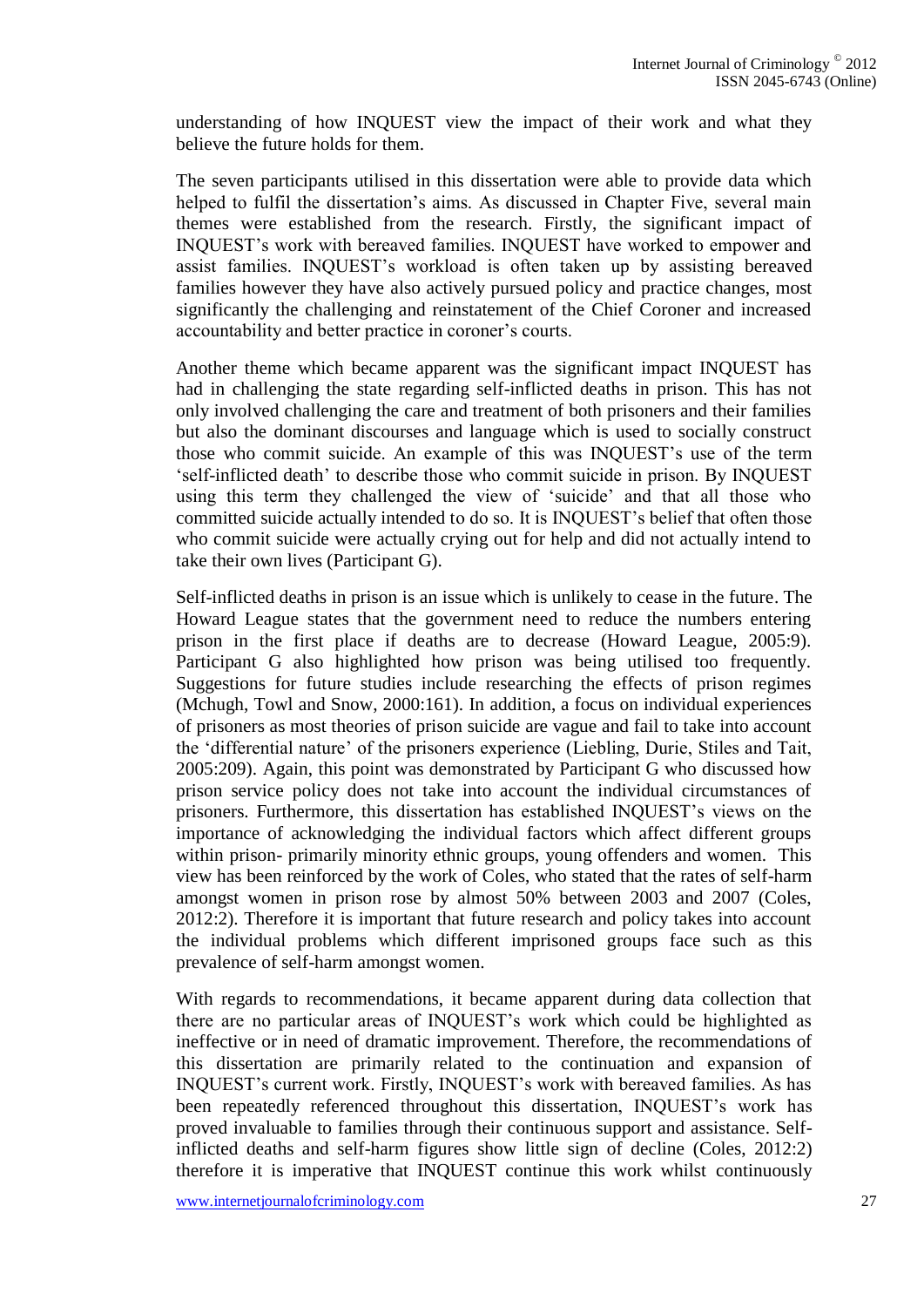gathering further knowledge of what works regarding the assistance of bereaved families.

As discussed earlier, difficulties in securing funding has been and remains a major issue for INQUEST. This is particularly prevalent as recent research suggests that only 6% of planned cuts in public service spending have already occurred (Bourne, 2012). Therefore, with regards to the future, INQUEST should ensure they continue to receive adequate funding by continuing the high profile nature of their work and ensuring as many people as possible are made aware of INQUEST's work which increases the likelihood of attracting funding. Furthermore, maintaining relationships with those who currently offer INQUEST funding such as The Big Lottery Fund could work to ensure future funding. This links to the third recommendation of this dissertation which is expanding INQUEST's workforce to accommodate the evergrowing workload the organisation faces. Ensuring adequate funding for INQUEST would allow extra staff to be employed which would not only allow INQUEST to deal more effectively with their current workload, it would also allow them to further expand their workload which as Participant G stated is likely to increase in the current climate.

The fourth recommendation of this dissertation is related to Participant G's comment regarding misconceptions regarding the nature of INQUEST's work. Despite the lack of resources and extensive workload INQUEST face, it would be beneficial for them to attempt to change public opinion on the nature of their work. Currently, some INQUEST staff utilise social networking sites to inform members of the general public of INQUEST's current workload. Therefore, increased use of social networking sites from INQUEST could be utilised to inform the public of INQUEST's workload. This could result in increased support, and lack of awareness of INQUEST's work.

In conclusion, prisoner's well-being is crucial to the legitimacy of prisons (Bottoms, 1999:254). However, the state will always be coercive and the crimes of the state remain a significant blind spot (Scheptycki, 2009:245). The state have constructed particular truths which divert attention away from the often sub-standard care of prisoners and worked to individualise the problem of self-inflicted deaths in prison. INQUEST have challenged this individualisation and focused on supporting bereaved families and influencing policy and practice regarding self-inflicted deaths. This has allowed a social harm approach to be examined which was born out of a frustration with failures to challenge the state (Sanders, 1999:5). Therefore, while INQUEST has not achieved hegemony regarding self-inflicted deaths in prison it *has* successfully raised awareness and made a real difference regarding a broader understanding of self-inflicted deaths in prison. As Participant E stated: 'INQUEST was set up to do things- First, to monitor deaths in state custody as there were no official figures at the time. Second, to support families and help them engage in inquest procedures and to assist and advice on campaigns. Overall, monitoring, advising and support'. This dissertation has demonstrated that this has most definitely occurred. The work and success of INQUEST has displayed how this radical group has now become a respected and prominent group and as Participant C said it is 'amazing that this organisation has managed to do so much'.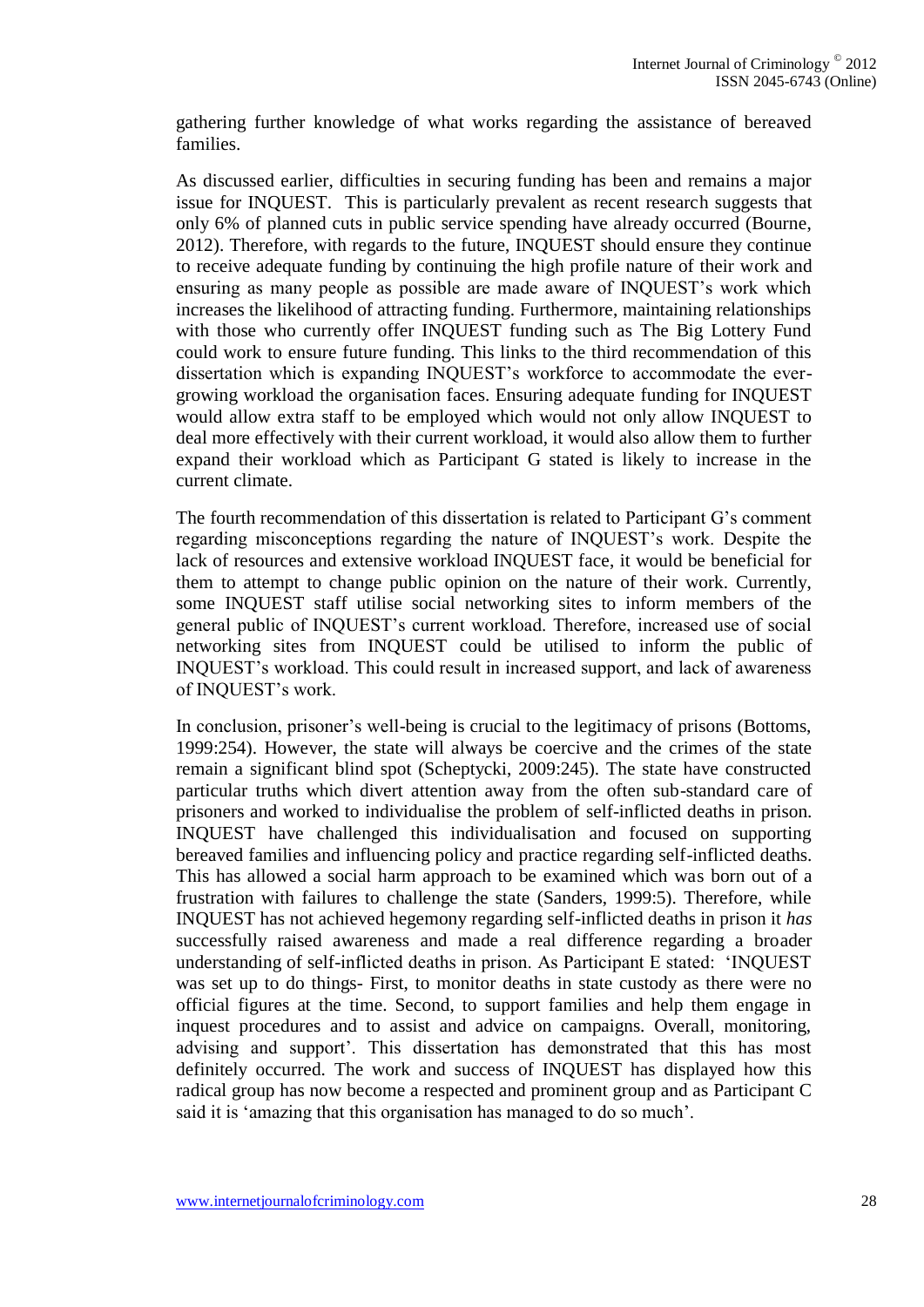### **Bibliography**

Aita, V.A. and McIlvain, H.E. (1999) 'An Armchair Adventure in Case Study Research' in B.F. Crabtree and W.L. Miller, (eds.) *Doing Qualitative Research,*  London: Sage.

Alasuutari, P. (1998) *An Invitation to Social Research,* London: Sage.

Arksey, H. and Knight, P. (1999) *Interviewing for Social Scientists,* London: Sage.

Babbie, E.R. (2010) *The Practice of Social Research,* Belmont: Wadsworth.

Bachman, R. and Schutt, R.K. (2011) *The Practice of Research in Criminology and Criminal Justice,* London: Sage.

Bailey, K.D. (1994) *Methods of Social Research,* New York: The Free Press.

Barnsley, J.H. (1972) *The Social Reality of Ethics,* London: Routledge and Kegan Paul Ltd.

Berrington, E. Jemphrey, A. and Scraton, P. (2003) 'Silencing the View from Below' in S. Tombs and D. Whyte, (eds.) *Unmasking the Crimes of the Powerful,* London: Peter Lang.

Bickman, L. Rog, D.J. and Hedrick, T.E. (1993) *Applied Research Design,* London: Sage**.** 

Blaikie, N. (2010) *Designing Social Research,* Cambridge: Polity Press.

Bocock, R. (1986) *Hegemony,* Chichester: Ellis Horwood Limited.

Boggs, C. (1976) *Gramsci's Marxism,* London: Pluto Press.

Bottoms, A.E. (1999) 'Interpersonal Violence and Social Order in Prisons' in M. Tonry and J. Petersilia, (eds.) *Prisons, Crime and Justice: A Review of Research,*  Chicago: University of Chicago Press.

Bourne, R. (2012) *IFS shows just 6% of planned cuts in public service spending have been achieved,* (online) Available From: [http://www.cps.org.uk/blog/q/date/2012/02/01/ifs-shows-just-6-of-planned-cuts-in](http://www.cps.org.uk/blog/q/date/2012/02/01/ifs-shows-just-6-of-planned-cuts-in-current-public-service-spending-have-been-achieved/)[current-public-service-spending-have-been-achieved/.](http://www.cps.org.uk/blog/q/date/2012/02/01/ifs-shows-just-6-of-planned-cuts-in-current-public-service-spending-have-been-achieved/) Date Accessed: 27<sup>th</sup> April 2012.

British Society of Criminology. (2006**)** *Code of Ethics for Researchers in the Field of Criminology,* London: British Society of Criminology.

British Sociological Association. (2002) *Statement of Ethical Practice for the British Sociological Association,* Durham: British Sociological Association. Available from: [http://www.britsoc.co.uk/NR/rdonlyres/801B9A62-5CD3-4BC2-93E1-](http://www.britsoc.co.uk/NR/rdonlyres/801B9A62-5CD3-4BC2-93E1-FF470FF10256/0/StatementofEthicalPractice.pdf) [FF470FF10256/0/StatementofEthicalPractice.pdf.](http://www.britsoc.co.uk/NR/rdonlyres/801B9A62-5CD3-4BC2-93E1-FF470FF10256/0/StatementofEthicalPractice.pdf) Date accessed: 4th February 2012.

Bryman, A. (2008) *Social Research Methods,* Oxford: Oxford University Press.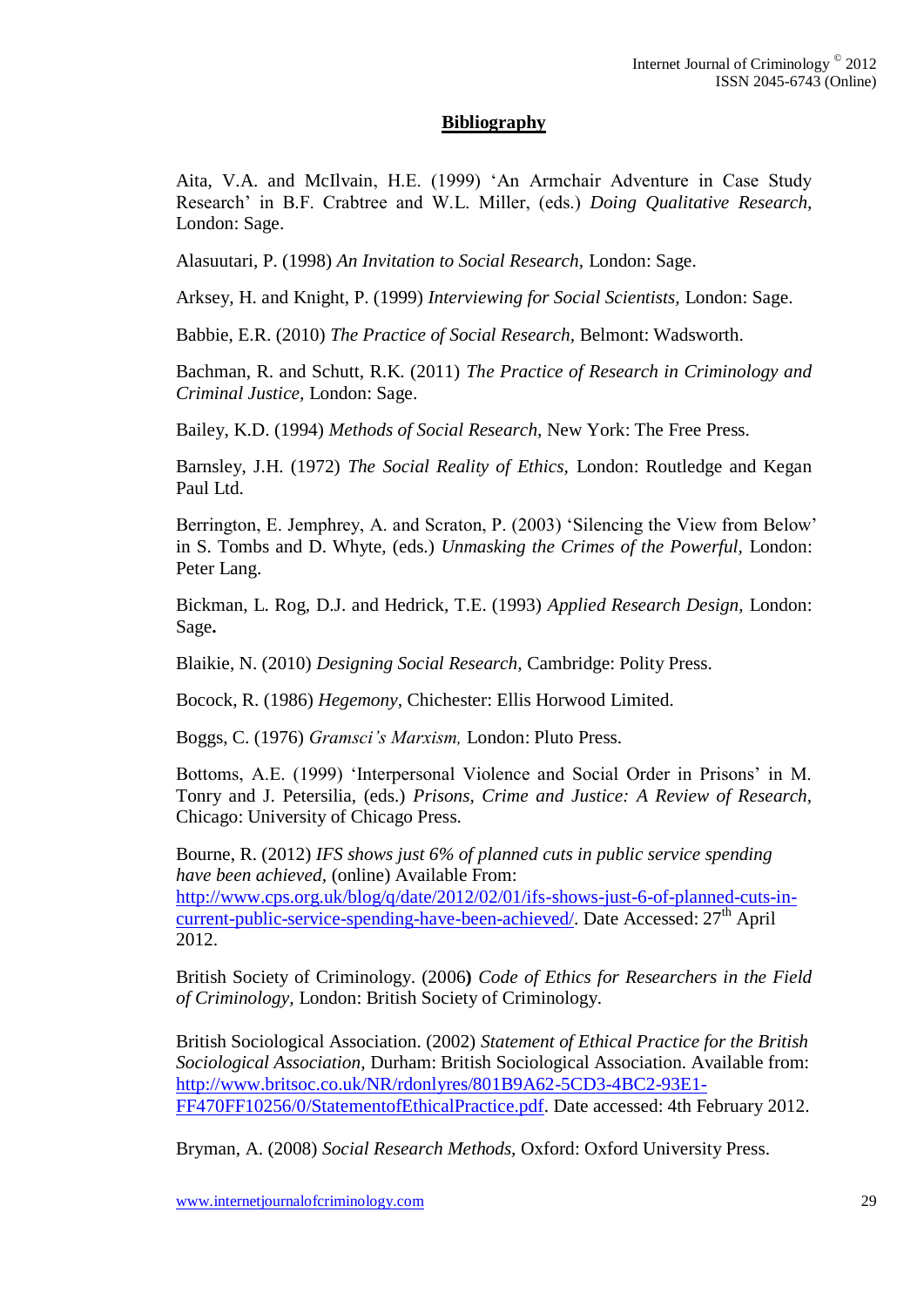Cavadino, M. Crow, I. and Dignan, J. (2002) *Criminal Justice 2000,* Winchester: Waterside Press.

Chadwick, K. and Scraton, P. (1987) 'Speaking Ill of the Dead' in P. Scraton, (eds.) *Law, Order and the Authoritarian State,* Milton Keynes: Open University Press.

Chadwick, K. and Scraton, P. (2009) 'Critical Criminology', in McLaughlin, E. and Muncie, J., eds., *The Sage Dictionary of Criminology,* London: Sage.

Codd, H. (2007) 'Prisoners' Families and Resettlement: A Critical Analysis', *The Howard Journal of Criminal Justice,* 46, (3), 255-263.

Coggan, G. and Walker, M. (1982) *Frightened for my Life,* Glasgow, William Collins Sons & Co. Ltd.

Cohen, L. Manion, L. and Morrison, K. (2007) *Research Methods in Education,*  Abingdon: Routledge.

Colbourne, T. (1999) *Desperate Measures: Prison Suicides and Their Prevention,*  London: Howard League.

Coleman, R. Sim, J. Tombs, S. and Whyte, D. (2009) 'Introduction: State, Power, Crime' in R.Coleman, J. Sim, S. Tombs and D. Whyte, (eds.) *State, Power, Crime,*  London: Sage.

Coles, D. (2012) Unpublished paper.

Creswell, J.W. (2009) *Research Design: Qualitative, Quantitative, and Mixed Methods Approaches,* London: Sage.

Crighton, D. (2000) 'Suicide in Prisons: A Critique of UK Research' in G. Towl, L. Snow and M. McHugh, (eds.) *Suicide in Prisons,* Leicester: The British Psychological Society.

Crotty, M. (2003) *The Foundations of Social Research: Meaning and Perspective in the Research Process,* London: Sage.

Crow, I. and Semmens, N. (2008) *Researching Criminology,* Maidenhead: Open University Press.

Davis, A. (2003) *Are Prisons Obsolete?,* New York: Seven Sisters Press.

Denscombe, M. (2007) *The Good Research Guide,* Maidenhead: Open University Press.

Dooley, E. (1990) 'Prison Service in England and Wales 1972-87', *British Journal of Psychiatry,* 156, 40-45.

www.internetiournalofcriminology.com 30 Ellis, L. Hartley, R.D. and Walsh, A. (2010) *Research Methods in Criminal Justice and Criminology,* Plymouth: Rowman and Littlefield Publishers.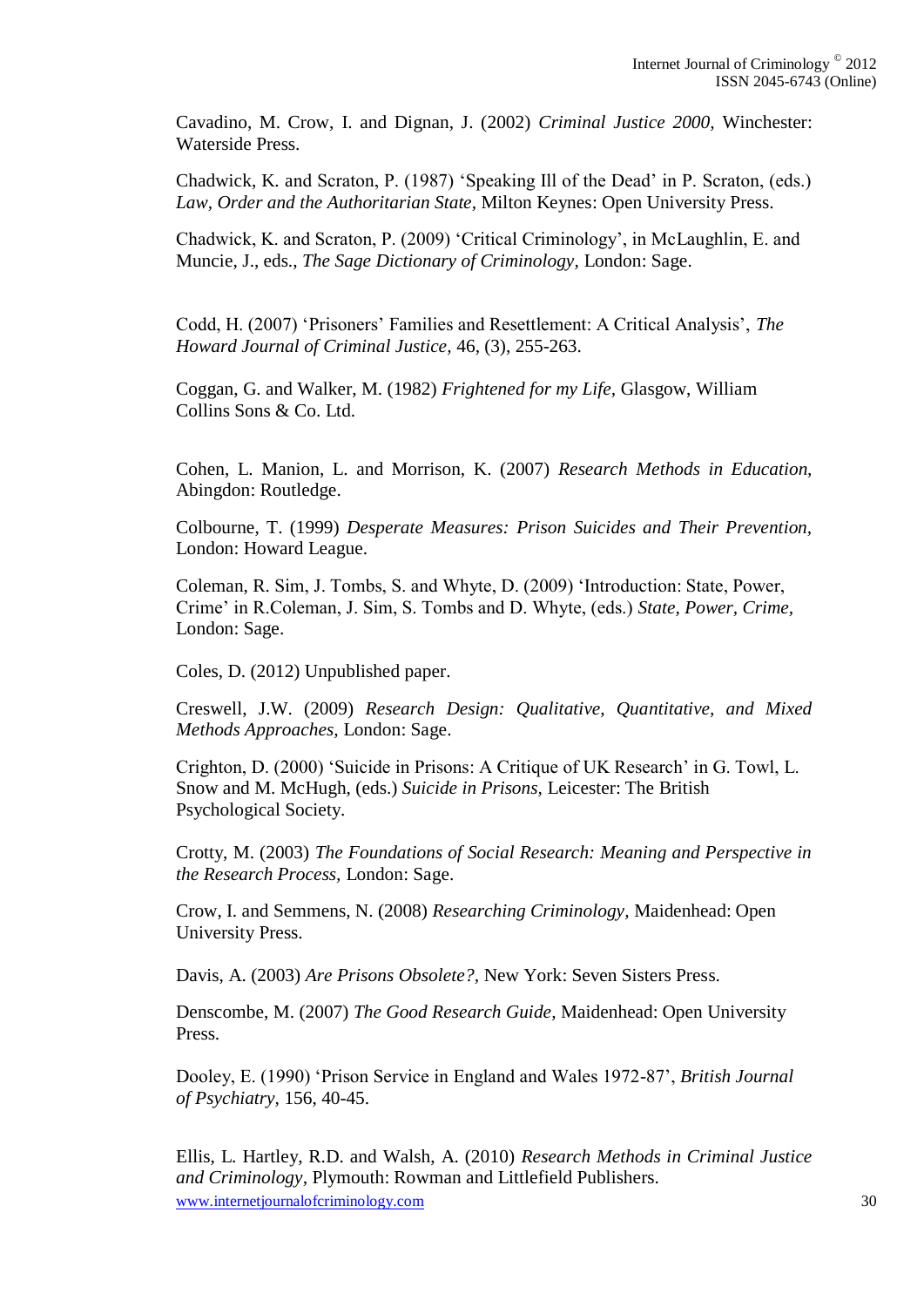Fiske, J. (1987) *Television Culture,* Abingdon: Routledge.

Foucault, M. (2003) *Society Must Be Defended,* London: Penguin Books.

Friedrichs, D.O. (2009) 'Critical Criminology' in J. Mitchell Miller, (eds.) *21st Century Criminology,* London: Sage.

Gampell, L. and Harber, J. (1999) 'Prisoners' Families: The Forgotten Victims' in Board for Social Responsibility, (eds.) *Prisons: A Study in Vulnerability,* London: Church House Publishing.

Goffman, E. (1961) *Asylums,* New York: Anchor Books.

Goffman, E. (1963) *Stigma,* New York: Simon & Schuster Inc.

Goldson, B. and Coles, D. (2005) *In the Care of the State?* London: INQUEST.

Gramsci, A. (1980) *Gramsci's Prison Letters,* London: Pluto Press.

Gramsci, A. (1988) *The Modern Prince and Other Writings,* New York: International Publishers.

Gray, P.S. Williamson, J.B. Karp, D.A. and Dalphin, J.R. (2007) *The Research Imagination,* Cambridge: Cambridge University Press.

Hancock, N. and Graham, L. (2008) 'First-Night Centres' in Y. Jewkes and J. Bennett, (eds.) *Dictionary of Prisons and Punishment,* Cullompton: Willan.

Hancock, N. and Graham, L. (2008) 'Listener Schemes' in Y. Jewkes and J. Bennett, (eds.) *Dictionary of Prisons and Punishment,* Cullompton: Willan.

Harvey, L. (1990) *Critical Social Research,* London: Sage.

Her Majesty's Chief Inspectorate of Prisons for England and Wales (1990) *Review of Suicide and Self Harm,* London: Home Office.

HM Prison Service. (2007) *The ACCT Approach to Caring for People at Risk in Prison,* London: HM Prison Service.

HM Prison Service Safer Custody Group. (2004) *The ACCT Approach- Caring for People at Risk in Prison: Pocket Guide for Staff,* London: HM Prison Service.

Homan, R. (1991) *The Ethics of Social Research,* London: Longman.

Home Office. (1984) *Suicide in Prisons,* London: HMSO.

Howard League for Penal Reform. (2005) *Briefing Paper on Prison Overcrowding and Suicide,* London: Howard League.

Hughes, G. (1998) 'The Politics of Criminological Research' in R.Sapsford, (eds.) *Researching Crime and Criminal Justice,* Milton Keynes: The Open University.

www.internetjournalofcriminology.com 31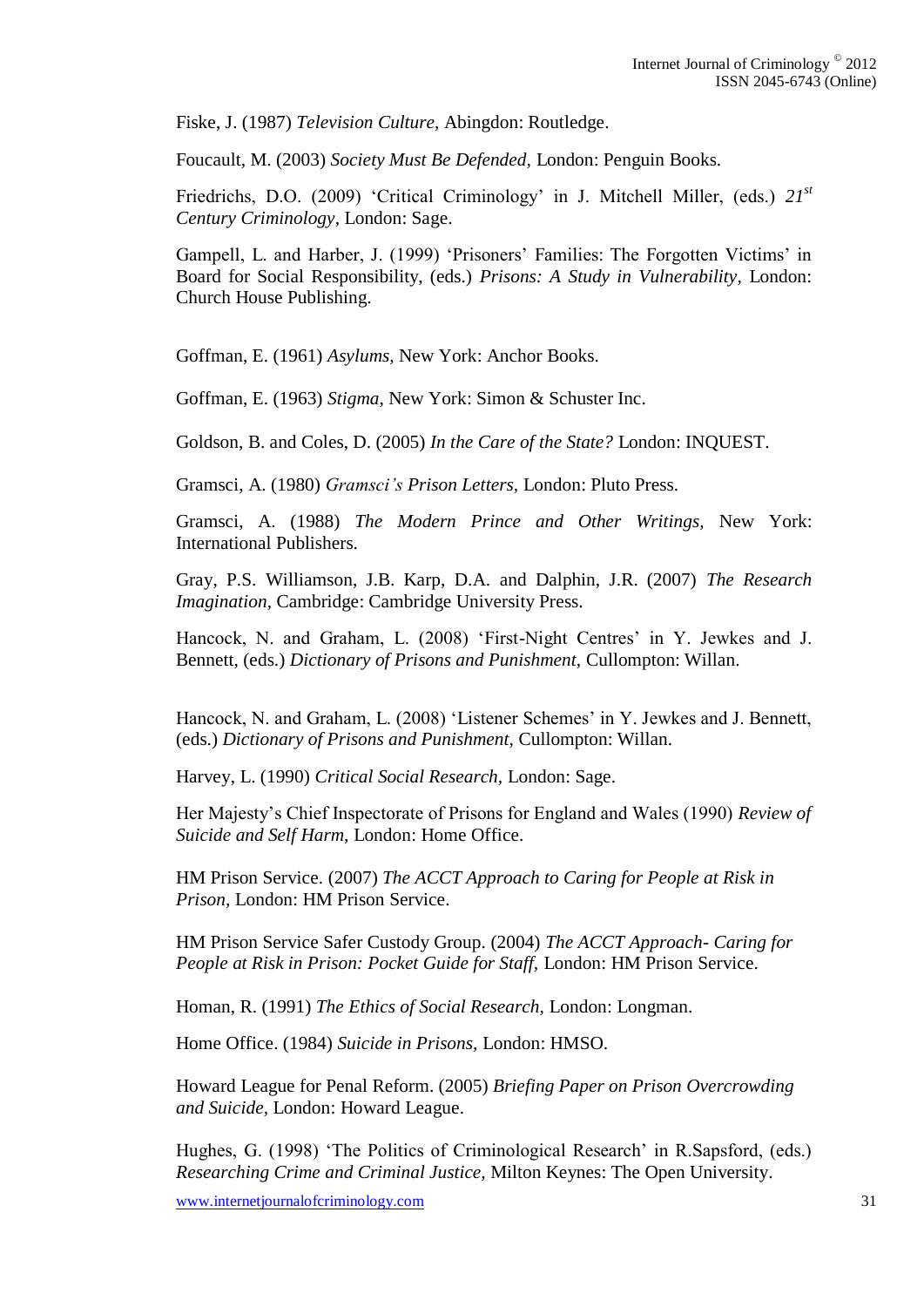Independent Advisory Panel on Deaths in Custody. (2011) *Prison Deaths 2000 to 2010,* [http://iapdeathsincustody.independent.gov.uk/wp](http://iapdeathsincustody.independent.gov.uk/wp-content/uploads/2011/10/Appendix-5-Prison-deaths-2000-to-2010.pdf)[content/uploads/2011/10/Appendix-5-Prison-deaths-2000-to-2010.pdf.](http://iapdeathsincustody.independent.gov.uk/wp-content/uploads/2011/10/Appendix-5-Prison-deaths-2000-to-2010.pdf) Date Accessed: 7th February 2012.

INQUEST. (2003) *A Child's Death in Custody: Call for a Public Inquiry,* (online) Available From: [http://inquest.gn.apc.org/pdf/INQUEST\\_nacro\\_joseph\\_scholes\\_public\\_inquiry\\_call\\_](http://inquest.gn.apc.org/pdf/INQUEST_nacro_joseph_scholes_public_inquiry_call_nov_03.pdf)

nov 03.pdf. Date Accessed: 18th March 2012.

INQUEST. (2007) *Adam Rickwood Briefing,* (online) Available From: [http://inquest.gn.apc.org/pdf/INQUEST\\_adam\\_rickwood\\_briefing\\_05\\_07.pdf.](http://inquest.gn.apc.org/pdf/INQUEST_adam_rickwood_briefing_05_07.pdf) Date Accessed: 18th March 2012.

INQUEST. (2010) *About us,* (online) Available From: <http://inquest.gn.apc.org/website/about-us>*.* Date Accessed: 14th January 2012.

INQUEST. (2011) *About INQUEST*, (online) Available From: [http://www.inquest.org.uk/aboutinquest.](http://www.inquest.org.uk/aboutinquest) Date Accessed 28th January 2012.

INQUEST. (2011) *Board Report December 2011,* Unpublished.

INQUEST. (2011) *Our Work*, [http://www.inquest.org.uk/.](http://www.inquest.org.uk/) Date accessed: 20<sup>th</sup> January 2012.

Israel, M. and Hay, I. (2006) *Research Ethics for Social Scientists,* London: Sage.

Johnson, D. and Bullock, M. (2009) 'The Ethics of Data Archiving' in D.M. Mertens and P.E. Ginsberg, (eds.) *The Handbook of Social Research Ethics,* London: Sage.

Jupp, V. (1989) *Methods of Criminological Research,* London: Unwin Hyman Ltd.

Jupp, V. Davies, P. and Francis, P., eds., (2002) *Doing Criminological Research,*  London: Sage.

Jupp, V. and Norris, C. (1993) 'Traditions of Documentary Analysis' in M. Hammersley, (eds.) *Social Research,* London: Sage.

JUSTICE. Prison Reform Trust, Liberty, INQUEST. (2007) *Corporate Manslaughter and Corporate Homicide Bill,*  [http://inquest.gn.apc.org/pdf/corporate\\_manslaughter\\_joint\\_briefing\\_may\\_2007.pdf.](http://inquest.gn.apc.org/pdf/corporate_manslaughter_joint_briefing_may_2007.pdf) Date Accessed: 20th January 2012.

Kalmbach, K.C. and Lyons, P.M. (2003) 'Ethical and Legal Standards for Research in Prisons', *[Behavioural Sciences & the Law,](http://onlinelibrary.wiley.com/journal/10.1002/%28ISSN%291099-0798)* 21, (5), 671-686.

Kelly, B.D. and Kennedy, H.G. (2005) 'Suicide in Prisons', 186, 354-357.

King, R. and Wincup, E. (2008) 'The Process of Criminological Research' in R. King and E. Wincup, (eds.) *Doing Research on Crime and Justice,* Oxford: Oxford University Press.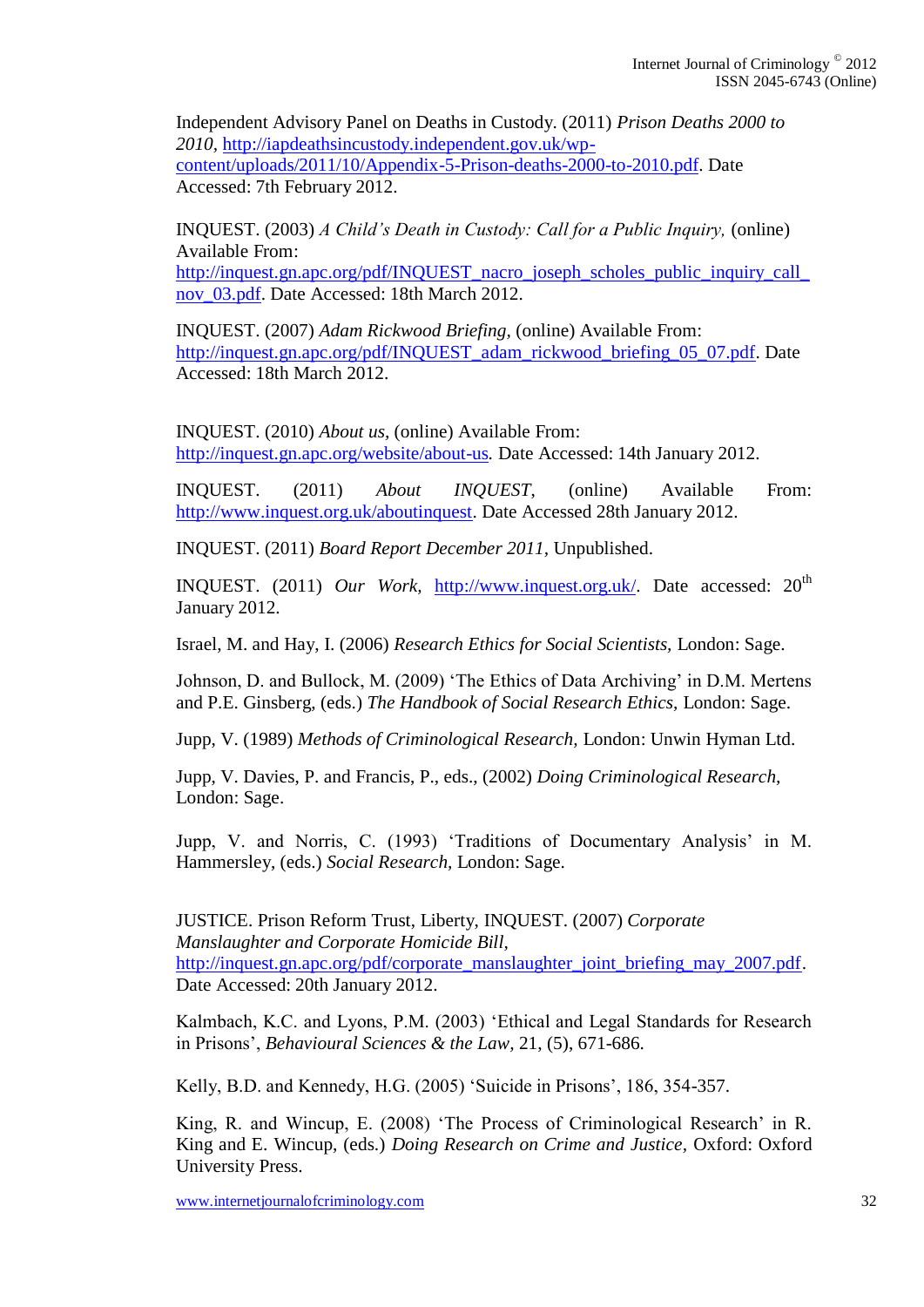Kumar, A. (2002) *Research Methodology in Social Science,* Delhi: Sarup and Sons.

Liebling, A. (1992) *Suicides in Prison,* London: Routledge.

Liebling, A. (2006) 'Suicide in Prison: Ten Years on' in Y. Jewkes and H. Johnston, (eds.) *Prison Readings,* Cullompton: Willan.

Liebling, A. (2007) 'Prison Suicide and its Prevention' in Y. Jewkes, (eds.) *Handbook on Prisons,* Cullompton: Willan.

Liebling, A. (2008) 'Suicide in prison' in Y. Jewkes and J. Bennett, (eds.) *Dictionary of Prisons and Punishment,* Cullompton: Willan.

Liebling, A. Durie, L. Stiles, A. and Tait, S. (2005) 'Revisiting Prison Suicide: The Role of Fairness and Distress' in A. Liebling and S. Maruna, (eds.) *The Effects of Imprisonment,* Cullompton: Willan.

Light, R. and Campbell, B. (2006) 'Prisoners' Families: Still Forgotten Victims?', *Journal of Social Welfare and Family Law,* 28, (3-4), 297-308.

Lloyd, C. (1990) *Suicide and Self-Injury in Prison: A Literature Review,* London: Home Office.

Mason, J. (2002) 'Linking Qualitative and Quantitative Data Analysis' in A. Bryman and R.G Burgess, (eds.) *Analyzing Qualitative Data,* London: Routledge.

Mathiesen, T. (1980) *Law, Society and Political Action,* London: Academic Press.

Mathiesen, T. (2004) *Silently Silenced,* Winchester: Waterside Press.

May, T. (1999) *Social Research: Issues, Methods and Process*, Buckingham: Open University Press.

Mchugh, M. Towl, G. and Snow, L. (2000) 'Future Directions' in G. Towl, L. Snow and M. McHugh, (eds.) *Suicide in Prisons,* Leicester: The British Psychological Society.

McHugh, M. and Snow, L. (2000) 'Suicide Prevention: Policy and Practice' in G. Towl, L. Snow and M. McHugh, (eds.) *Suicide in Prisons,* Leicester: The British Psychological Society.

Medlicott, D. (2001) *Narratives of Suicidal Prisoners,* London: Ashgate.

Mills, A. and Codd, H. (2007) 'Prisoner's Families' in Y.Jewkes, (eds.) *Handbook of Prisons,* Cullompton: Willan.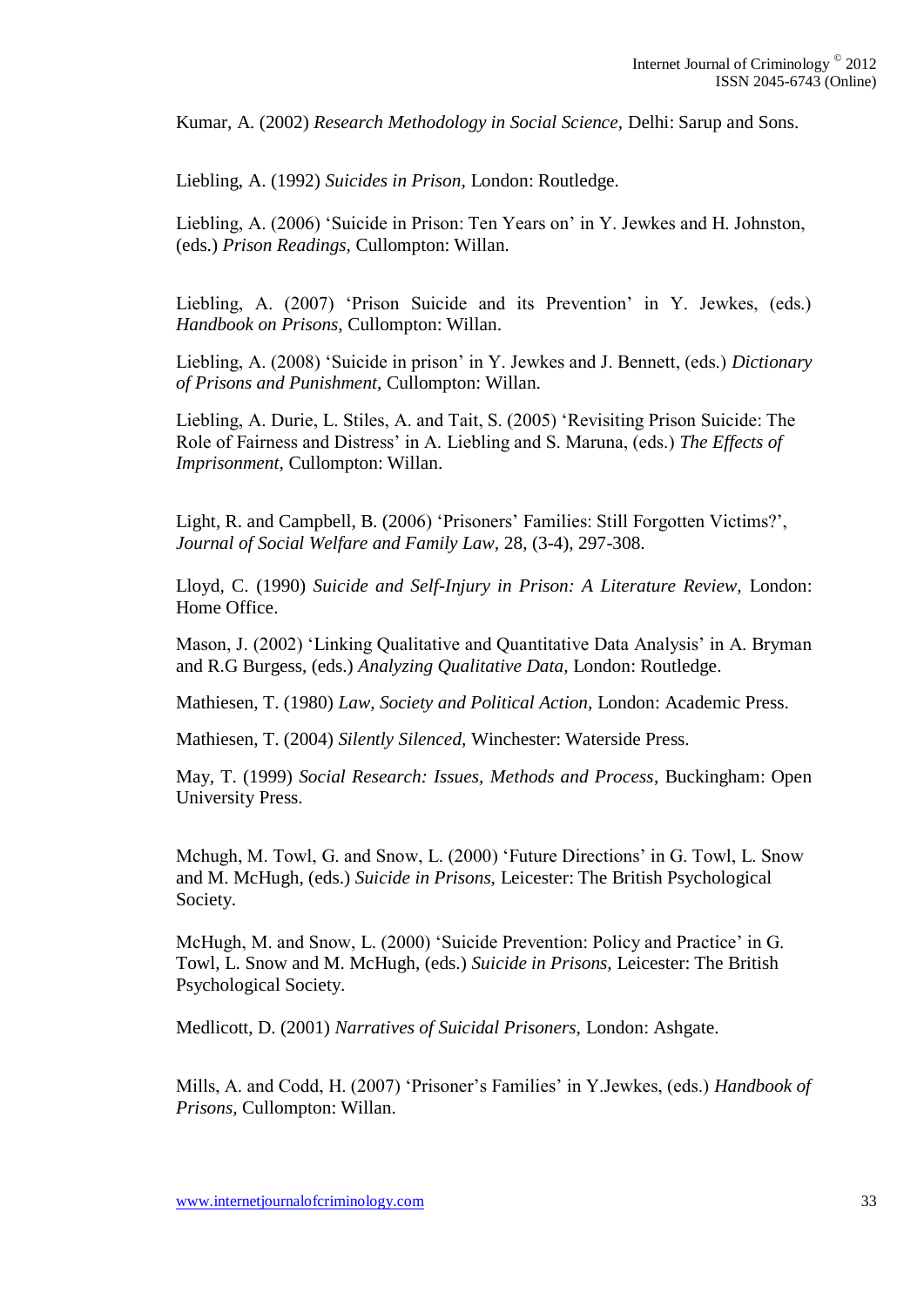Ministry of Justice. (2012) *Deaths in Prison Custody 2011, [http://www.justice.gov.uk/news/press-releases/moj/newsrelease010112.htm.](http://www.justice.gov.uk/news/press-releases/moj/newsrelease010112.htm)* Date Accessed: 20th January 2012.

Mitchell, M. L. and Jolley, J.M. (2010) *Research Design Explained,* Belmont: Wadsworth.

Morgan, R. (1997) 'Imprisonment: Current concerns and a brief history since 1945' in M. Maguire, R. Morgan and R. Reiner, (eds.) *The Oxford Handbook of Criminology,* Oxford: Oxford University Press.

National Confidential Inquiry into Suicide and Homicide by People with Mental Illness (2011). *A National Study of Self-Inflicted Deaths in Prison Custody in England and Wales From 1999 to 2007,* Manchester: University of Manchester.

O'Leary, R. and Miller, R. (2003) 'Questionnaires and Structured Interview Schedules' in R.L. Miller and J.D. Brewer, (eds.) *The A-Z of Social Research,*  London: Sage.

Oliver, P. (2006) 'Purposive Sampling', in Jupp, V., eds., *The Sage Dictionary of Social Research Methods,* London: Sage.

Peay, J. (2002) 'Mentally Disordered Offenders' in M. Maguire, R. Morgan and R. Reiner, (eds.) *The Oxford Handbook of Criminology,* Oxford: Oxford University Press.

Power, C. (2003) "Telling it Like it is?", in S. Tombs and D. Whyte, (eds.) *Unmasking the Crimes of the Powerful,* Oxford: Peter Lang.

Prison Reform Trust. (1997) *The Rising Toll of Prison Suicide,* London: Prison Reform Trust.

Prison Reform Trust. (2011) *Bromley Briefings Prison Factfile June 2011,* London: Prison Reform Trust.

Rickford, D. and Edgar, K. (2005) *Troubled Inside: Responding to the Mental Health Needs of Men in Prison,* London: Prison Reform Trust.

Roshier, B. (1989) *Controlling Crime,* Milton Keynes: Open University Press.

Ruane, J.M. (2005) *Essentials of Research Methods: A Guide to Social Research,*  Oxford: Blackwell Publishing.

Russell, F. (1999) 'Compounding Vulnerability' in Board for Social Responsibility, (eds.) *Prisons: A Study in Vulnerability,* London: Church House Publishing.

Ryan, M. (1996) *Lobbying From Below,* London: UCL Press.

Ryan, M. and Sim, J. (2007) 'Campaigning for and Campaigning against prisons: Excavating and Reaffirming the Case for Prison Abolition' in Y. Jewkes, (eds.) *Handbook on Prisons,* Cullompton: Willan.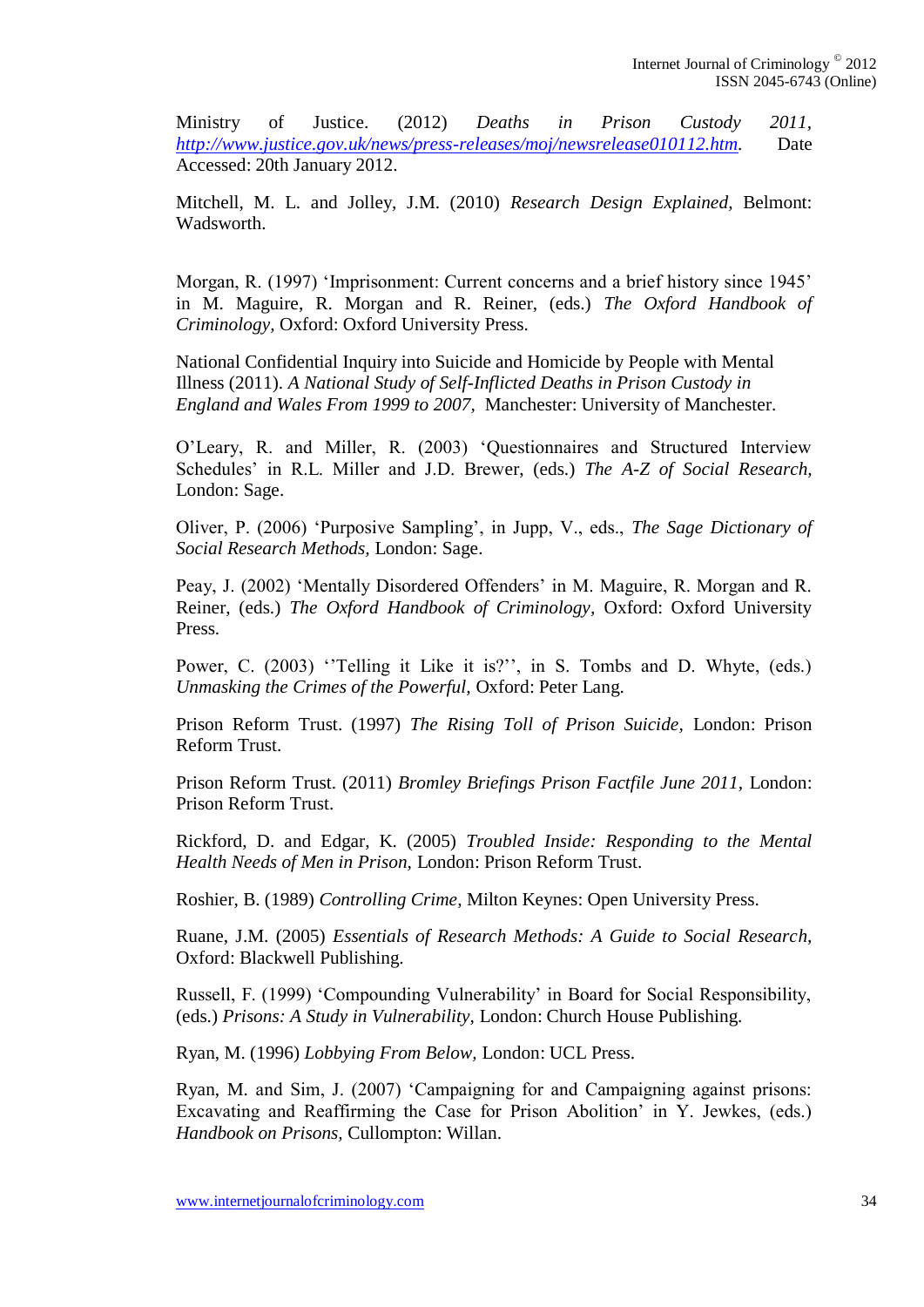Safer Custody Group. (2001) *Prevention of Suicide and Self-Harm in the Prison Service: An Internal Review,* London: Home Office.

Sanders, A. (1999) 'Responding to Harm- Integrating the Rights of Victims and Perpetrators', Paper presented at the 'Zemiology Beyond Criminology' Conference, Dartington, February 1999.

Sandler, M. and Coles, D. (2008) *Dying on the Inside: Examining Women's Deaths in Prison,* London: INQUEST.

Scott, D. and Codd, H. (2010) *Controversial Issues in Prisons,* Maidenhead: Open University Press.

Scraton, P. and Chadwick, K. (1987) *In the Arms of the Law,* London: Pluto Press Ltd.

Sieber, J.E. (1998) 'Planning Ethically Responsible Research' in L. Bickman and D.J.Rog, (eds.) *Handbook of Applied Social Research Methods,* London: Sage.

Shaw, H. and Coles, D. (2007) *Unlocking the Truth,* London: INQUEST.

Sheptycki, J. (2009) 'Marxist Criminologies' in McLaughlin, E. and Muncie, J. (eds.) *The Sage Dictionary of Criminology,* London: Sage.

Sim, J. (2004) 'Militarism, Criminal Justice and the Hybrid Prison in England and Wales', *Social Justice,* 31, 39-50.

Sim, J. (2006) 'Abolitionism', in McLaughlin, E. and Muncie, J., eds., *The Sage Dictionary of Criminology,* London: Sage.

Sim, J. (2009) *Punishment and Prisons,* London: Sage.

Sim, J. Scraton, P. and Gordon, P. (1987) 'Introduction: Crime, The State and Critical Analysis' in P. Scraton, (eds.) *Law, Order and the Authoritarian State,*  Milton Keynes: Open University Press.

Simon, R. (1982) *Gramsci's Political Thought,* London: Lawrence and Wishart Ltd.

Smith, R. (1984) 'Deaths in Prison', *British Medical Journal,* 288, (6412), 208-212

Thyer, B. (2010) *The Handbook of Social Work Research Methods,* London: Sage.

Topp, D. (1979) 'Suicide in Prison', *British Journal of Psychiatry,* 134, 24-7.

Topp, D. (1991) 'Prison Suicides', *British Medical Journal,* 302, (6773), 410-411.

Towl, G.J. and Crighton, D.A. (1998) 'Suicide in Prisons in England and Wales from 1988 to 1995', *Criminal Behaviour and Mental Health,* 8, 184-192.

Tumin, S. (1990) *Suicide and Self Harm in Prison Service Establishments in England and Wales,* London: HMSO.

Walliman, N. (2006) *Social Research Methods,* London: Sage.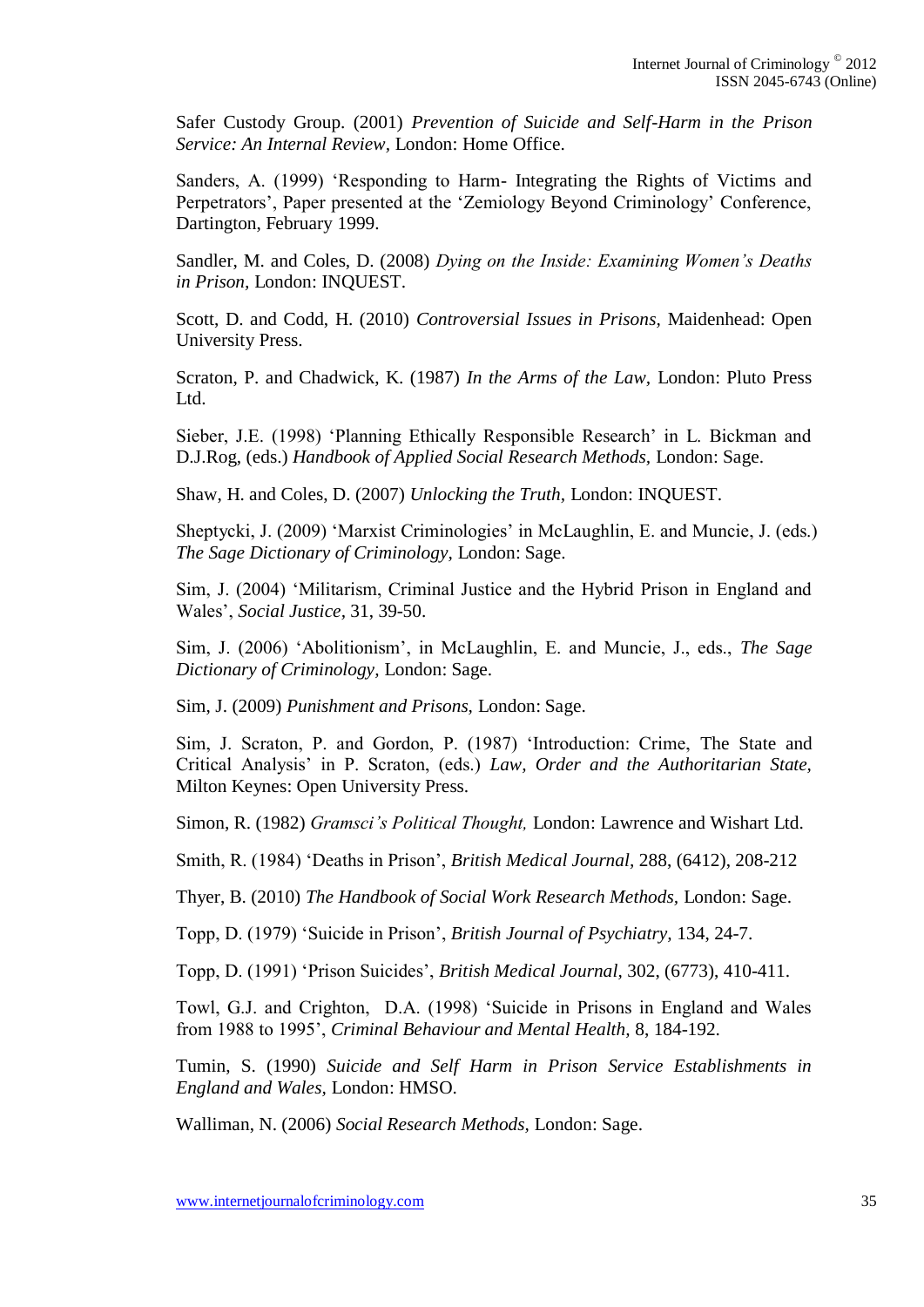Wilson, D. (2005) *Death at the Hands of the State,* London: The Howard League for Penal Reform.

Yates, S. (2004) *Doing Social Science,* London: Sage.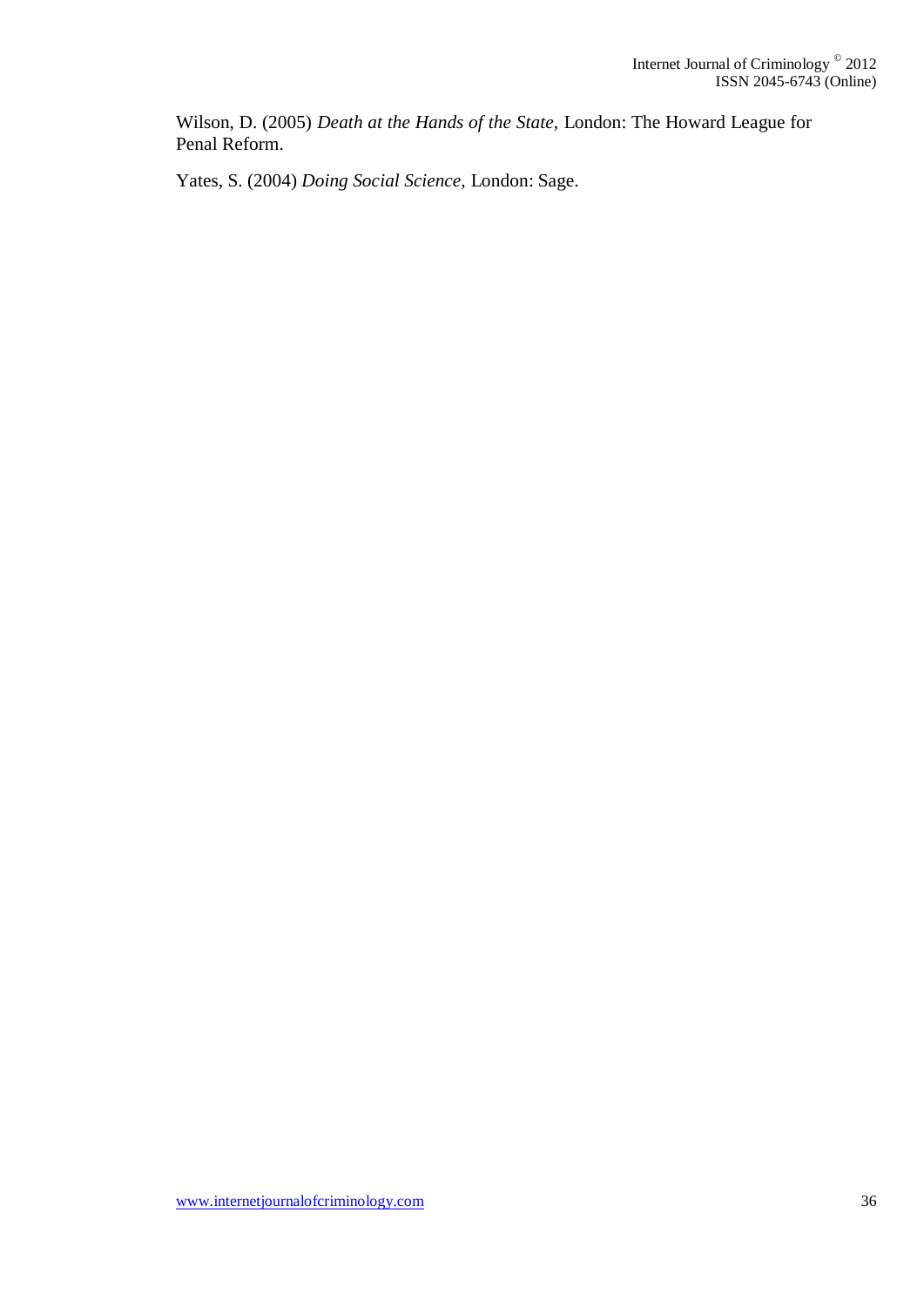## **Appendices**

## **Appendix A- Trustee Questionnaire**

#### Questions: Please fill in your answers under each question. If there are any questions you do not wish to answer please leave blank.

<u> 1989 - Johann Barbara, marka a shekara tsa 1989 - An tsa 1989 - An tsa 1989 - An tsa 1989 - An tsa 1989 - An</u> 

#### **Work of Inquest**

- 1. Why did you get involved with INOUEST?
- 2. Can you tell me about your role within INQUEST?

- 3. What would you say are the main factors in prisoners taking their own lives?
- 4. Are these factors different for young people, male and females and minority ethnic groups?
- 5. What would you say were the differences, if any, between INQUEST and more liberal prison reform groups?

- 6. What impact do you believe INQUEST has had on:
	- (a) The experiences of prisoners' families?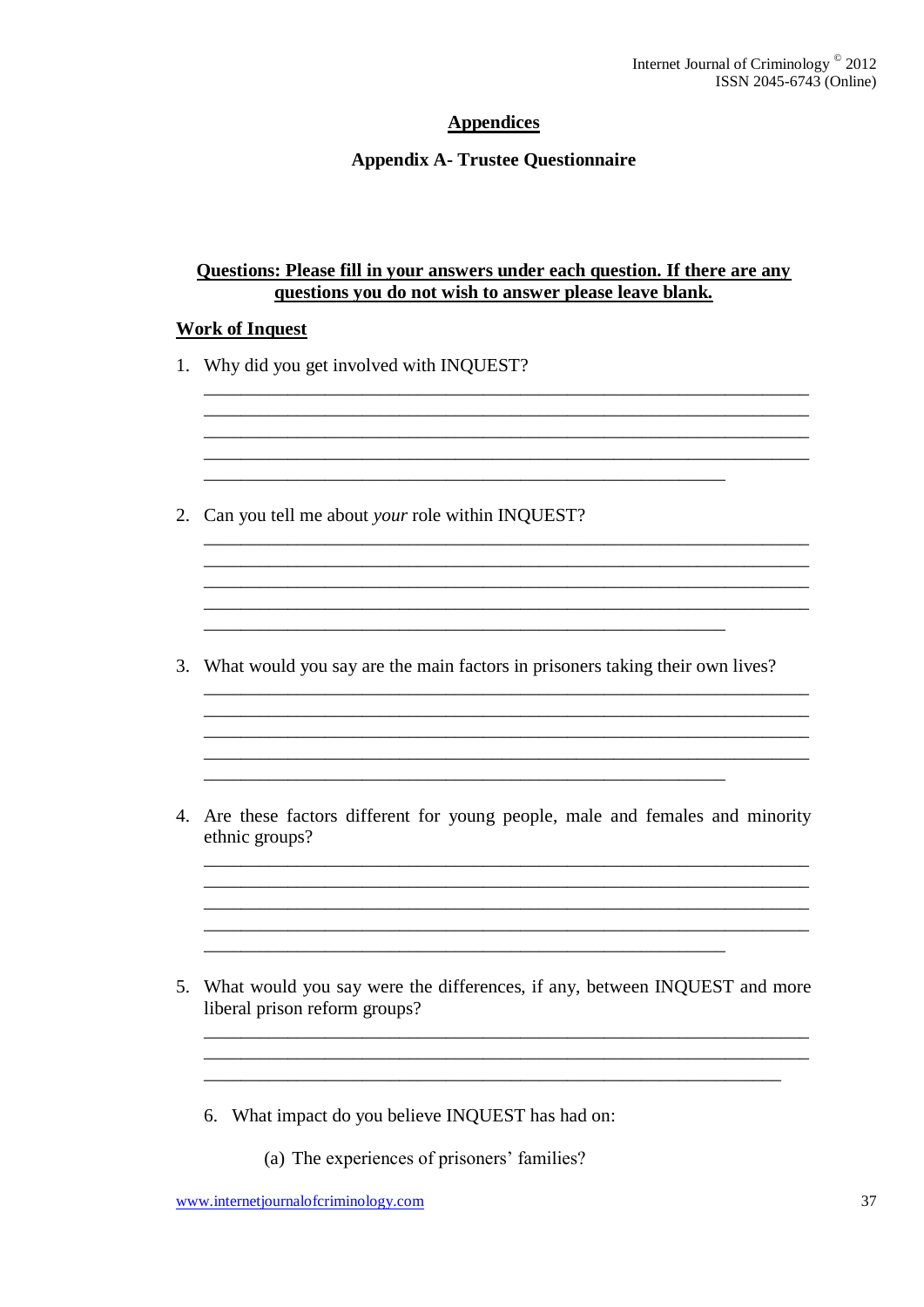<u> 1980 - John Stein, Amerikaansk politiker (</u>

<u> 1989 - Johann Stoff, amerikansk politiker (d. 1989)</u>

(b) Policy and practice?

(c) How prison suicides have been understood?

7. What would you regard as INQUEST's major interventions and achievements?

8. Do you think that the state is learning from previous suicides in prison? If not, why not?

<u> 1980 - Johann Barn, mars ann an t-Amhain ann an t-Amhain an t-Amhain an t-Amhain an t-Amhain an t-Amhain an t-</u>

9. What policies and practices do you believe would improve the experience of families following a relative's suicide in prison?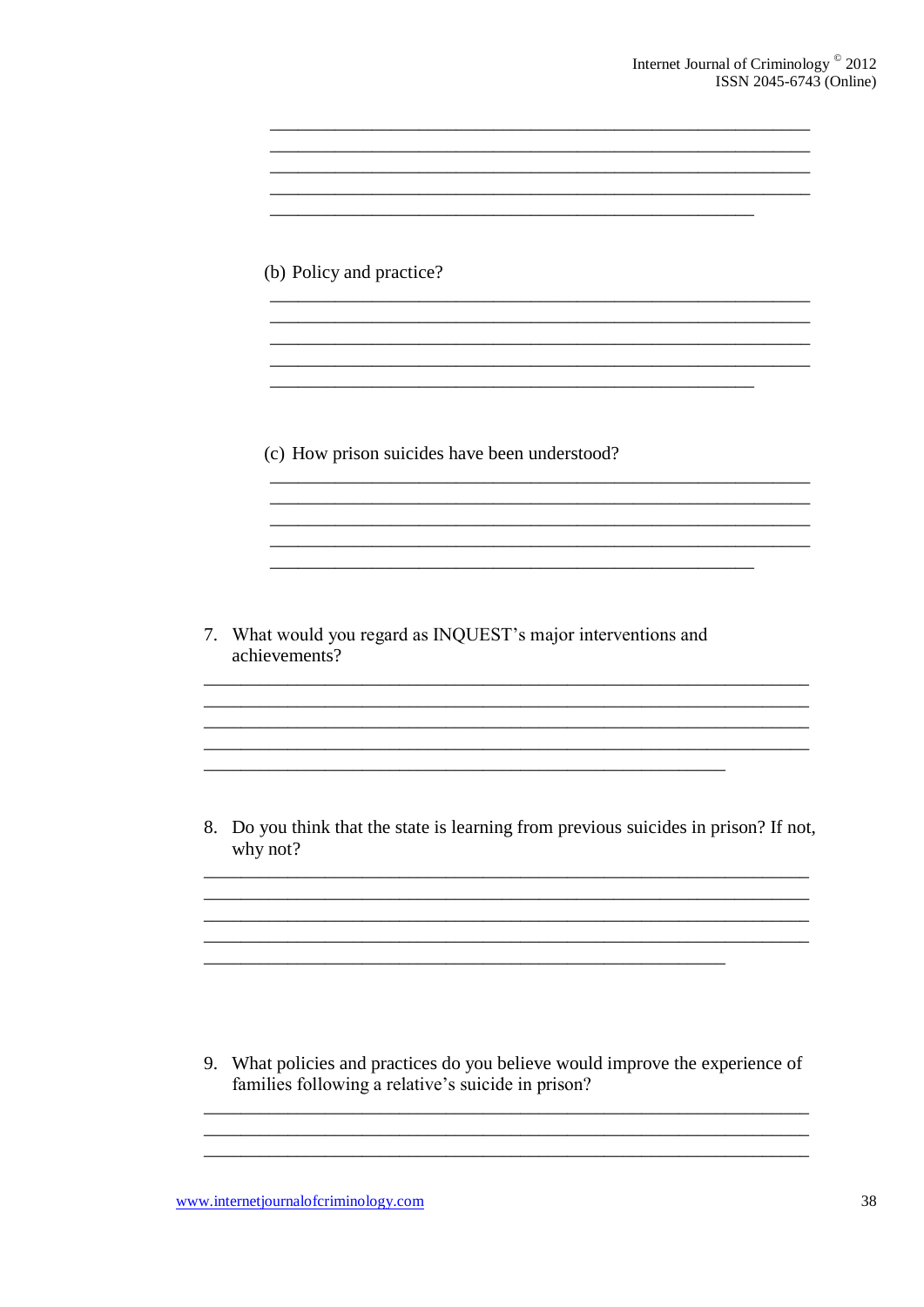10. What are the most common problems that INQUEST faces?

<u> 1989 - Johann Barbara, martxa alemaniar amerikan personal di sebagai personal di sebagai personal di sebagai</u>

11. How do you see the future for INQUEST?

12. Is there anything else you would like to add?

Thank you very much for taking the time to fill out this questionnaire. If you have any questions please contact me at cspeed@2009.ljmu.ac.uk.

<u> 1980 - Johann John Stone, mars eta biztanleria (h. 1980).</u> <u> 1989 - Johann Barbara, martxa alemaniar argumento estas políticas de la contrada de la contrada de la contra</u>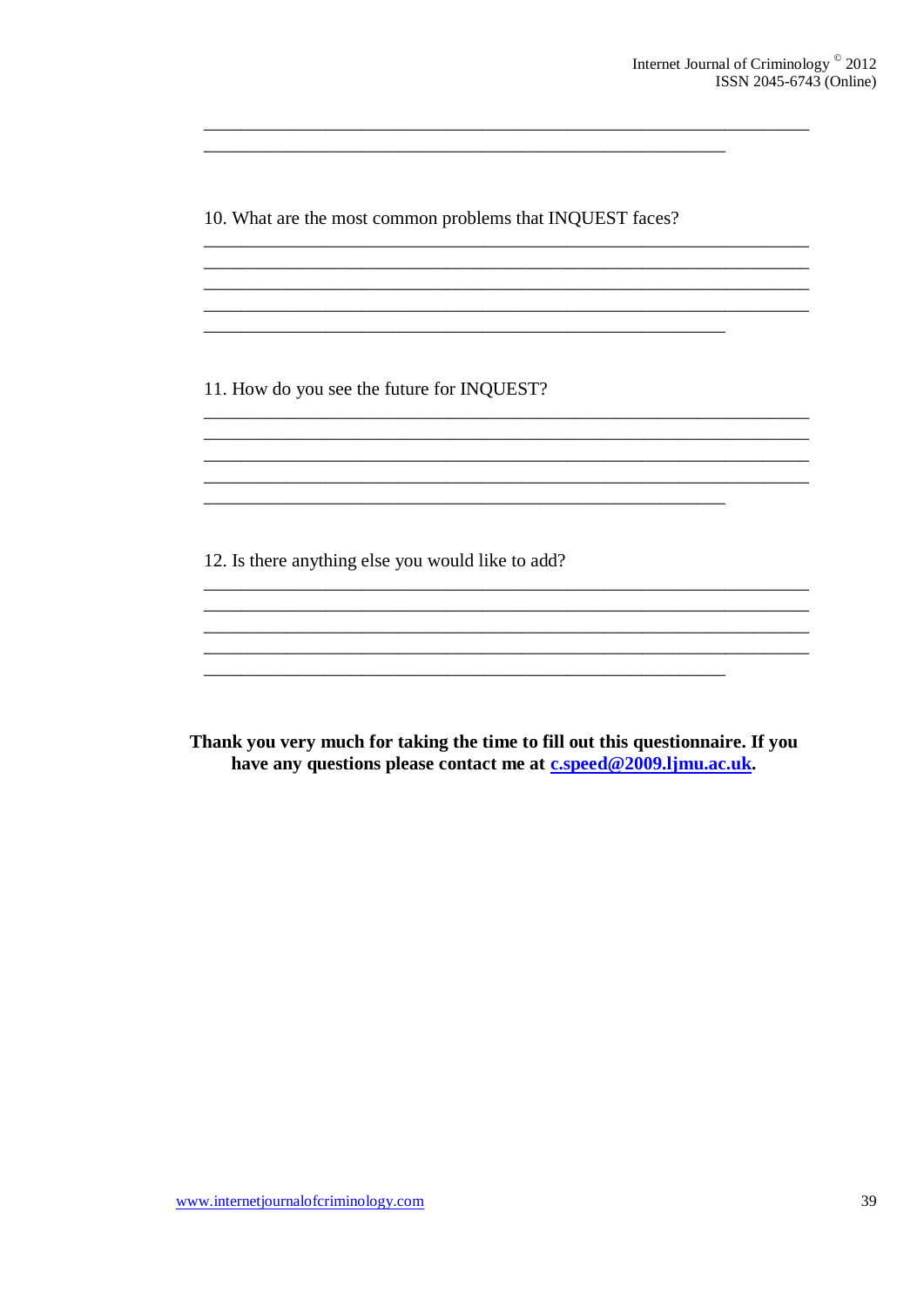## **Appendix B-**

## **Academic's Questionnaire**

| Questions: Please fill in your answers under each question. If there are any |  |
|------------------------------------------------------------------------------|--|
| questions you do not wish to answer please leave blank.                      |  |

|    | 1. Why was INQUEST set up?                                     |
|----|----------------------------------------------------------------|
|    |                                                                |
|    |                                                                |
| 2. | What were the political and theoretical influences on INQUEST? |
|    |                                                                |
|    |                                                                |
| 3. | Why did you get involved with INQUEST?                         |
|    |                                                                |
|    |                                                                |
|    | 4. Can you tell me about your role with INQUEST?               |
|    |                                                                |

5. What would you say were the differences, if any, between INQUEST and more liberal prison reform groups?

 $\overline{\phantom{a}}$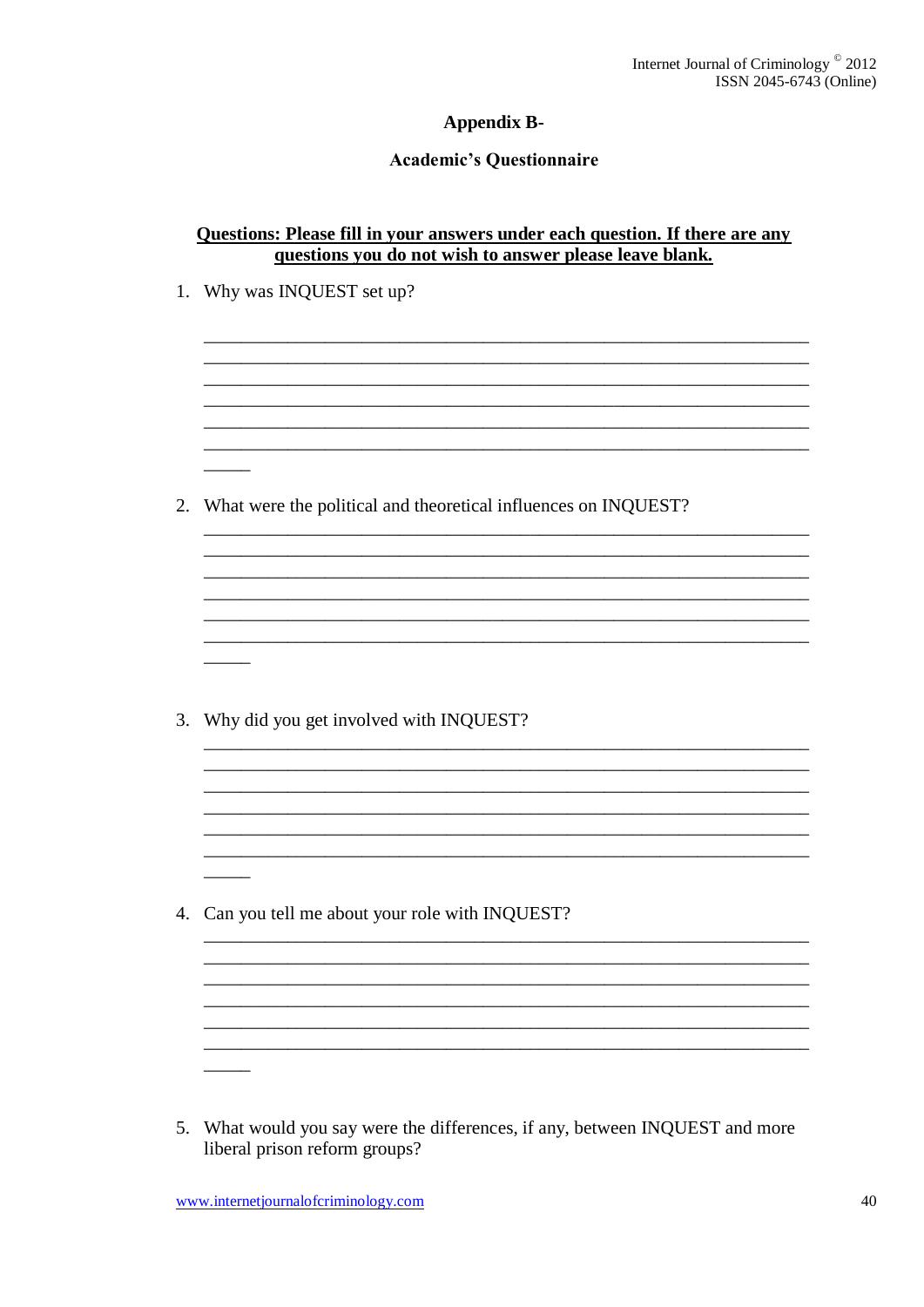|         | How did INQUEST see its relationship with the state?                                         |
|---------|----------------------------------------------------------------------------------------------|
| prison? | How did INQUEST understand the issue of reforms in relation to suicides in                   |
|         |                                                                                              |
|         |                                                                                              |
|         | What impact do you believe INQUEST has had on:<br>(a) The experiences of prisoners' families |
|         | (b) Policy and practice                                                                      |
|         | (c) How prison suicides have been understood                                                 |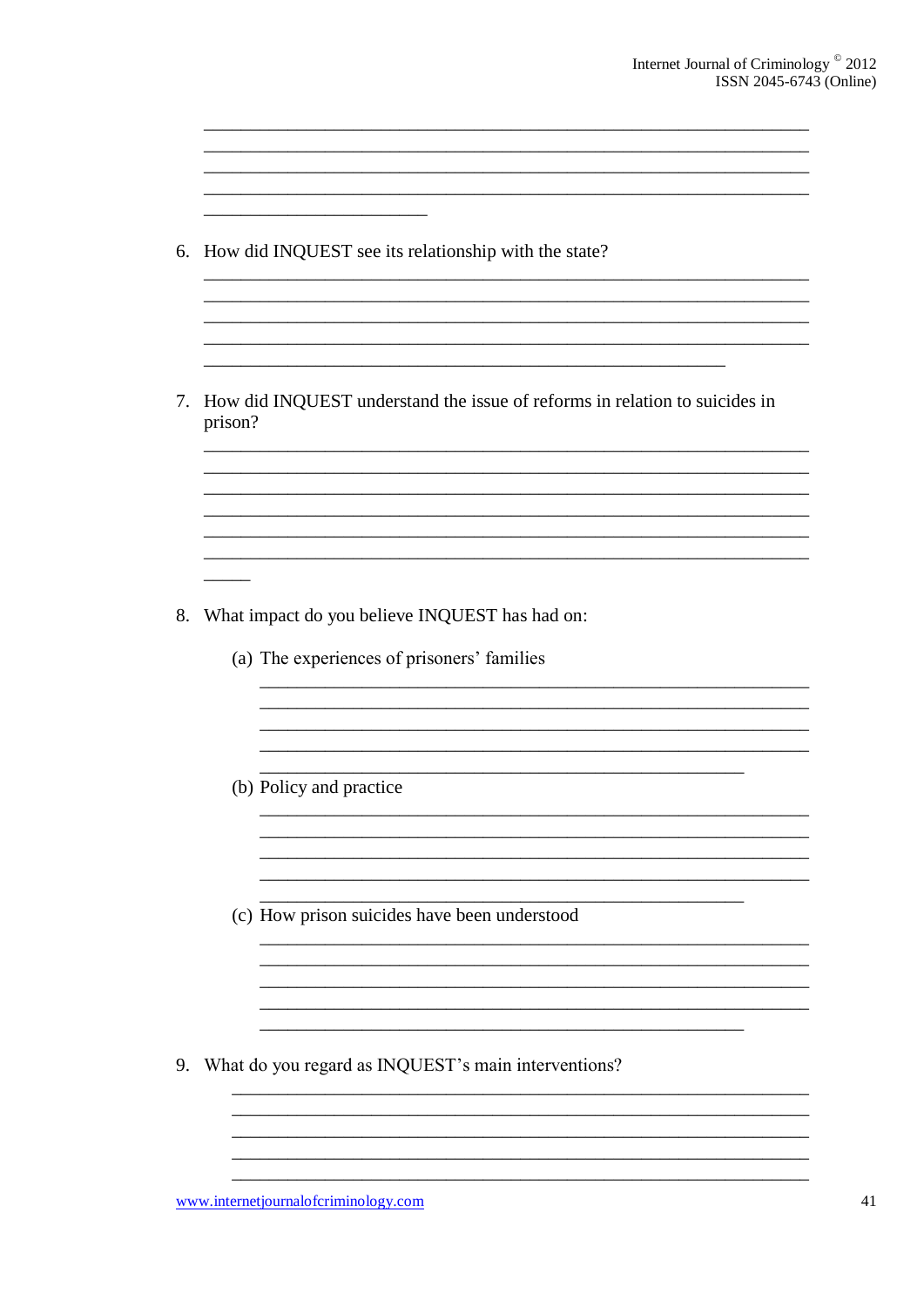10. During your involvement with INQUEST how did the state respond to prison suicides?

and the control of the control of the control of the control of the control of the control of the control of the

11. Do you believe that the state is learning from previous suicides in prison?

12. Is there anything else you would like to add?

Thank you very much for taking the time to fill out this questionnaire. If you have any questions please contact me at c.speed@2009.ljmu.ac.uk.

and the control of the control of the control of the control of the control of the control of the control of the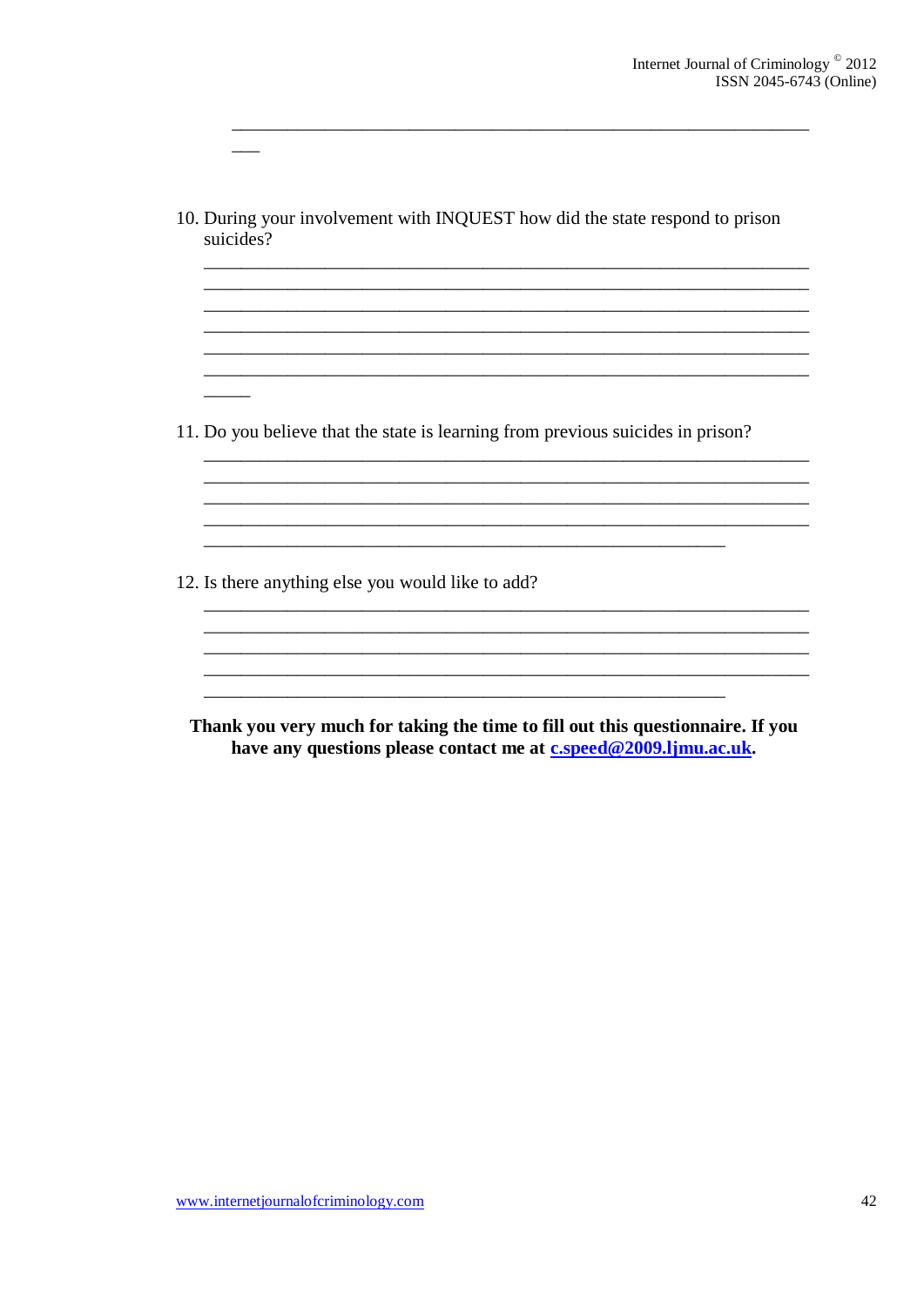## Appendix C-

#### **Caseworker Questionnaire**

## Questions: Please fill in your answers under each question. If there are any questions you do not wish to answer please leave blank.

<u> 1989 - Johann Barn, amerikansk politiker (d. 1989)</u> 

1. Can you tell me about your role within INQUEST?

- 2. What would you regard as INQUEST's major interventions and achievements?
- 3. What would you say are the main factors in prisoners taking their own lives?
- 4. Are these factors different for young people, males and females and minority ethnic groups?
- 5. What impact do you believe INQUEST has had on:
	- (a) The experiences of prisoners' families?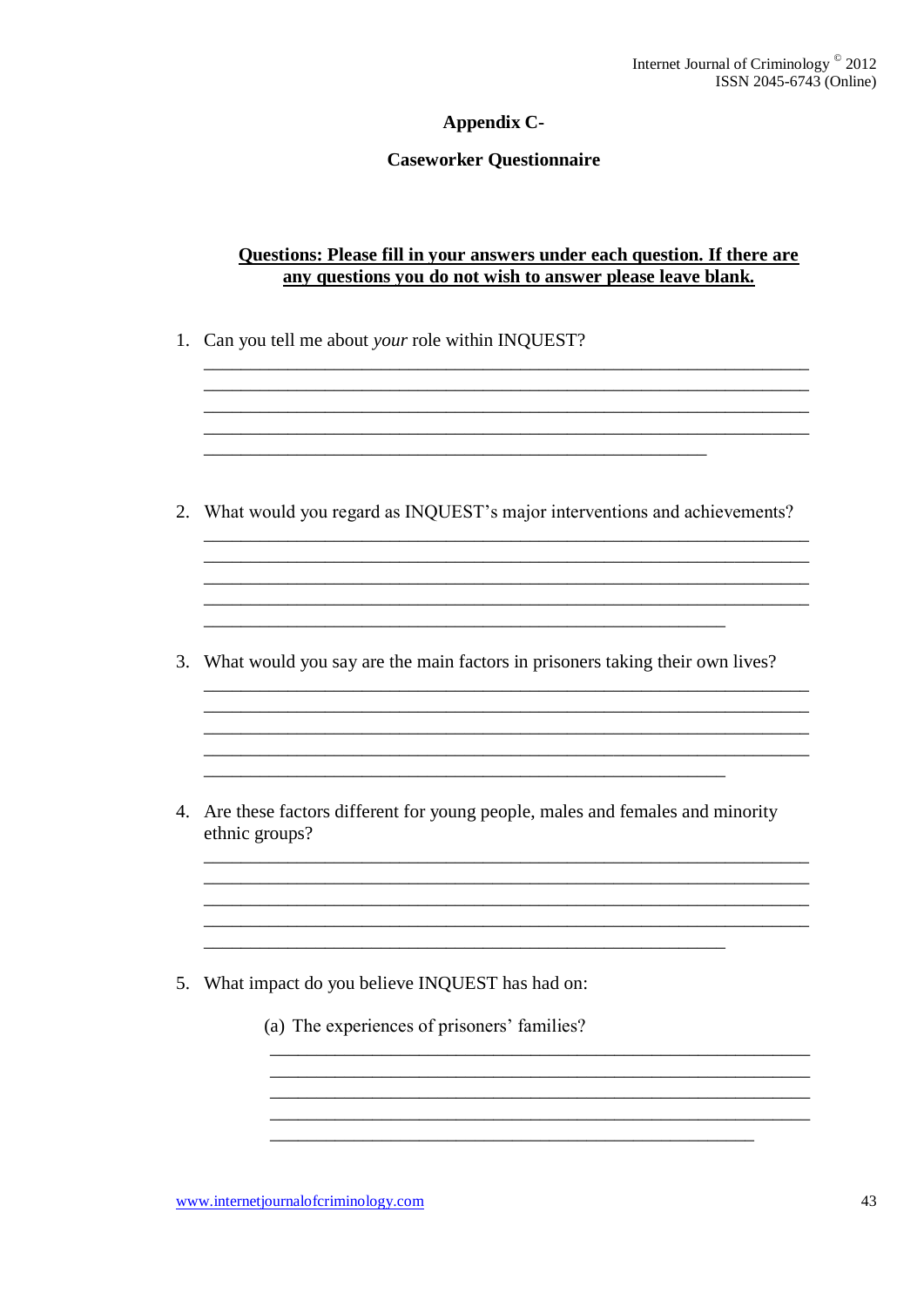| (c) How prison suicides have been understood?                                                         |
|-------------------------------------------------------------------------------------------------------|
|                                                                                                       |
| (6) What are the most common problems that INQUEST faces?                                             |
|                                                                                                       |
|                                                                                                       |
| (7) How do you see INQUEST's relationship with the Home Office/ Ministry of<br>Justice?               |
|                                                                                                       |
|                                                                                                       |
| (8) Do you think that the state is learning from previous suicides in prison? If not,<br>why not?     |
|                                                                                                       |
|                                                                                                       |
|                                                                                                       |
|                                                                                                       |
| (9) What do you think of the suicide prevention policies that have been introduced<br>over the years? |
|                                                                                                       |
|                                                                                                       |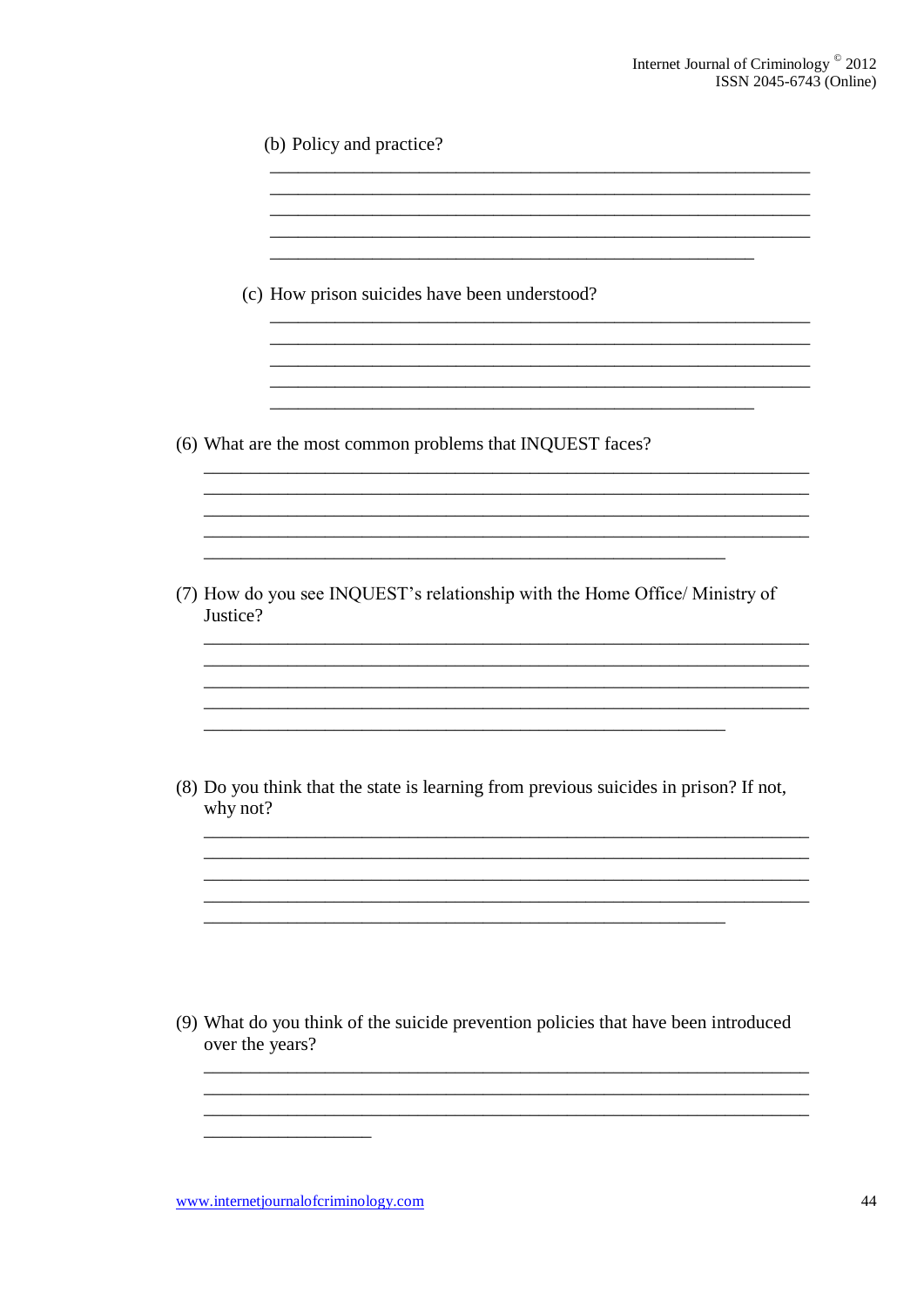(10) What do you think of *current* suicide prevention policies?

| (10) | What policies and practices do you believe would improve the experiences<br>of families following a relative's suicide in prison? |
|------|-----------------------------------------------------------------------------------------------------------------------------------|
| (11) | Do you think that Unlocking the Truth's recommendations were followed? If<br>not, why do you think this was?                      |
| (12) | How do you see the future for INQUEST?                                                                                            |
| (13) | Is there anything else you would like to add?                                                                                     |

Thank you very much for taking the time to fill out this questionnaire. If you have any questions please contact me at c.speed@2009.ljmu.ac.uk.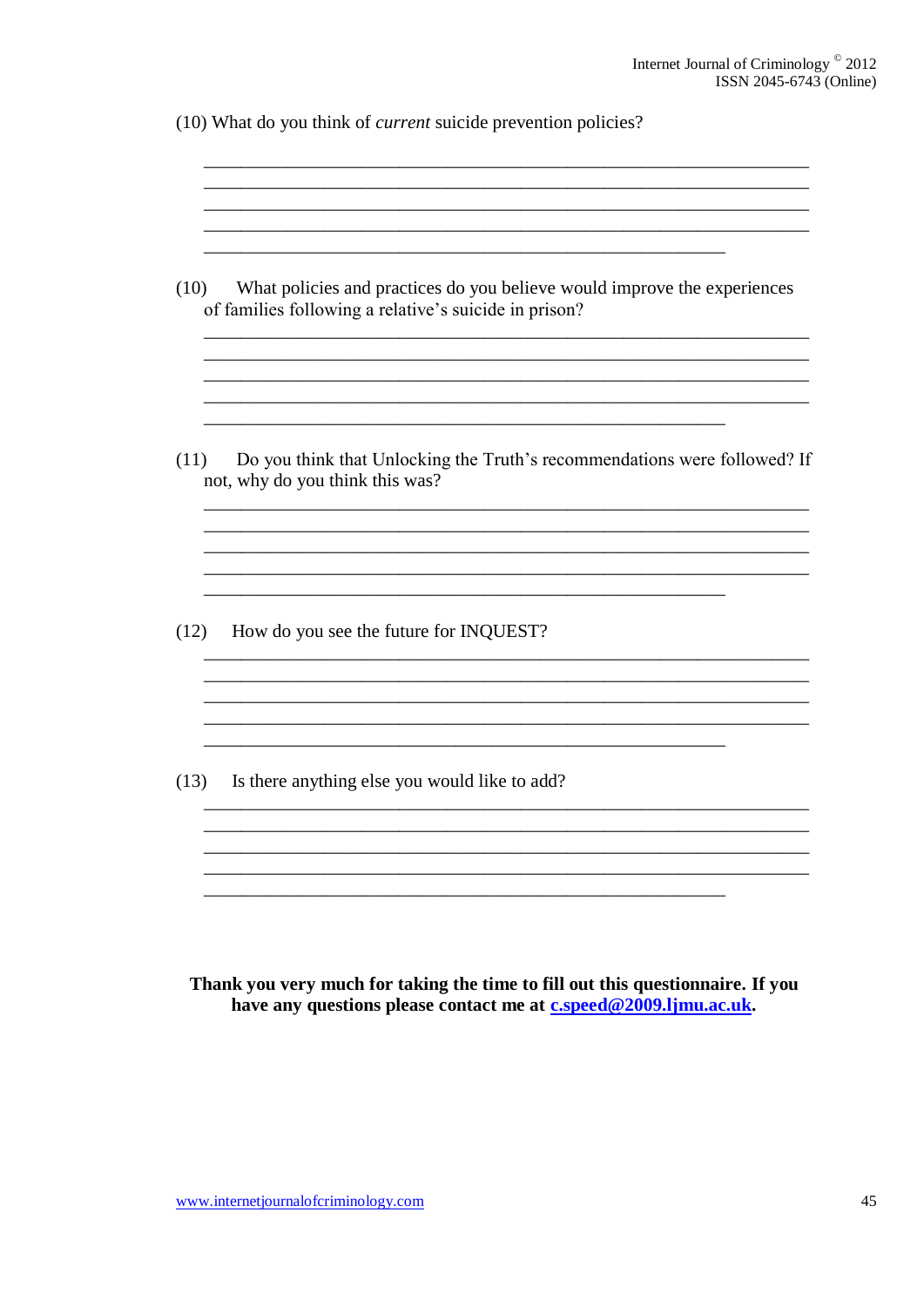## **Appendix D-**

## **Participant Information Sheet with Informed Consent**

#### **Participant Information Sheet - Please read this form before signing below.**

Thank you for agreeing to participate in this research. My name is Carly Speed and I am a third year undergraduate student at Liverpool John Moore's University studying Criminology. The title of this research is 'Prison suicide preventative measures: an exploration of relative's views and hegemonic challenges to state power'. The research aims to give families affected by prison suicide a voice and aims to uncover opinions, views and recommendations.

Firstly, you are reading this as you have been selected as a prospective participant in this research. This is because you have experience or knowledge of suicides in prison and the work of INQUEST. Participation is completely voluntary and you are free to withdraw your participation and data from the study at any point without any negative consequences. In addition, if you wish to not answer a particular question for any reason but do wish to participate overall this is perfectly acceptable.

I am following the ethical guidance of Liverpool John Moore's University, the British Society of Criminology and the British Sociological Association. This will ensure I act ethically and ensure your physical, social and psychological well-being is not adversely affected by the research.

To ensure your confidentiality and anonymity identities will be removed from the data and replaced with pseudonyms. All data will be encrypted, password protected and stored in line with the Data Protection Act. Contact details and gathered data will be stored separately and all data will only be available to my supervisor and I and used for this research purpose only. What is important to acknowledge here is that it is my stance that I will break confidentiality if I believe somebody to be at serious risk of harm, whether that be to themselves or others.

The research will be funded by myself and with regards to dissemination of this research, it is likely to only be viewed by my supervisor and I. However all participants are welcome to be sent a copy.

To avoid invasion of privacy as much information as possible is provided here so you can deem whether or not this research will invade your privacy before you agree to participate. Please be assured that every measure has been taken to avoid any invasion of privacy. However I realise due to the sensitive nature of this research that this could occur. It is important to reiterate here that you can refuse to participate at any point to protect your privacy. The assurance that your confidentiality and anonymity will be protected will also help to protect invasion of privacy.

I aim to minimize any potential harm by fully informing you here of the nature of the research. Maintaining confidentiality and anonymity, debriefing and continuously monitoring all participants will ensure that potential harm is minimized. The research will cease immediately if a participant or I is at risk of harm.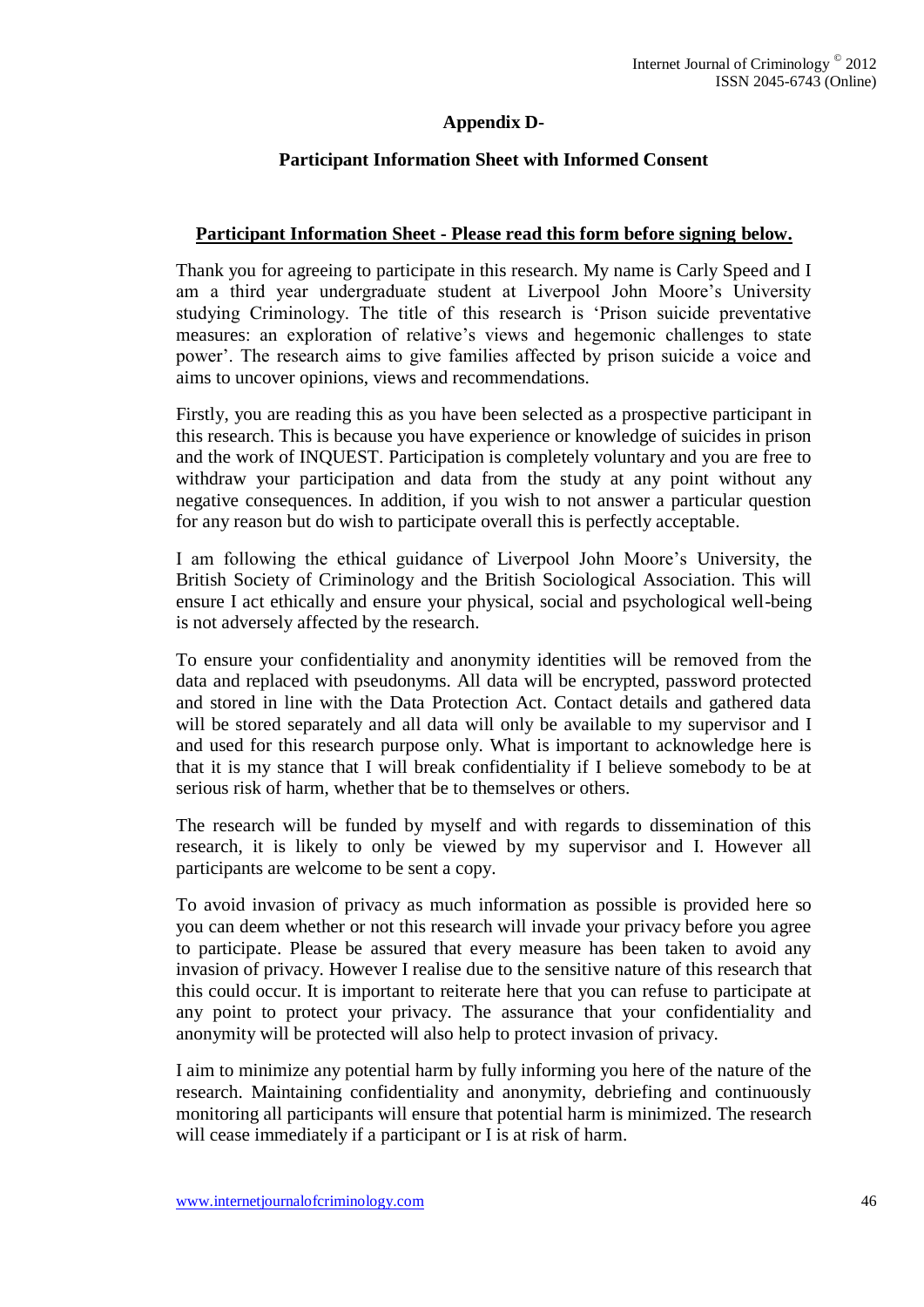At the end of the research all participants will be debriefed and given the opportunity to raise any issues. The contact details of any help/support organisations will be given if it is deemed appropriate.

Please note: You do not have to answer any of the questions if you do not wish to do so.

I have read and understood the participant information sheet and agree to participate in this research.

| Signature: |
|------------|
|------------|

Date: \_\_\_\_\_\_\_\_\_\_\_\_\_\_\_\_\_\_\_\_\_\_\_\_\_\_\_\_\_\_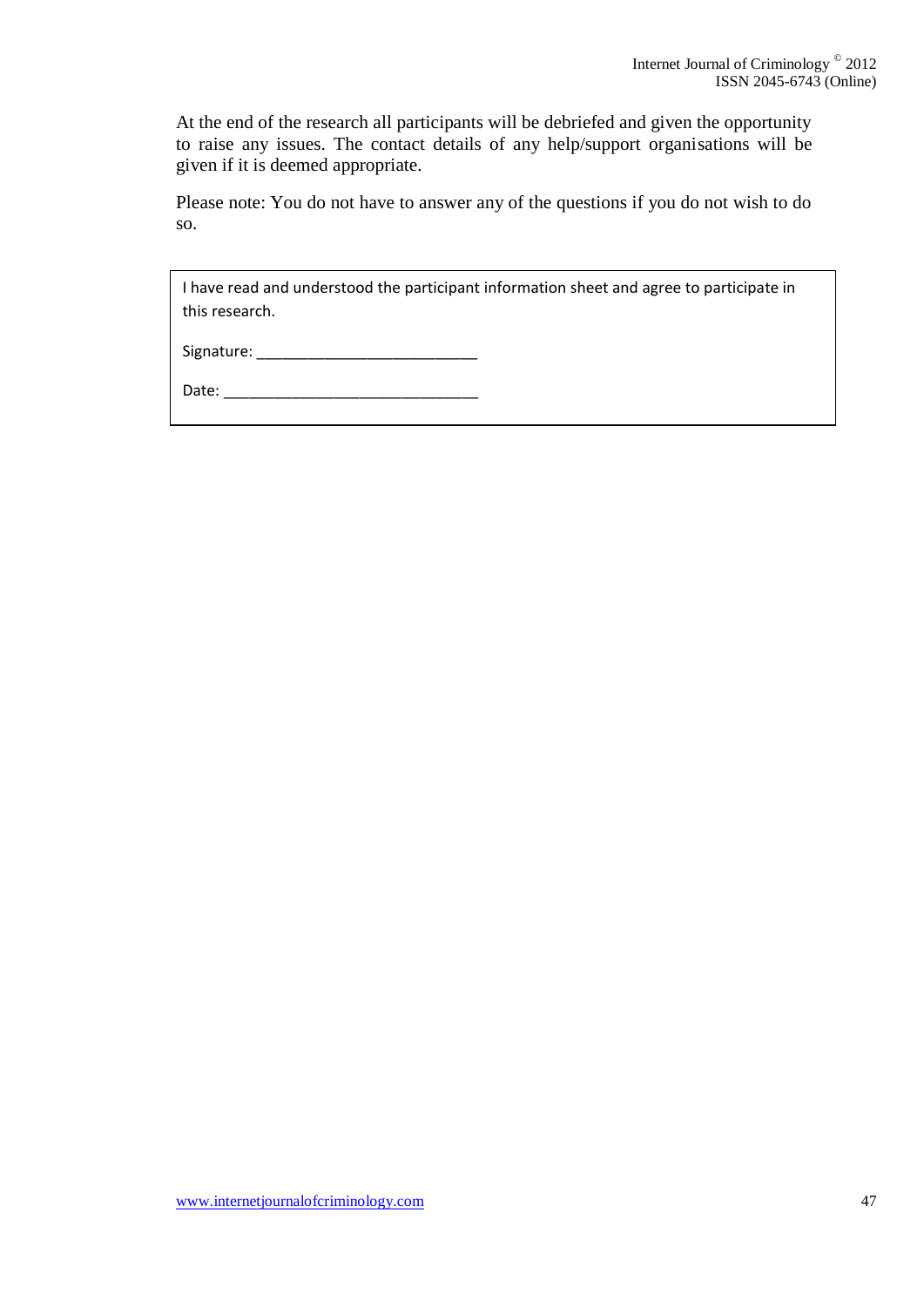## **Appendix E-**

## **Telephone Interview**

## **Telephone Interview**

1. What would you say were the differences, if any, between INQUEST and more liberal prison reform groups?

<u> 1989 - Johann Stoff, amerikansk politiker (d. 1989)</u>

<u> 1989 - Johann Stoff, amerikansk politiker (d. 1989)</u>

- 2. What do you think of the reforms and policies that have been introduced in relation to self-inflicted deaths in prison?
- 3. What would you regard as INQUEST's major interventions and achievements?
- 4. Do you think that the state is learning from previous self-inflicted deaths in prison? If not, why not?
- 5. What policies and practices do you believe would improve the experience of families following a relative's self-inflicted death in prison?
- 6. What are the most common problems that INQUEST faces?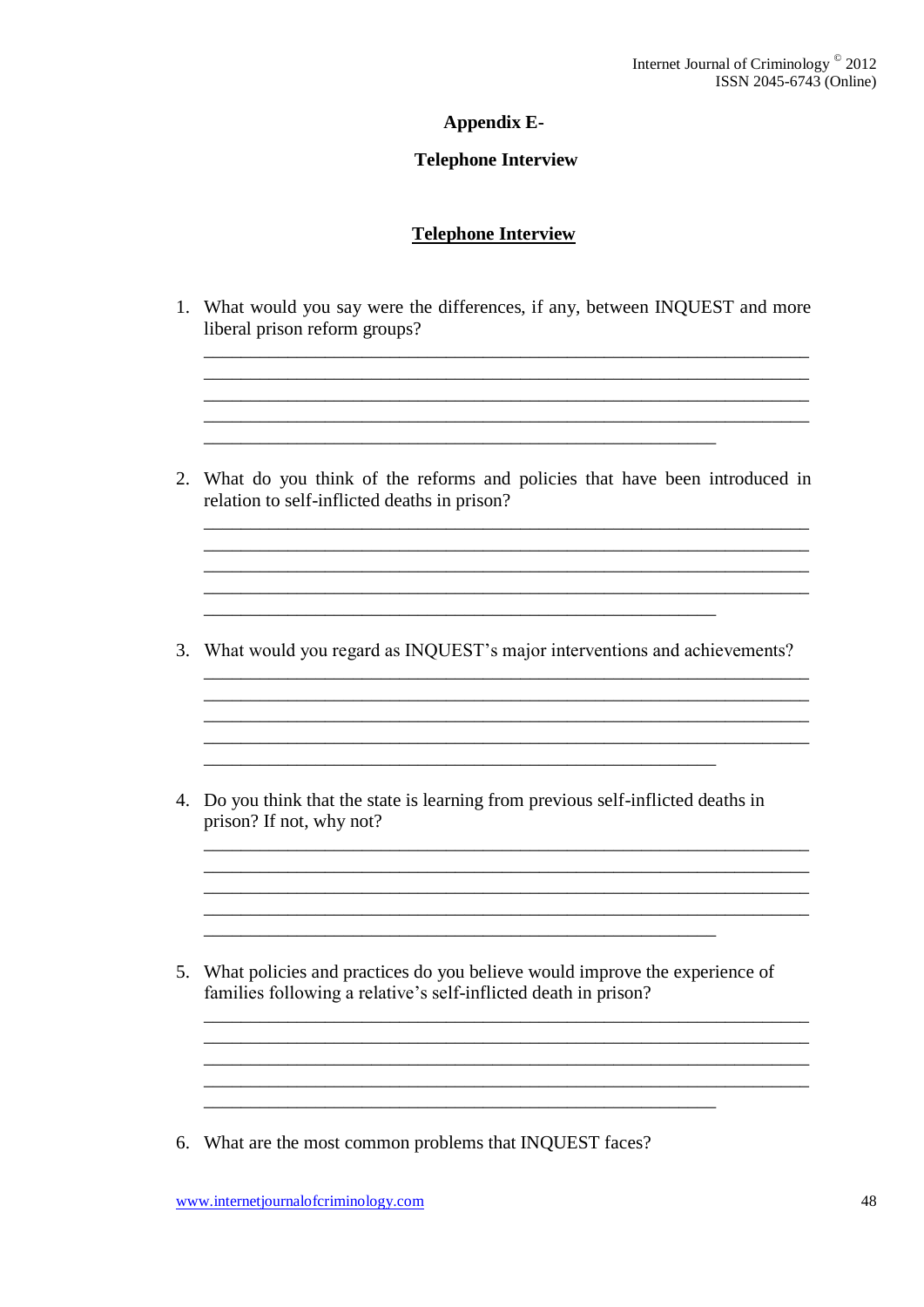7. How do you see the future for INQUEST?

<u> 1980 - Jan Barnett, margaret eta biztanleria (h. 1980).</u>